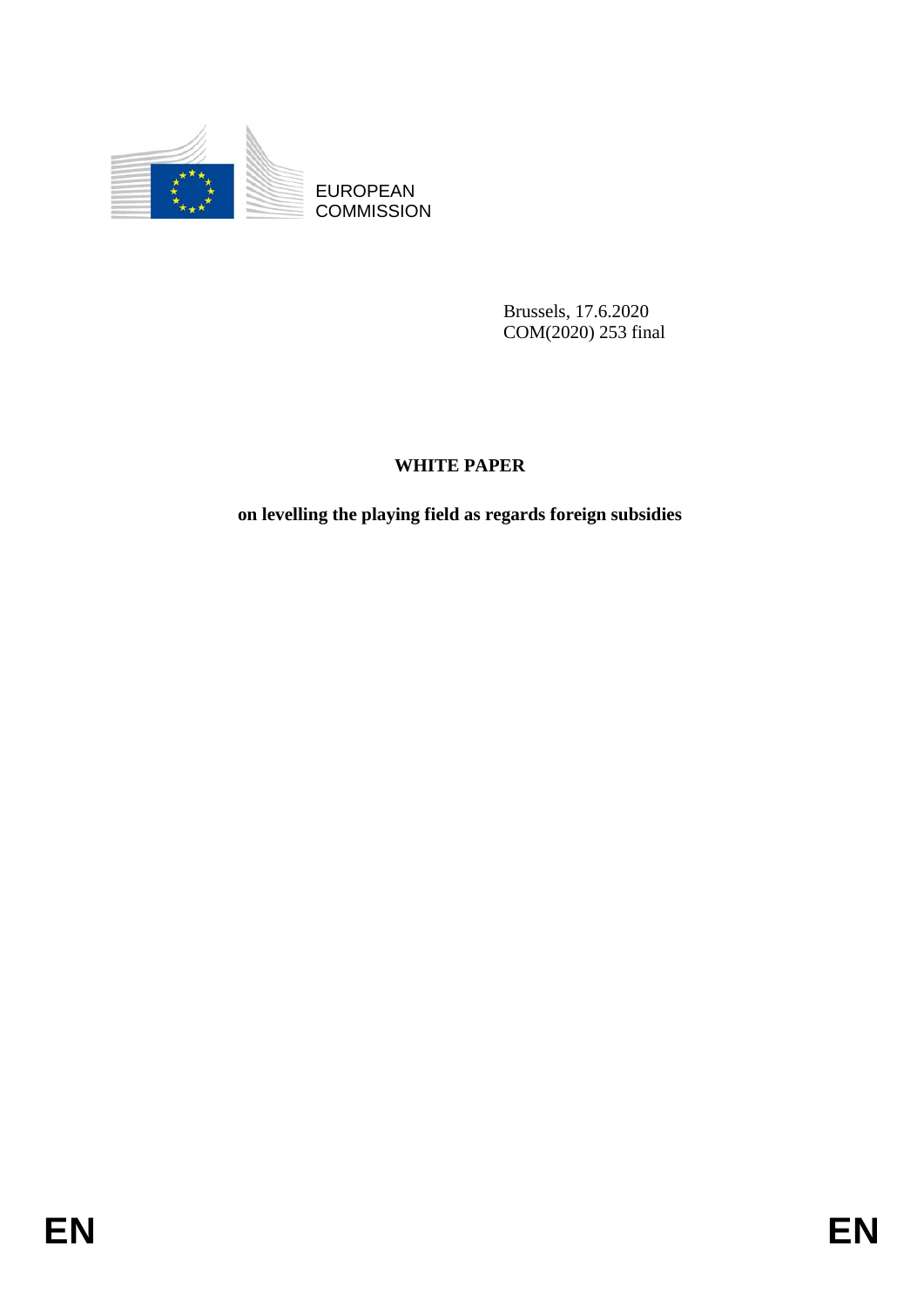# **WHITE PAPER**

# on levelling the playing field as regards foreign subsidies

# **Table of Contents**

| $\mathbf{1}$   |                                                                                                                                                       |  |
|----------------|-------------------------------------------------------------------------------------------------------------------------------------------------------|--|
| $\overline{2}$ |                                                                                                                                                       |  |
| 2.1            |                                                                                                                                                       |  |
| 2.2            |                                                                                                                                                       |  |
| 3              |                                                                                                                                                       |  |
| 3.1            |                                                                                                                                                       |  |
| 3.2            |                                                                                                                                                       |  |
| 3.3            |                                                                                                                                                       |  |
| 3.4            |                                                                                                                                                       |  |
| $\overline{4}$ | Framework to address distortions caused by foreign subsidies in the internal<br>market generally and in the specific cases of acquisitions and public |  |
| 4.1            |                                                                                                                                                       |  |
| 4.1.1          |                                                                                                                                                       |  |
| 4.1.2          |                                                                                                                                                       |  |
| 4.1.3          |                                                                                                                                                       |  |
| 4.1.4          |                                                                                                                                                       |  |
| 4.1.5          |                                                                                                                                                       |  |
| 4.1.6          |                                                                                                                                                       |  |
| 4.1.7          |                                                                                                                                                       |  |
| 4.2            | Foreign subsidies facilitating the acquisition of EU targets (Module 2)22                                                                             |  |
| 4.2.1          |                                                                                                                                                       |  |
| 4.2.2          |                                                                                                                                                       |  |
| 4.2.3          |                                                                                                                                                       |  |
| 4.2.4          |                                                                                                                                                       |  |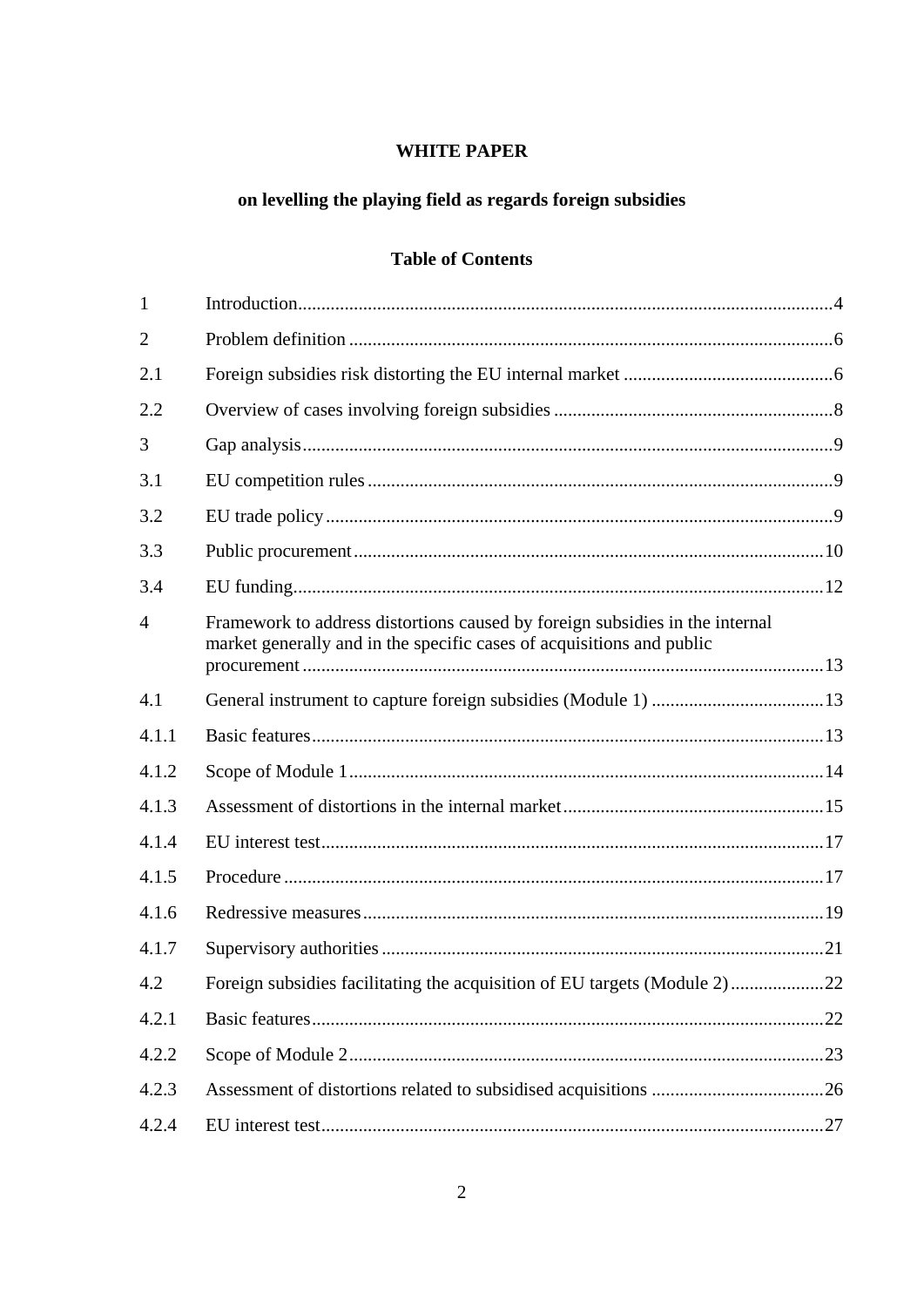| 4.2.5 |                                                                             |  |
|-------|-----------------------------------------------------------------------------|--|
| 4.2.6 |                                                                             |  |
| 4.2.7 |                                                                             |  |
| 4.3   |                                                                             |  |
| 4.3.1 |                                                                             |  |
| 4.3.2 | Distortions by foreign subsidies in the context of public procurement       |  |
| 4.3.3 |                                                                             |  |
| 4.3.4 | Foreign subsidies in procurement pursuant to intergovernmental agreements34 |  |
| 5     |                                                                             |  |
| 5.1   |                                                                             |  |
| 5.2   |                                                                             |  |
| 5.2.1 |                                                                             |  |
| 5.2.2 |                                                                             |  |
| 5.2.3 |                                                                             |  |
| 6     |                                                                             |  |
| 6.1   |                                                                             |  |
| 6.2   |                                                                             |  |
| 6.3   |                                                                             |  |
| 6.4   |                                                                             |  |
| 6.5   | The WTO Agreement on Subsidies and Countervailing Measures41                |  |
| 6.6   | Trade defence instruments – protection against subsidised imports 42        |  |
| 6.7   |                                                                             |  |
| 6.8   |                                                                             |  |
| 6.9   | The Agreement on Government Procurement and procurement chapters in         |  |
| 6.10  | Sectorial rules: safeguarding competition in air and maritime transport44   |  |
| 7     |                                                                             |  |
|       |                                                                             |  |
|       |                                                                             |  |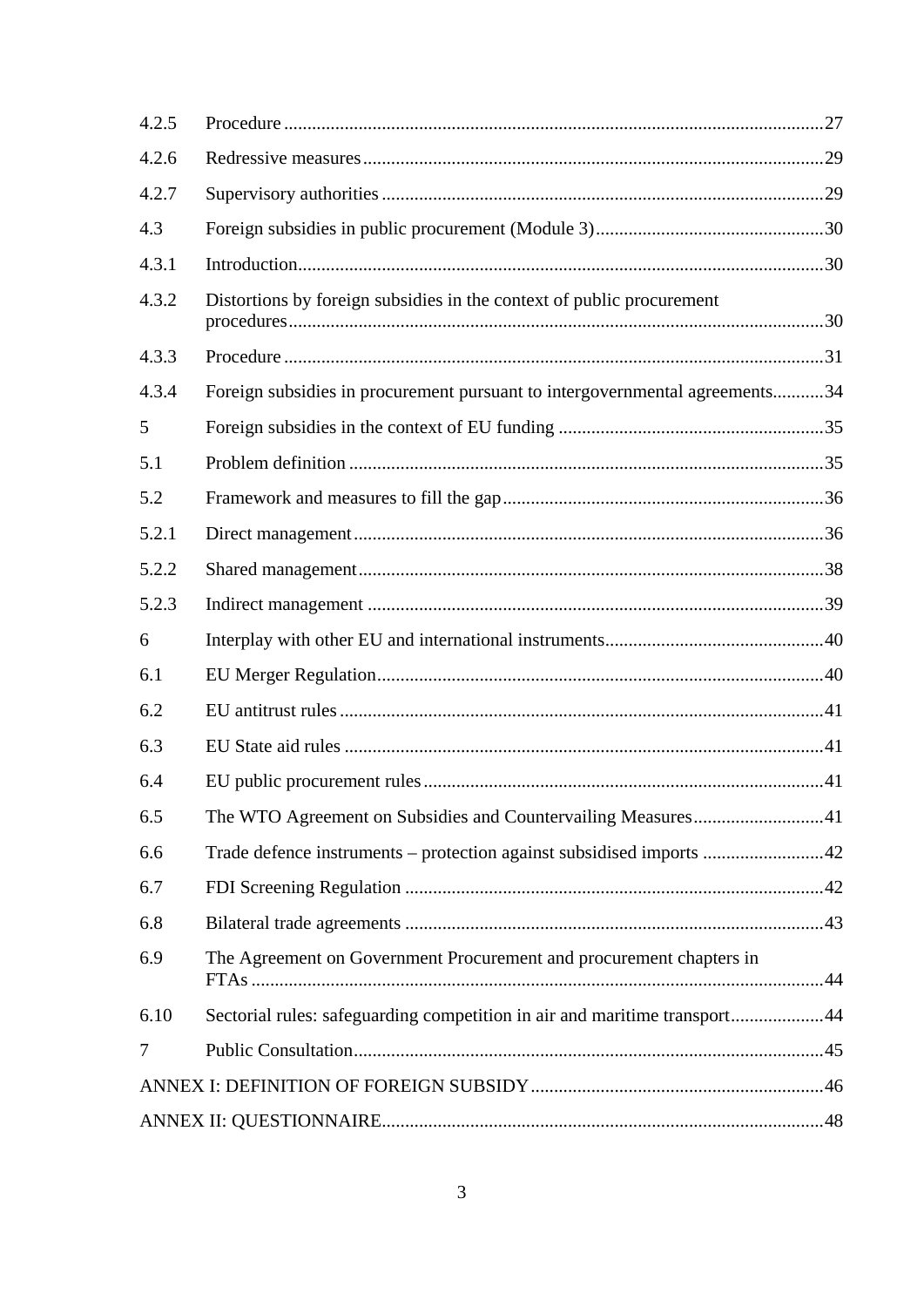#### <span id="page-3-0"></span>**1 INTRODUCTION**

Openness to trade and investment underpins Europe's prosperity and competitiveness. Trade accounts for almost 35% of the EU's GDP. 35 million European jobs are linked to exports. The EU is the world's main provider and the top global destination of foreign direct investment<sup>[1](#page-3-1)</sup> with 16 million European jobs linked to it.

A strong, open and competitive single market enables EU companies to operate and compete globally. On 10 March 2020, the European Commission presented a New Industrial Strategy for Europe which mapped out a clear path for Europe to allow our industry to lead the green and digital transitions based on competition, open markets, world-leading research and technologies and a strong single market.

To reap the full benefits of global trade, Europe will pursue a model of open strategic autonomy. This will mean shaping the new system of global economic governance and developing mutually beneficial bilateral relations, while protecting ourselves from unfair and abusive practices.

Openness to trade and investment is part of the economy's resilience, but it must go hand in hand with fairness and predictable rules. The current global economic environment is the most difficult in recent memory. Trade openness based on a level playing field is being challenged, as is the objective of seeking mutually beneficial trade relations. This is exemplified by state sponsored unfair trading practices, which disregard market forces and abuse existing international rules, with a view to building up dominance across various sectors of economic activity. Such unfair practices typically include shielding industries from competition through selective market opening, licensing and other investment restrictions, as well as providing subsidies which undermine the level playing field to both state-owned and private sector companies. The distortive economic effects of such practices are relevant in any affected sector, whether strategic or otherwise.

In today's intertwined global economy, foreign subsidies can however distort the EU internal market and undermine the level playing field. There is an increasing number of incidences in which foreign subsidies appear to have facilitated the acquisition of EU undertakings, influenced other investment decisions or have distorted the market behaviour of their beneficiaries. Within the EU, the single market and its rule book ensure a level playing field for all Member States, economic operators and consumers so they can benefit from the scale and opportunities of the EU economy.

The single market rule book also includes rules on public procurement in order to ensure that undertakings benefit from fair access to public contracts, and that contracting authorities benefit from fair competition.

<span id="page-3-1"></span><sup>&</sup>lt;sup>1</sup> Foreign direct investment stocks held in the rest of the world by investors resident in the EU amounted to EUR 8,750 billion at the end of 2018. Meanwhile, foreign direct investment stocks held by third-country investors in the EU amounted to EUR 7,197 billion at the end of 2018.

https://ec.europa.eu/trade/policy/accessing-markets/investment/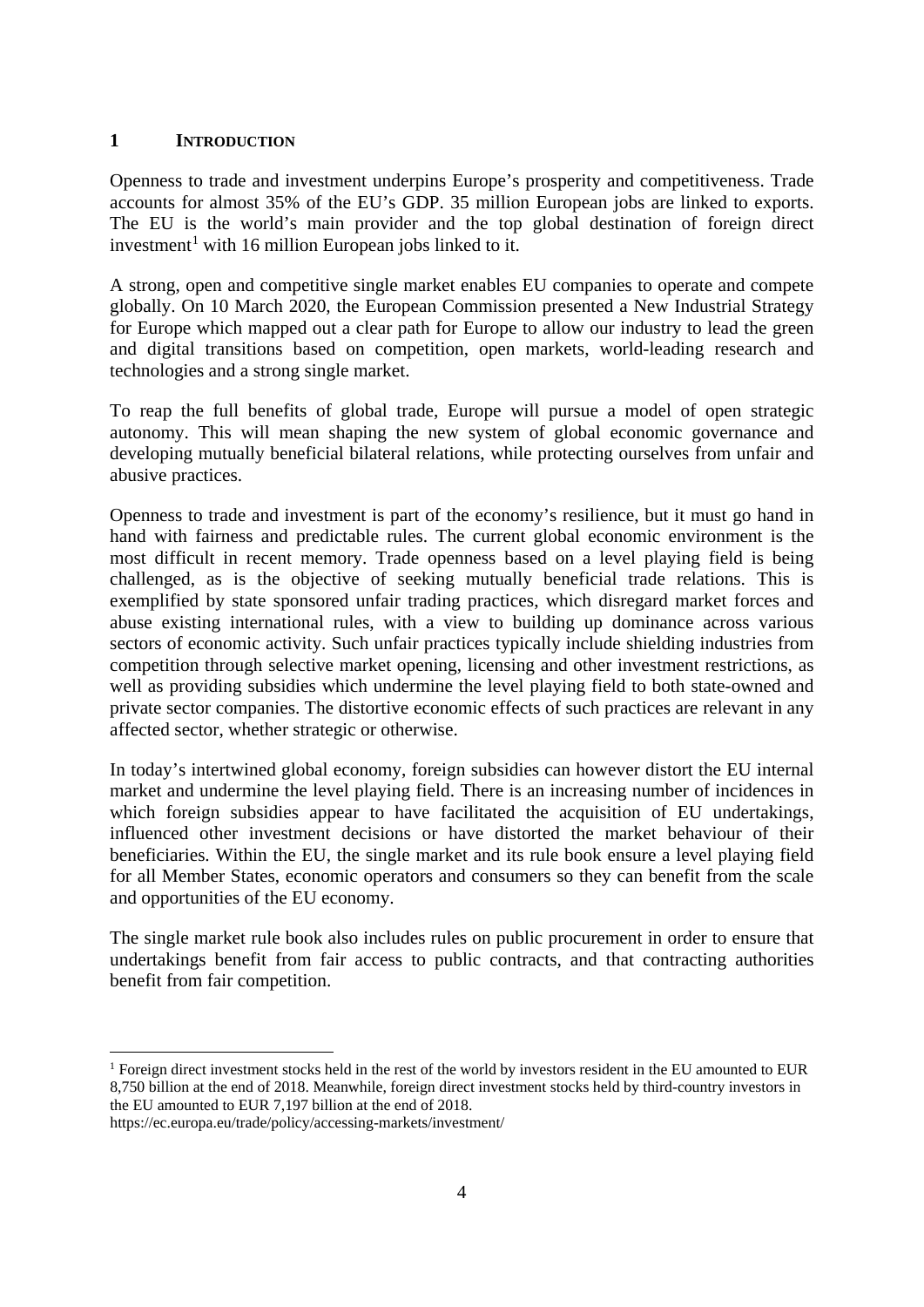Competition rules have been part of the EU internal market from the beginning. Notably, EU State aid rules ensure that subsidies by public authorities are compatible with the internal market. Many foreign subsidies would be problematic if they were granted by EU Member States and assessed under EU State aid rules. EU State aid rules however apply only to public support granted by EU Member States. In contrast, subsidies granted by non-EU authorities fall outside EU State aid control.

Moreover, the limited degree of openness of the domestic market of third countries may further distort the market. Where a beneficiary faces no or limited competition in its domestic market, it could leverage its privileged position in other markets, thereby enjoying an undue advantage over others. Foreign subsidies originating in States where access to markets is closed or restricted may be even more likely to cause distortions.

In the current context of the COVID-19 crisis, EU Member States grant significant amounts of State aid to support individual undertakings and the EU economy as a whole. It is a situation in which State aid is an indispensable means at the disposal of public authorities to stabilise the economy and accelerate research in the coronavirus. At the same time, public support continues to be subject to EU State aid control also in the current situation, ensuring for example its proportionality and minimising the potentially distortive effect on competition. Moreover, the current assessment framework is temporary and limited in scope to crisis measures. The current situation illustrates the importance of preserving the level playing field within the internal market, even in exceptional economic circumstances.

This White Paper intends to launch a broad discussion with Member States, other European institutions, all stakeholders, including industry, social partners, civil society organisations, researchers, the public in general and any other interested party on the best way to effectively address the challenges identified. The results of the consultation on the White Paper will prepare the ground for choosing the most appropriate way to address the distortions created by foreign subsidies, including appropriate proposals for legal instruments.

The White Paper first outlines the rationale for addressing foreign subsidies, including typical examples of foreign subsidies that appear to undermine the level playing field in the internal market. The White Paper then presents an analysis of the existing legal instruments to address foreign subsidies and discusses the question of a regulatory gap. Subsequently, the White Paper sets out preliminary substantive and procedural orientations for legal instruments to address the regulatory gap in relation to:

- Foreign subsidies distorting the internal market regarding
	- o the general market operation of economic operators active in the EU;
	- o acquisitions of EU undertakings;
	- o public procurement procedures;
- Foreign subsidies in the context of access to EU funding.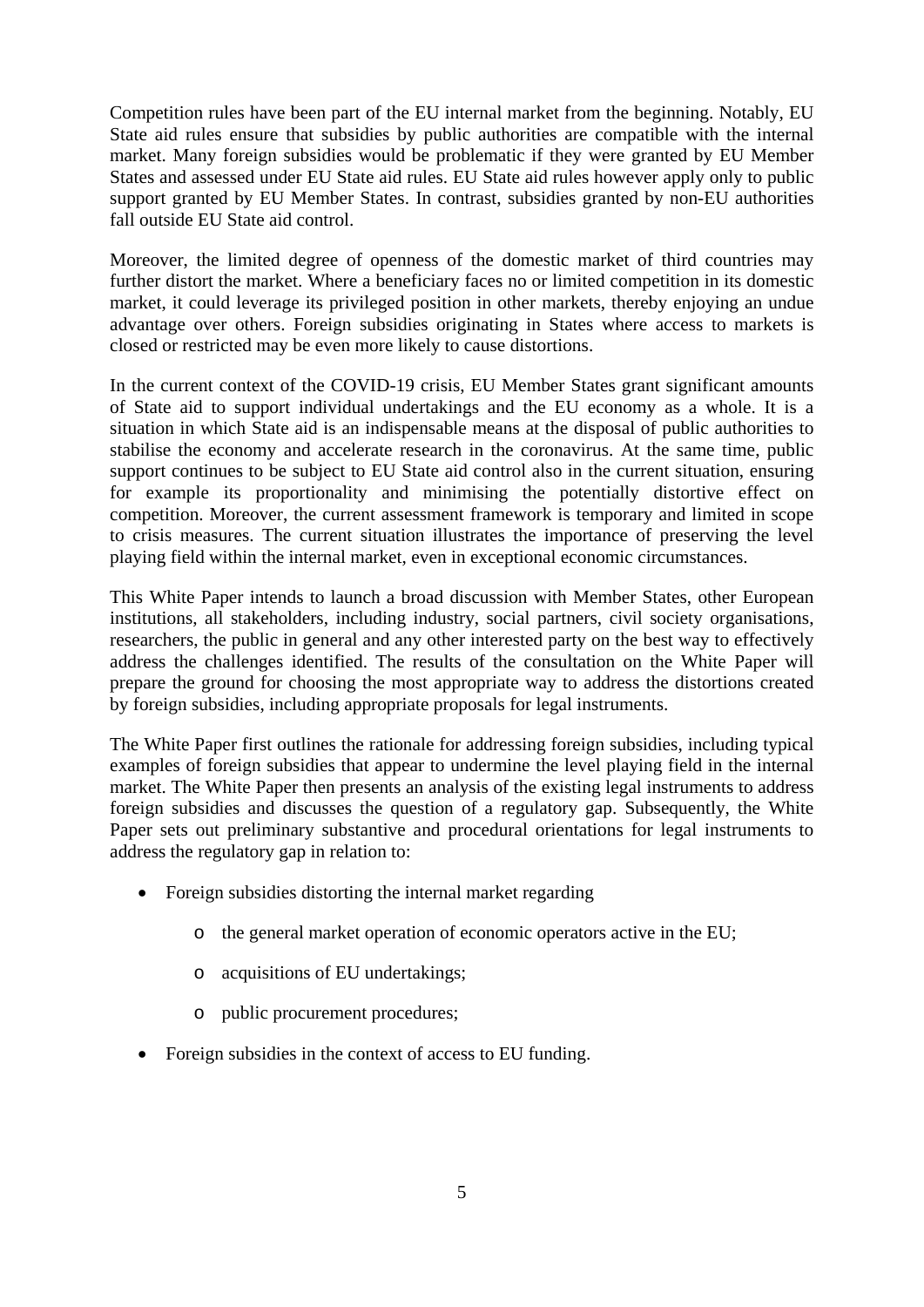## <span id="page-5-0"></span>**2 PROBLEM DEFINITION**

## <span id="page-5-1"></span>**2.1 Foreign subsidies risk distorting the EU internal market**

EU State aid rules help to preserve a level playing field in the internal market among undertakings with regard to subsidies provided by EU Member States. However, there are no such rules for subsidies that non-EU authorities grant to undertakings operating in the internal market. This situation may include circumstances where the benefitting undertakings are owned or ultimately controlled by a non-EU company or a foreign government.

There is limited information on the actual amount of foreign subsidies being granted. This is mainly due to a lack of transparency and low compliance<sup>[2](#page-5-2)</sup> with the obligation to notify subsidies under the Agreement on Subsidies and Countervailing Measures (SCM Agreement<sup>[3](#page-5-3)</sup>). Some reports by the Organisation for Economic Co-operation and Development (OECD) indicate however that government interventions appear widespread in certain sectors.<sup>[4](#page-5-4)</sup>

The EU economy is open to foreign investment. This is reflected by recent economic data. In 2016, 3% of European companies were owned or controlled by non-EU investors representing 3[5](#page-5-5)% of total assets and around 16 million jobs.<sup>5</sup> More recently, there has been an increase in investment also from third countries other than from traditional investors such as the United States and Canada. Investment by state-owned enterprises has grown rapidly over the last few years, as has the presence of "offshore investors".

The level of foreign direct investment (FDI) to the EU, its composition and the top recipient Member States are not a constant and keep changing. The scale of the impact of the COVID-19 pandemic on the level of FDI inflows and the origins of FDI to the EU remains to be seen.

Greater openness to foreign investment has come with opportunities for the EU economy but also with increased risks, such as foreign subsidisation, which needs to be controlled to avoid undermining competitiveness and the level playing field in the EU market. Concerns about subsidisation may also be exacerbated where public undertakings are not subject to the same rules as private undertakings, and where financial relations between the state and its undertakings are not transparent. The Treaty is neutral as regards public or private ownership of undertakings. Both public and private undertakings are subject to competition rules. In

<span id="page-5-2"></span><sup>&</sup>lt;sup>2</sup> A recent background note prepared by the WTO Secretariat [\(G/SCM/W/546/Rev.10\)](javascript:linkdoldoc() notes that between 1995 and 2017 the number of members that have failed to make a notification rose sharply. As on April 2019, 77 WTO members had not yet submitted subsidy notifications for 2017, 62 members have still not submitted subsidy notifications for 2015. See also: [https://www.wto.org/english/news\\_e/news19\\_e/scm\\_30apr19\\_e.htm](https://www.wto.org/english/news_e/news19_e/scm_30apr19_e.htm)

<span id="page-5-3"></span><sup>3</sup> WTO Agreement on Subsidies and Countervailing Measures Apr. 15, 1994, Marrakesh Agreement Establishing the World Trade Organization, Annex 1A, 1869 U.N.T.S. 14. [Not reproduced in I.L.M.].

<span id="page-5-4"></span><sup>&</sup>lt;sup>4</sup> The OECD estimated that in the aluminium sector total government support for firms studied reached between USD 20-70 billion over the 2013-17 period (depending on how financial support is estimated). See: [https://www.oecd-ilibrary.org/docserver/c82911ab-](https://www.oecd-ilibrary.org/docserver/c82911ab-en.pdf?expires=1587470829&id=id&accname=guest&checksum=CA92281E81EB5ECE7D5F87CED76198CF)

[en.pdf?expires=1587470829&id=id&accname=guest&checksum=CA92281E81EB5ECE7D5F87CED76198CF](https://www.oecd-ilibrary.org/docserver/c82911ab-en.pdf?expires=1587470829&id=id&accname=guest&checksum=CA92281E81EB5ECE7D5F87CED76198CF). Furthermore, the OECD estimated that, for a sample of 21 large semiconductor firms, total government support exceeded USD 50 billion over the period 2014-18:

[http://www.oecd.org/officialdocuments/publicdisplaydocumentpdf/?cote=TAD/TC\(2019\)9/FINAL&docLangua](http://www.oecd.org/officialdocuments/publicdisplaydocumentpdf/?cote=TAD/TC(2019)9/FINAL&docLanguage=En) [ge=En](http://www.oecd.org/officialdocuments/publicdisplaydocumentpdf/?cote=TAD/TC(2019)9/FINAL&docLanguage=En)

<span id="page-5-5"></span><sup>&</sup>lt;sup>5</sup> Based on a sample and as described i[n https://trade.ec.europa.eu/doclib/docs/2019/march/tradoc\\_157724.pdf](https://trade.ec.europa.eu/doclib/docs/2019/march/tradoc_157724.pdf)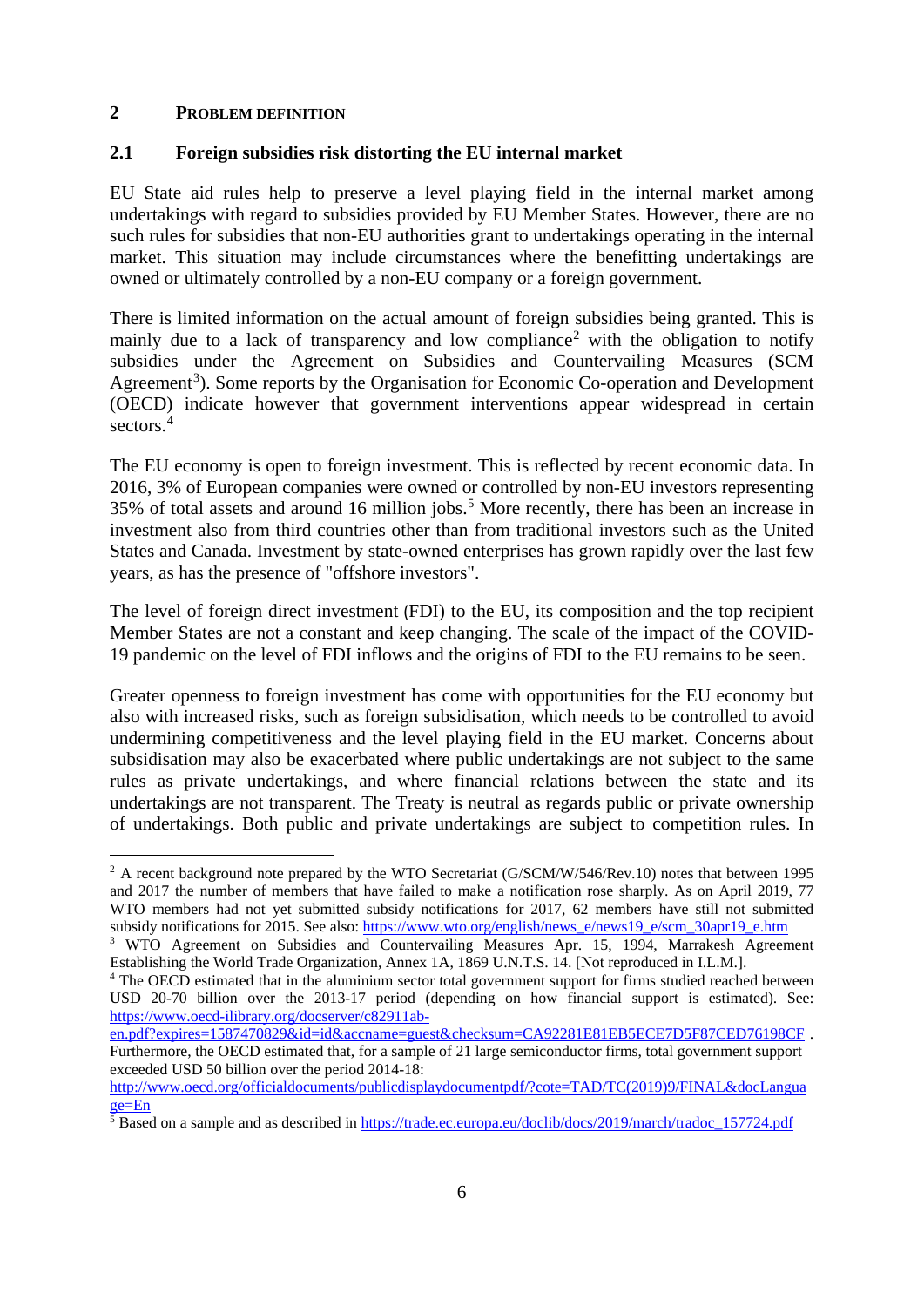addition, under the Transparency Directive,<sup>[6](#page-6-0)</sup> Member States are obliged to be transparent on the financial relations between them and their public undertakings in addition to complying with the transparency requirements under EU State aid rules.<sup>[7](#page-6-1)</sup>

As in the case of State aid granted by EU Member States, foreign subsidies can distort competition in the internal market and result in an uneven playing field in which less efficient operators grow and increase market share at the expense of more efficient operators. In a similar manner, foreign subsidies may also result in costly and often wasteful emulation and lead to subsidy races between public authorities. Furthermore, the lack of transparency and reciprocity in accessing third-country markets are additional factors that tend to exacerbate such harmful effects.

In addition to the general concerns about foreign subsidies provided to undertakings in the EU, there is a specific concern about foreign subsidies in the contexts of the acquisition of EU targets and of public procurement.

As regards acquisitions the price that acquirers are willing to pay typically reflects the efficiency gains or increase in revenues they can obtain by acquiring the asset. However, the subsidy may allow the subsidised acquirer to pay a higher price to acquire the asset than it would otherwise have paid, and can thus distort the valuation of EU assets. Foreign subsidies therefore may lead to excessive purchase prices (outbidding) and at the same time prevent non-subsidised acquirers from achieving efficiency gains or accessing key technologies.

Foreign subsidies therefore may lead to an inefficient overall allocation of resources and, more particularly, a loss of competitiveness and innovation potential of companies that do not receive such subsidies. In some cases, the granting of foreign subsidies can also be driven by a strategic objective to establish a strong presence in the EU or to promote an acquisition and later transfer technologies to other production sites, possibly outside of the EU. There is thus a specific need to ensure a level playing field for the acquisitions of EU targets. This can ensure that all companies compete on equal footing to acquire key assets and stay at the technological frontier, while preserving the benefits that international competition and inward foreign direct investments deliver.

The EU procurement markets are largely open to third country bidders. EU-wide publication of tenders ensures transparency and creates market opportunities for EU and non-EU companies alike. However, EU companies do not always compete on an equal footing with companies benefiting from foreign subsidies. Subsidised companies may be able to make more advantageous offers, thus either discouraging non-subsidised companies from participating in the first place or winning contracts to the detriment of non-subsidised more

<span id="page-6-0"></span> <sup>6</sup> Commission Directive 2006/111/EC of 16 November 2006 on the transparency of financial relations between Member States and public undertakings as well as on financial transparency within certain undertakings, OJ L 318, 17.11.2006, p. 17.

<span id="page-6-1"></span><sup>7</sup> Detailed transparency has been one of the key principles of the State aid reform programme in the Communication on State aid modernisation:

[https://ec.europa.eu/competition/state\\_aid/modernisation/index\\_en.html](https://ec.europa.eu/competition/state_aid/modernisation/index_en.html)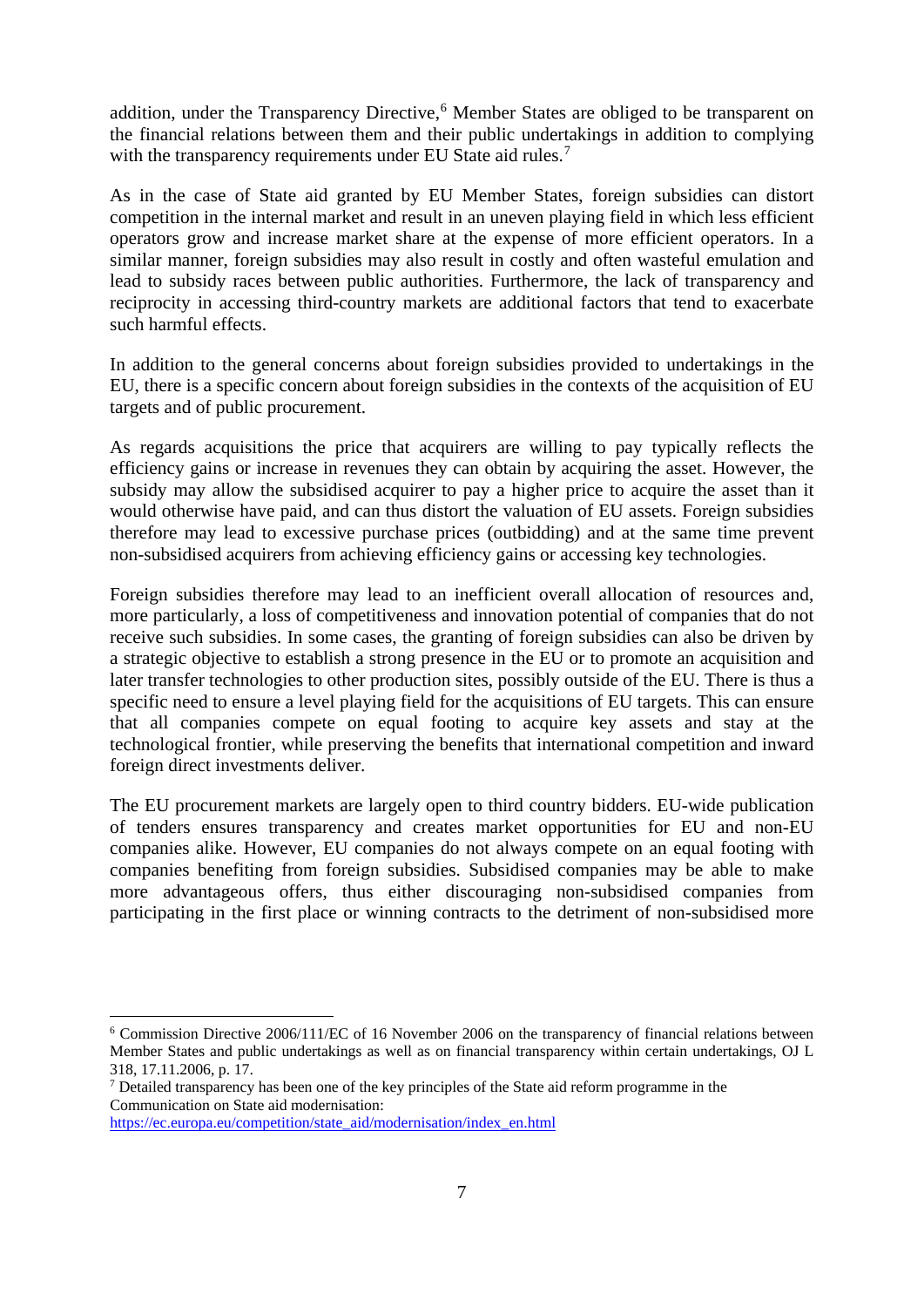efficient companies.<sup>[8](#page-7-1)</sup> It is therefore important to ensure that recipients of foreign subsidies bidding for public contracts in the EU compete on an equal footing.

Many public buyers, mindful of their budgets, have an incentive to award contracts to bidders offering low prices regardless of whether those prices are facilitated by foreign subsidies. This may be the case not only for contracts awarded on the basis of price, but also for contracts awarded on the basis of the best price-quality-ratio, as quality criteria rarely compensate important differences in prices, such as those that may be enabled by foreign subsidies.

The same distortive effect can occur when companies benefitting from foreign subsidies seek access to funding from the EU budget.

## <span id="page-7-0"></span>**2.2 Overview of cases involving foreign subsidies**

There could be several objectives which non-EU authorities pursue by granting foreign subsidies, not necessarily entirely of economic nature, and also different ways in which a subsidy may be provided to an undertaking in the EU. A few examples are provided below.

First, undertakings may receive subsidies to promote their existing activities in the EU. Foreign states may give subsidies (e.g. grants) or provide cheaper financing to an undertaking in the EU (e.g. a subsidiary located in the EU). Foreign states may also give a subsidy to a parent company located outside the EU (e.g. corporate tax regimes providing selective incentives), which then in turn finances the subsidiary located in the EU through intragroup transactions. An undertaking in the EU may also receive financing at preferential terms from foreign banks directly upon instruction of foreign states. Furthermore, third countries might have cooperation arrangements with EU local authorities or EU development banks, and may thus channel foreign subsidies through these authorities or banks to undertakings in the EU.<sup>[9](#page-7-2)</sup>

In some cases, foreign subsidies are granted with the express objective of enabling companies to submit bids for public contracts, at prices that are below market price or even below cost, directly "underbidding" to the detriment of competing non-subsidised undertakings. Subsidies may also generally facilitate aggressive market conduct. Such behaviour, not driven by normal commercial considerations, may be driven by strategic goals, in order to get a foothold in strategically important markets or regions, or to get privileged access to critical and major infrastructure, including infrastructure governed by the rules of Directive 2014/25/EU.

Finally, foreign subsidies can also facilitate acquisitions to help non-EU companies expand in the EU. Non-EU authorities may seek to steer acquisitions by offering preferential financing, loan guarantees and other means of reducing capital costs. Such measures may directly aim at supporting the outward investment of undertakings by granting dedicated tax rebates (income tax reductions) or financing from government supported investment funds or intermediaries.<sup>[10](#page-7-3)</sup> All these different possible benefits can have a significant impact on the premiums offered for acquisitions. A substantial number of foreign direct investments takes place through offshore

<span id="page-7-1"></span><sup>&</sup>lt;sup>8</sup> A wide lack of information in the Tender Electronic Daily (TED) files makes it difficult to collect reliable and relevant public procurement data in the EU.

<span id="page-7-2"></span><sup>9</sup> Some financing or cooperation agreements may be signed with EU development banks which may then be involved in the implementation of providing financing to companies in the EU.

<span id="page-7-3"></span><sup>&</sup>lt;sup>10</sup> See e.g. the Sino-CEEF fund (EUR 10 billion), an investment fund especially created for investments in the EU.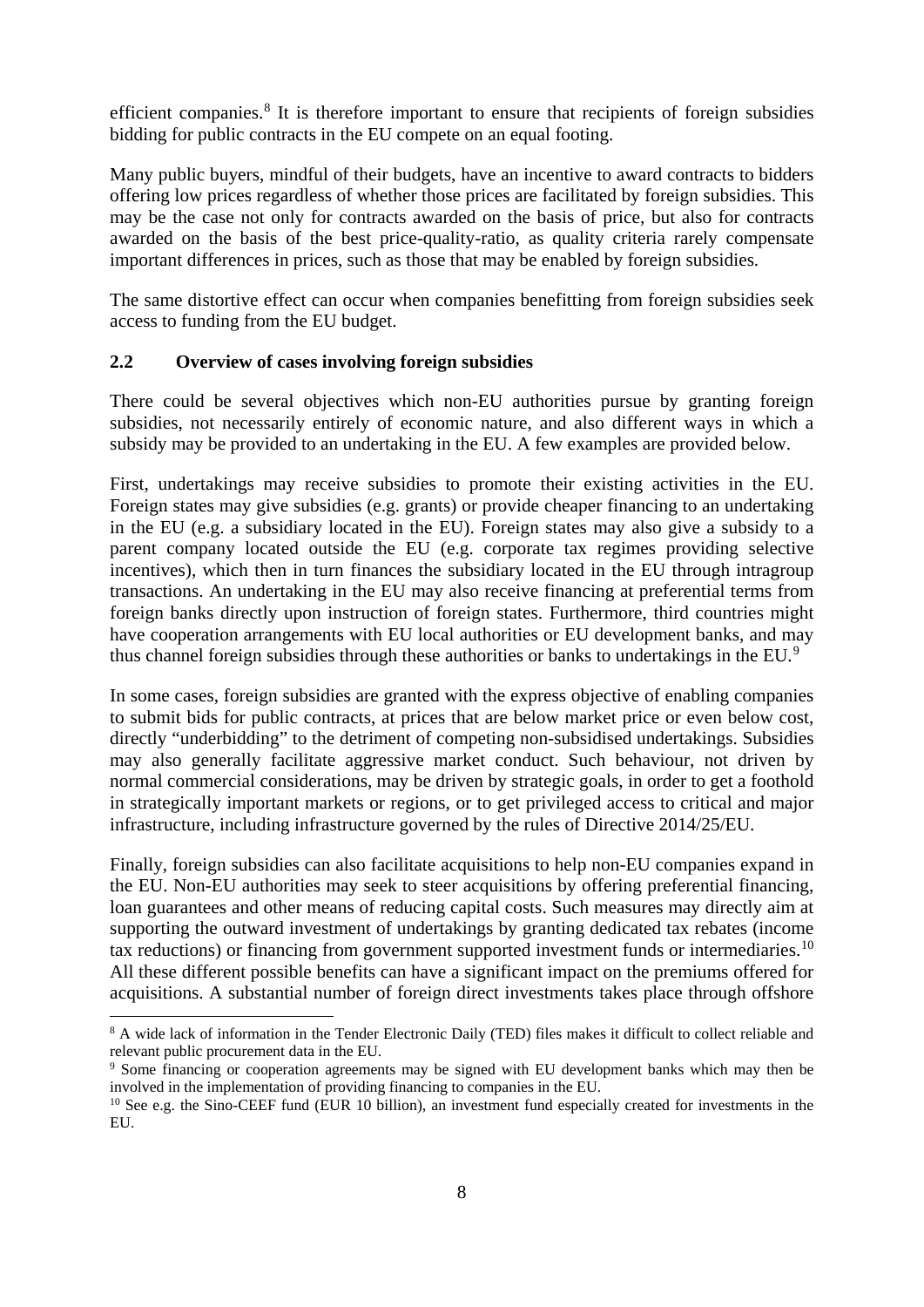financial centres which may offer special tax conditions. Notably,  $10.9\%$ <sup>[11](#page-8-3)</sup> of the foreign investors controlling EU companies are established in such offshore financial centres.

# <span id="page-8-0"></span>**3 GAP ANALYSIS**

There are certain EU and international instruments that should be taken into account when considering how to address the distortions caused by foreign subsidies on the internal market. While these international and EU rules address these distortions to a certain extent, the following gap analysis demonstrates that the issue so far has not been exhaustively addressed by any of the existing instruments. In particular, where foreign subsidies take the form of financial flows facilitating acquisitions of EU undertakings or where they support the operation of an undertaking in the EU, there appears to be a regulatory gap. The same applies where foreign subsidies distort public procurement procedures or where foreign subsidies provide a benefit when it comes to access to EU financial support. This White Paper therefore sets out possible features of such new tools to address the existing regulatory gap and to ensure a level playing field in the internal market.

At the same time, there may be overlaps between such new tools and existing rules. Section 6 explains those overlaps more in detail and how such new tools would interact with current EU and international rules.

# <span id="page-8-1"></span>**3.1 EU competition rules**

The EU's merger and antitrust rules allow the Commission to intervene where concentrations or companies' market practices distort competition in the internal market. Neither EU antitrust rules nor EU merger control specifically take into account whether an economic operator may have benefited from foreign subsidies (even if in principle it could form part of the assessment) and they do not allow the Commission (or Member States) to intervene and decide solely or even mainly on this basis.

EU State aid rules apply where financial support granted by EU Member States to undertakings distorts or threatens to distort competition in the internal market. However, financial support granted by non-EU authorities to undertakings in the EU, either directly or through their parent companies outside the EU is not covered by EU State aid rules.<sup>[12](#page-8-4)</sup>

# <span id="page-8-2"></span>**3.2 EU trade policy**

In the area of trade policy, the EU has some instruments at its disposal to restore a levelplaying field for trade in goods and investments: at multilateral level, the WTO SCM Agreement, at bilateral level free trade agreements, and unilateral measures such as the trade defence instruments. These instruments allow the EU to react to unfair competition where

<span id="page-8-3"></span><sup>&</sup>lt;sup>11</sup> Source : EC-JRC Foreign Ownership database and<br>https://trade.ec.europa.eu/doclib/docs/2019/march/tradoc 157724.pdf.

<span id="page-8-4"></span> $\overline{P^2}$  A new instrument on foreign subsidies would not affect the current rules on antitrust and mergers. In the case of parallel procedures under the FDI Screening Regulation, Merger rules and/or any new legal instrument, those instruments will include a mechanism to address any overlap and ensure that procedures are efficient.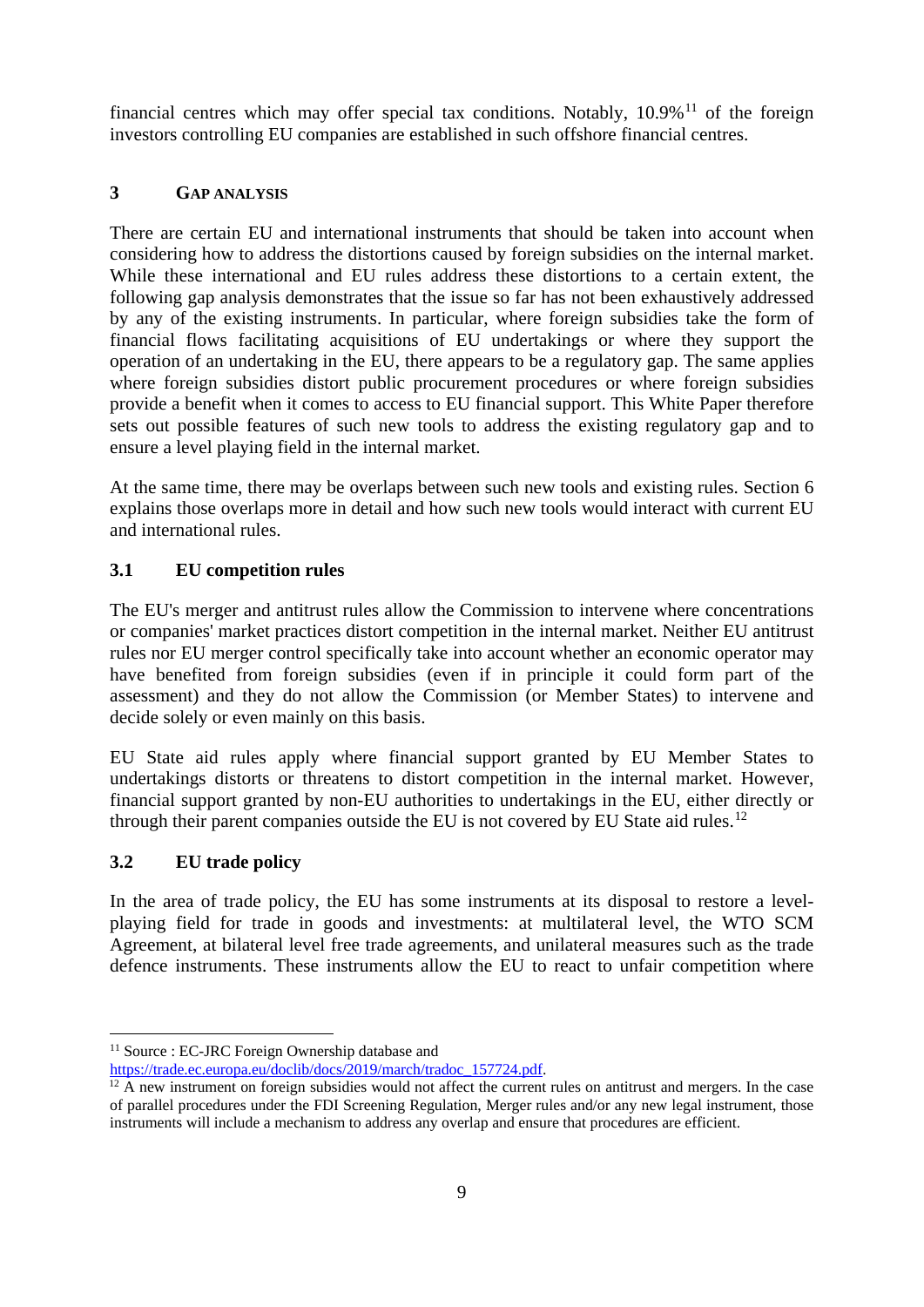products have been manufactured with the support of non-EU funding (anti-subsidy).[13](#page-9-1) The measures to counteract the unfair practices usually take the form of extra import duty for the subsidisation received by the overseas competitors to eliminate the injury.

These instruments, however, have their limitations and do not allow to address all foreign subsidies affecting the internal market. The EU anti-dumping and anti-subsidy rules apply to the import of goods into the EU. They however do not cover trade in services, investment or other financial flows in relation to the establishment and operation of undertakings in the EU.

The Regulation establishing a framework for the screening of foreign direct investments into the EU (FDI Screening Regulation)<sup>[14](#page-9-2)</sup> constitutes an important tool to address risks to security or public order brought by foreign investments that target the EU's or Member States' critical assets. However, the scope of application of the FDI Screening Regulation is to determine the likely impact of foreign direct investment on security and public order by considering its effects, amongst others, on critical infrastructure, critical technologies, critical inputs, and it does not specifically tackle the issue of distortions caused by foreign subsidies.

On the international level, the EU can bring litigation against a WTO Member for breaches of the SCM Agreement, in particular when a WTO Member grants subsidies, prohibited under that Agreement, or subsidies that cause adverse effects to its interests, and have the matter adjudicated by a WTO panel. However, the scope of application of the SCM Agreement is also limited to trade in goods. The WTO GATS contains an inbuilt mandate to develop rules for subsidies in the area of trade in services, but thus far, no such rules have been developed.

#### <span id="page-9-0"></span>**3.3 Public procurement**

The existing EU legal framework in the field of public procurement does not specifically address distortions to the EU procurement markets caused by foreign subsidies. As single market instruments, the EU Public Procurement Directives do not set out any specific rules regarding the participation of economic operators benefitting from foreign subsidies. Contracting authorities enjoy a wide margin of discretion both in the design of a public tender procedure as well as in the evaluation of tenders submitted in the procedure. In addition, contracting authorities are not legally required to investigate the existence of foreign subsidies when evaluating offers and no specific legal consequences are attached to the existence of foreign subsidies causing a distortion.

The EU has committed itself under several international agreements (such as the Agreement on Government Procurement and bilateral Free Trade Agreements with Procurement Chapters) to grant access to its public procurement market to the goods, services and suppliers of several third countries. Accordingly, the Public Procurement Directives provide, for public buyers in the EU, the obligation to accord to the works, supplies, services and economic operators of the signatories to those agreements treatment that is no less favourable than the

<span id="page-9-1"></span><sup>&</sup>lt;sup>13</sup> Regulation (EU) 2016/1036 of the European Parliament and of the Council of 8 June 2016 on protection against dumped imports from countries not members of the European Union, OJ L 176, 30.6.2016, p. 21. Regulation (EU) 2016/1037 of the European Parliament and of the Council on protection against subsidised imports from countries not members of the European Union, OJ L 176, 30.6.2016, p. 55.

<span id="page-9-2"></span><sup>&</sup>lt;sup>14</sup> Regulation (EU) 2019/452 of the European Parliament and of the Council of 19 March 2019 establishing a framework for the screening of foreign direct investments into the Union, OJ L 79I , 21.3.2019, p. 1.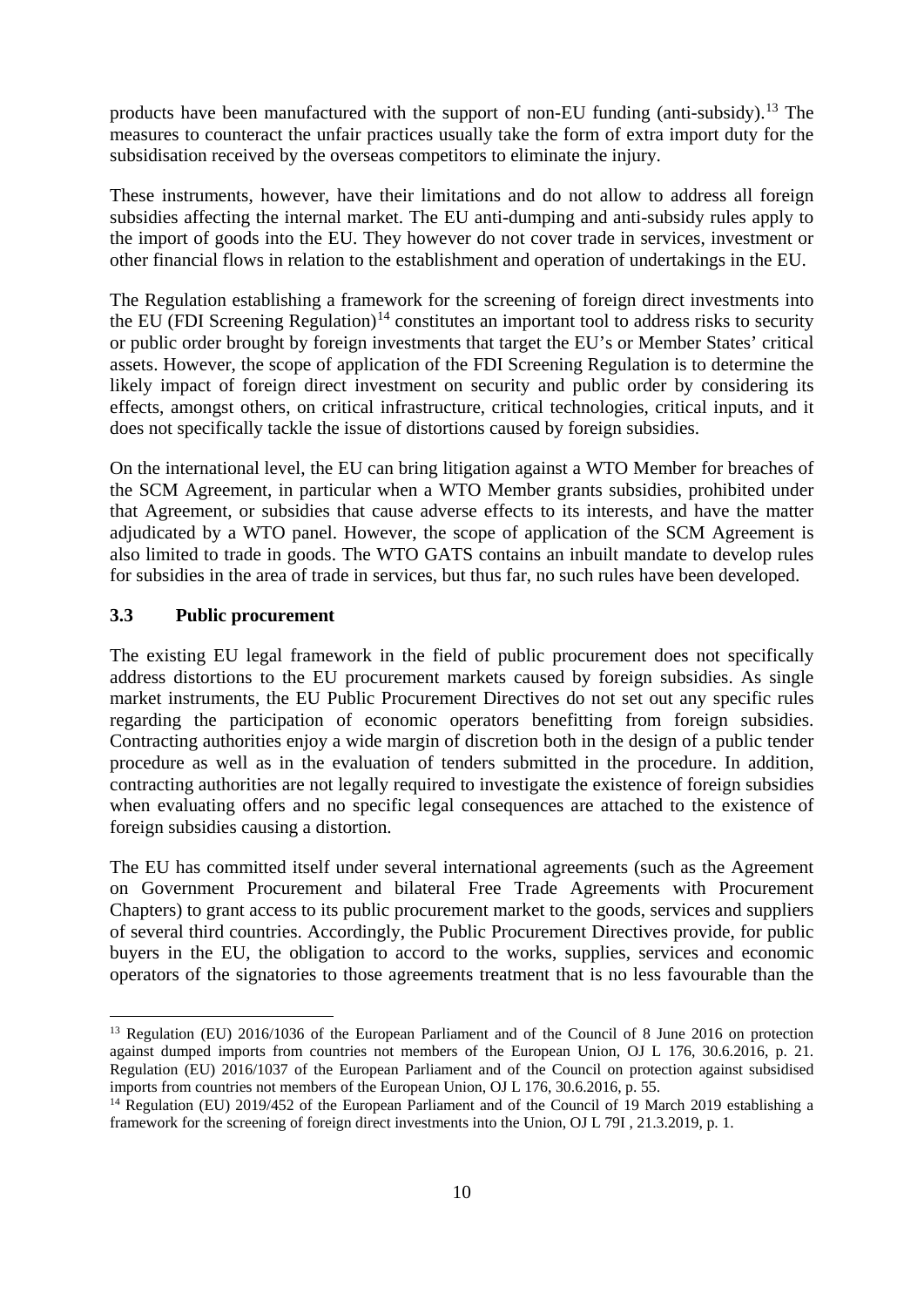treatment accorded to the works, supplies, services and economic operators of the EU, in so far as the procurement in question is covered by these agreements.

Beyond that obligation, economic operators from third countries, which have not entered into any agreement with the EU providing for the opening of their public procurement market or whose goods, services or works, do not have secured access to procurement procedures in the EU and may be excluded.<sup>[15](#page-10-0)</sup> In practice, decisions to exclude third-country bidders without secured access could be justified by the receipt of foreign subsidies, but in the current legal framework there is no such link.

Public buyers may consider the existence of foreign subsidies when evaluating risks in terms of contract performance and execution. More specifically, public buyers may consider the reliance on subsidies when assessing the overall financial viability of an offer. For this assessment, Article 69 of Directive  $2014/24/EU^{16}$  $2014/24/EU^{16}$  $2014/24/EU^{16}$  provides the contracting authorities with the possibility to reject offers they consider to be abnormally low in situations where the explanations and evidence supplied by the bidder do not sufficiently account for the low price offered. Where, as part of that assessment, it can be established that a bidder has obtained EU State aid incompatible with the TFEU, enabling it to make a low offer, the tender may – under additional conditions - be rejected on that ground alone<sup>[17](#page-10-2)</sup>. In contrast, Article 69 of Directive 2014/24/EU contains no corresponding provision for foreign subsidies that enable bidders to submit low offers. If the grant of foreign subsidies can be considered in the overall assessment, and the public buyers ultimately decide to reject an offer as abnormally low, such a rejection needs to be justified by demonstrating that the foreign subsidies impede the viability of the offer and the bidder's capacity to execute the contract at the (abnormally low) price offered.[18](#page-10-3)

Public buyers in the EU are also encouraged to require high environmental and social standards in their procurement and to ensure that EU and third country bidders are held to the same standards. In fact, they can use technical specifications, exclusion, selection and award criteria as well as define contract performance clauses that ensure the respect of high standards<sup>19</sup>. While such requirements might in practice help creating a level playing field they are not designed to address the potential distorting effect of foreign subsidies in general, and even less so for subsidised entities established in the EU as those are already subject to the same rules as their non-subsidised peers.

In practice public buyers do not have the information necessary to investigate whether bidders benefit from foreign subsidies or to assess to what extent the subsidies have the effect of causing distortions in procurement markets. Public buyers may also have a short-term

<span id="page-10-0"></span><sup>&</sup>lt;sup>15</sup> Communication of the European Commission, "Guidance on the participation of third-country bidders and goods in the EU procurement market", C(2019) 5494 final, p. 6. This does not apply to subsidised EU subsidiaries of excluded third country bidders.

<span id="page-10-1"></span><sup>&</sup>lt;sup>16</sup> Directive 2014/24/EU of the European Parliament and of the Council of 26 February 2014 on public procurement and repealing Directive 2004/18/EC, OJ L 94, 28.3.2014, p. 65.

<span id="page-10-2"></span><sup>&</sup>lt;sup>17</sup> Article 69(4) of Directive 2014/24/EU of the European Parliament and of the Council of 26 February 2014 on public procurement and repealing Directive 2004/18/EC, OJ L 94, 28.3.2014, p. 65.

<span id="page-10-3"></span><sup>&</sup>lt;sup>18</sup> For guidance, see Communication of the European Commission "Guidance on the participation of thirdcountry bidders and goods in the EU procurement market" C(2019) 5494 final, section 2.

<span id="page-10-4"></span><sup>&</sup>lt;sup>19</sup> Communication of the European Commission, 'Guidance on the participation of third-country bidders and goods in the EU procurement market', C(2019)5494 final, chapter 3.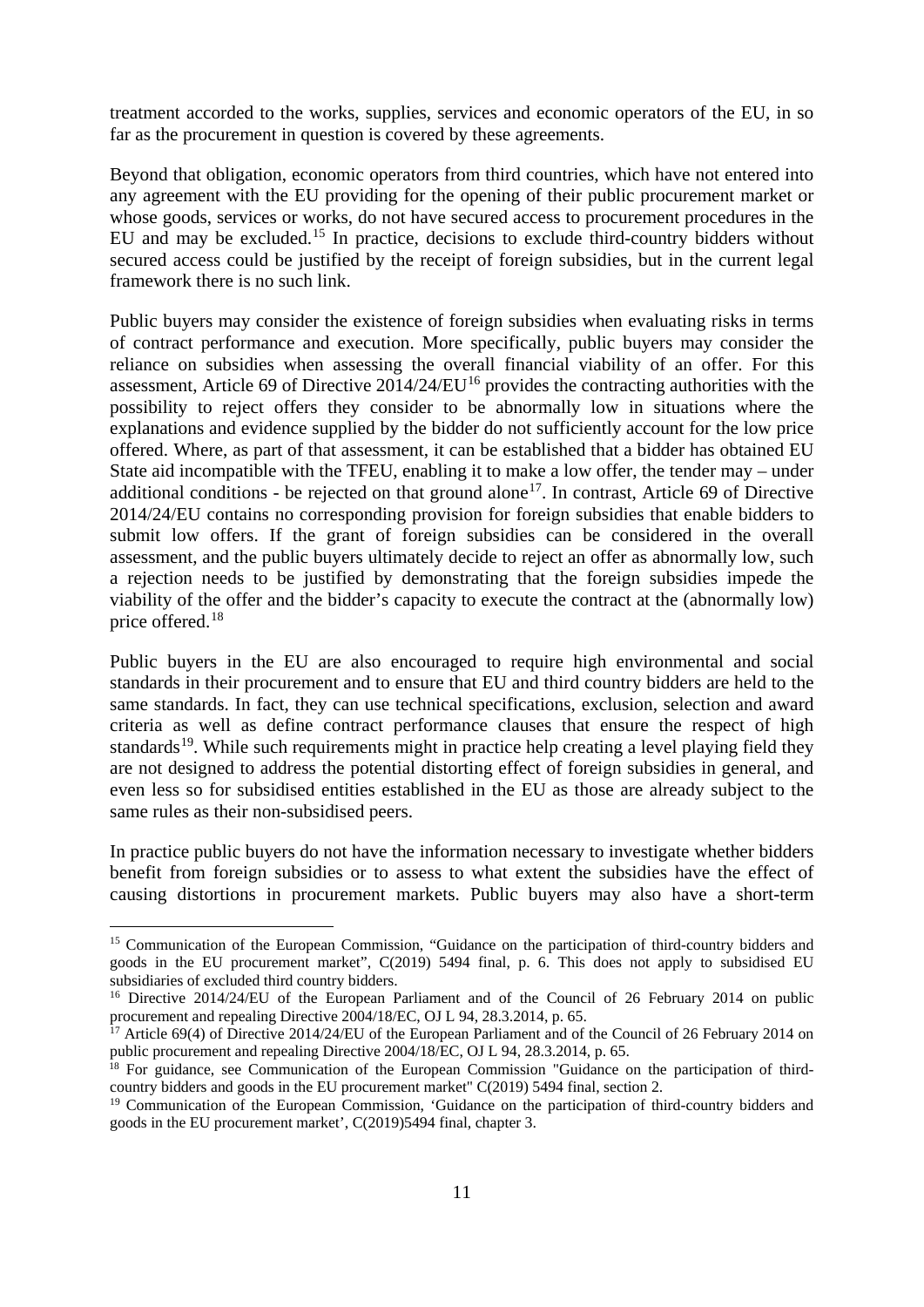economic incentive to award contracts to such bidders, even if the low prices offered result from the existence of foreign subsidies.

Finally, the main objective of the International Procurement Instrument  $(IPI)^{20}$  $(IPI)^{20}$  $(IPI)^{20}$  is to incentivise trading partners to negotiate with the EU the opening of their procurement markets for EU businesses. Provided the IPI will be adopted in its current form, it aims at improving access to public procurement markets *outside* the EU, but it will not tackle distortions of the procurement processes in the internal market arising from foreign subsidies granted to undertakings participating in EU procurement markets. $^{21}$  $^{21}$  $^{21}$ 

The existing rules in the field of EU public procurement are not sufficient to address and remedy the distortions caused by foreign subsidies. Hence, where foreign subsidies facilitate and distort the bidding in an EU public procurement procedure, there appears to be a regulatory gap.

#### <span id="page-11-0"></span>**3.4 EU funding**

Access to EU financial support is subject to the rules established by the Financial Regulation ('Financial Regulation', or 'FR').<sup>[22](#page-11-3)</sup> Agreements with third countries govern the access to EU funding for third-country entities. Those rules are complemented by regulations established for the EU spending programmes and funds.

All these rules contain provisions aimed at protecting the level playing field. For instance, they do so by establishing measures to reduce the impact of abnormally low bids.<sup>[23](#page-11-4)</sup>

However, none of these rules currently takes into account the existence of foreign subsidies and their impact on the ability of a company, irrespective of its place of establishment, to access EU funding on the basis of such subsidies.

With regard to shared management, the gap analysis in section 3.3 and the considerations on EU public procurement rules in this paper are highly relevant also for EU funding, as Member States apply these rules to EU funded projects implemented through shared management.

<span id="page-11-1"></span><sup>&</sup>lt;sup>20</sup> Amended proposal for a Regulation of the European Parliament and of the Council on the access of thirdcountry goods and services to the Union's internal market in public procurement and procedures supporting negotiations on access of Union goods and services to the public procurement markets of third countries, COM(2016) 34 final, 29 January 2016. This proposal is being discussed in the Council.

<span id="page-11-2"></span><sup>&</sup>lt;sup>21</sup> Following the call by the Commission and the European Council in March 2019 to resume the discussions, the co-legislators are currently engaged in constructive discussions on IPI, on the basis of the 2016 amended legislative proposal of the Commission.

<span id="page-11-3"></span><sup>&</sup>lt;sup>22</sup> Regulation (EU, Euratom) 2018/1046 of the European Parliament and of the Council of 18 July 2018 on the financial rules applicable to the general budget of the Union, amending Regulations (EU) No 1296/2013, (EU) No 1301/2013, (EU) No 1303/2013, (EU) No 1304/2013, (EU) No 1309/2013, (EU) No 1316/2013, (EU) No 223/2014, (EU) No 283/2014, and Decision No 541/2014/EU and repealing Regulation (EU, Euratom) No 966/2012, OJ L 193, 30.7.2018, p. 1*.*

<span id="page-11-4"></span><sup>&</sup>lt;sup>23</sup> See Point 23, Annex I to the Financial Regulation. For examining abnormally low bids, the contracting authority may take into consideration bidder observations relating to the possibility of the tenderer obtaining State aid in compliance with applicable rules. The contracting authority may exclude a tender offer that is abnormally low for the reason that the tenderer has obtained State aid if the tenderer is unable to prove, within a sufficient time limit fixed by the contracting authority, that the aid in question was compatible with the internal market within the meaning of Article 107 TFEU.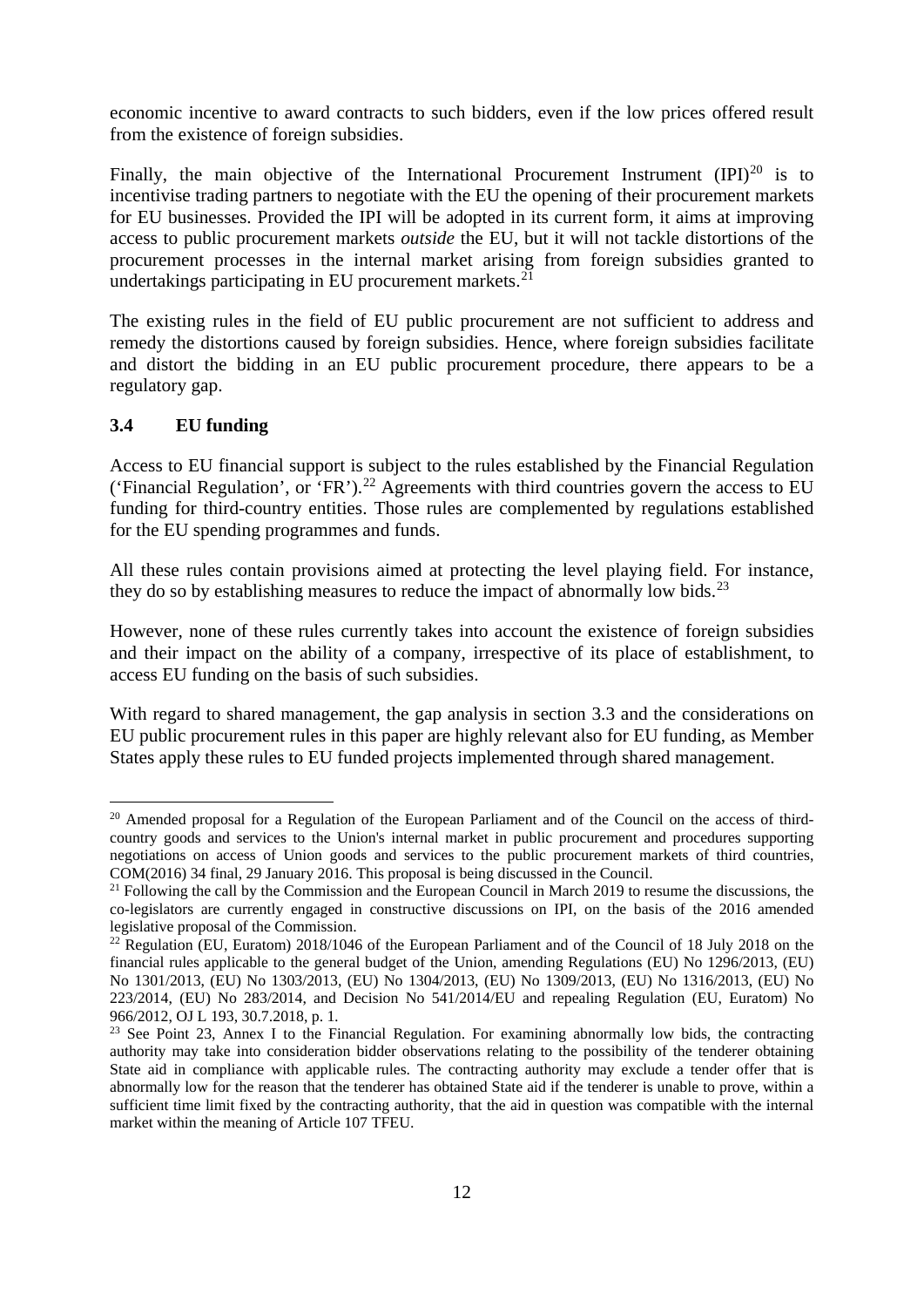## <span id="page-12-0"></span>**4 FRAMEWORK TO ADDRESS DISTORTIONS CAUSED BY FOREIGN SUBSIDIES IN THE INTERNAL MARKET GENERALLY AND IN THE SPECIFIC CASES OF ACQUISITIONS AND PUBLIC PROCUREMENT**

As the gap analysis has shown, the EU already has certain tools to address the distortions that foreign subsidies may cause in the internal market, in particular where foreign subsidies are provided for the import of goods. However, it also emerges from the gap analysis and problem definition that the existing tools need to be complemented to specifically address and remedy distortions in the EU internal market arising from subsidies granted by non-EU authorities. In this Section, the White Paper therefore puts forward for discussion a framework that could address, on the one hand, the distortions caused by foreign subsidies provided to an economic operator in the EU market (Module 1) and, on the other hand, the distortions caused by foreign subsidies in the context of acquisitions of EU targets (Module 2) and of public procurement (Module 3). In all Modules, it is the origin of the subsidy, namely granted by a third country, which is the decisive trigger. The Modules can either be applied alternatively on a stand-alone basis, or in combination.

In the following, the respective Modules are explained in more detail, starting with setting out the basic features of each Module and their respective scope of application, the possible criteria that could guide the assessment of the competent supervisory authority to determine the existence of a foreign subsidy distorting the internal market, the procedure and the possible redressive measures.

For the purposes of this White Paper, the term 'foreign subsidy' is defined in Annex I.

## <span id="page-12-1"></span>**4.1 General instrument to capture foreign subsidies (Module 1)**

#### <span id="page-12-2"></span>*4.1.1 Basic features*

Module 1 is intended as a general instrument to address foreign subsidies that cause distortions in the internal market and are provided to a beneficiary that is established or, in some instances, active in the EU. $^{24}$  $^{24}$  $^{24}$ 

Under this Module, the competent supervisory authorities (the Commission and the relevant Member State authorities that will exercise their respective enforcement powers under a shared system of review to avoid duplications) may act upon any elements it considers relevant indicating the granting of a foreign subsidy to a beneficiary active in the EU. Information could e.g. stem from market operators or Member States. A case would start with a preliminary review to examine whether there is a foreign subsidy that may distort the internal market. If there is no concern at the end of the preliminary review, because either there is no foreign subsidy, or there are no indications of a distortion in the internal market, or the case is not a priority, the competent supervisory authority would close the case.

If there is evidence tending to show that a foreign subsidy may distort the proper functioning of the internal market, an in-depth investigation would follow, during which the competent

<span id="page-12-3"></span><sup>&</sup>lt;sup>24</sup> Foreign subsidies provided for goods and agricultural products imported into the EU fall under the EU trade defence instrument and would thus not be covered by Module 1.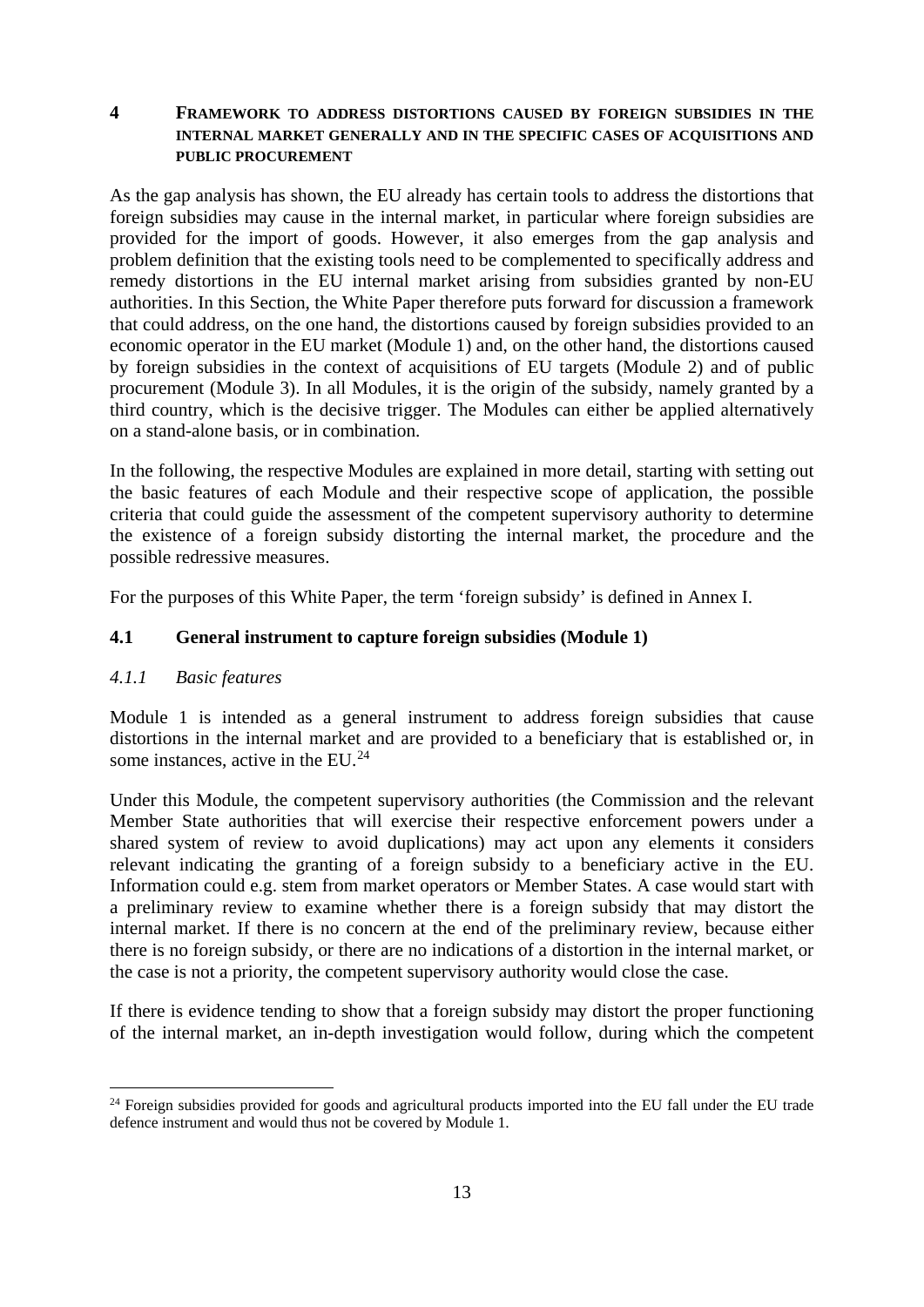supervisory authority would need to confirm its preliminary finding that there is a foreign subsidy that distorts the internal market.

At the end of that in-depth investigation, if confirmed that the proper functioning of the internal market may have been or may be distorted through the foreign subsidy, the competent supervisory authority would have the possibility of imposing measures to redress those distortions in the internal market ('redressive measures'). In contrast, the investigation would be closed if the existence of a foreign subsidy is not confirmed, if there is no indication of a distortion, or if, after a balancing exercise, the possible distortion that the subsidy may bring is mitigated by the positive impact that the supported economic activity or investment might have within the EU or on a public policy interest recognised by the EU.

#### <span id="page-13-0"></span>*4.1.2 Scope of Module 1*

#### 4.1.2.1 General considerations

Module 1 has a broad material scope and would allow to address distortive foreign subsidies in all market situations.[25](#page-13-1) This means that Module 1 would also include the possibility to review acquisitions facilitated by foreign subsidies and/or market behaviour by a subsidised bidder in public procurement.

#### 4.1.2.2 Foreign subsidies benefitting an undertaking in the EU

The purpose of Module 1 is to address distortions caused by foreign subsidies in the EU. For this purpose, Module 1 would apply to undertakings established in the EU that benefit from foreign subsidies. Separately, it could be considered that Module 1 also covers certain undertakings otherwise active in the EU that benefit from foreign subsidies. The two options are considered below. In both options, the competent authorities would only have the possibility to take action if the subsidy causes distortions in the internal market.

• Undertakings established in the EU

A foreign subsidy would be covered under the present option if it provides a benefit to an undertaking<sup>[26](#page-13-2)</sup> established in the EU. An undertaking is considered established in the EU if one of its entities is established in the EU. Where the subsidy is granted to an entity established outside the EU, it would need to be established to what extent the benefit of the foreign subsidy can be allocated to the entity established in the EU, having regard to relevant criteria

<span id="page-13-1"></span><sup>&</sup>lt;sup>25</sup> "In all market situations" refers to undertakings in the EU, irrespective of whether the subsidy benefits the production of goods, services or investments in the EU. It is however suggested to exclude foreign subsidies provided for goods an agricultural products imported into the EU, which fall in the scope of the EU Anti-subsidy Regulation, from Module 1.<br><sup>26</sup> The Court of Justice has consistently defined undertakings as entities engaged in an economic activity and

<span id="page-13-2"></span>held that several separate legal entities may be considered to form one economic unit, which is then considered to be the relevant undertaking. In this respect, the Court of Justice considers the existence of a controlling share and other functional, economic and organic links to be relevant. Judgment of the Court of Justice of 12 September 2000, *Pavlov and Others*, Joined Cases C-180/98 to C-184/98, ECLI:EU:C:2000:428, paragraph 74; Judgment of the Court of Justice of 10 January 2006, *Cassa di Risparmio di Firenze SpA and Others*, C-222/04, ECLI:EU:C:2006:8, paragraphs 107, 112.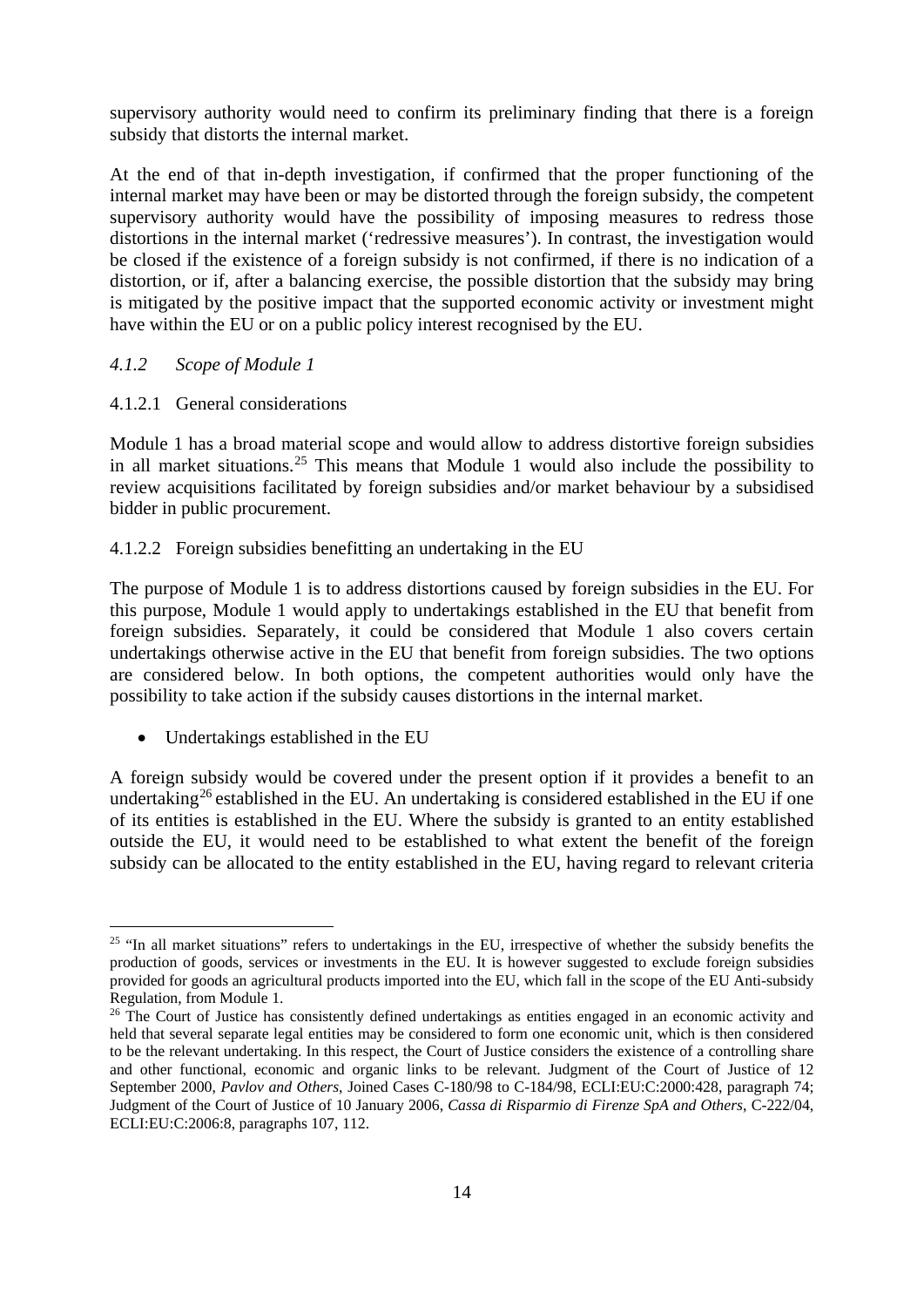such as the purpose and conditions attached to the foreign subsidy or the actual use of the funds (as evidenced e.g. through the accounts of the undertaking in question).

• Undertakings active in the EU

Consideration should be given to the possibility of applying Module 1 not only to the undertakings established in the EU, but also, to certain undertakings that benefit from foreign subsidies and are otherwise active in the EU, such as when an undertaking established outside the EU seeks to acquire an EU target.

## 4.1.2.3 Date from which the granting of a subsidy is made

A foreign subsidy would be considered to fall under Module 1 from the moment the beneficiary has an entitlement to receive the subsidy. The actual payment of the subsidy is not a necessary condition for bringing a subsidy within the scope of Module 1. The payment is however relevant when determining the adequate remedy as will be discussed below.

## <span id="page-14-0"></span>*4.1.3 Assessment of distortions in the internal market*

Once the existence of a foreign subsidy is established, the competent supervisory authority assesses whether such subsidy causes a distortion in the internal market. Both actual and potential distortions are considered. Certain categories of foreign subsidies would be considered to most likely cause distortions in the internal market. All other foreign subsidies would require a more detailed assessment according to indicators that help to determine whether a foreign subsidy actually or potentially causes a distortion of the proper functioning of the internal market. In any event, the concerned undertaking may also show that the foreign subsidy in question is not capable of distorting the internal market in the specific circumstances of the case.

Generally, it is suggested that foreign subsidies below a certain threshold are deemed unproblematic as they are unlikely to cause distortions of the proper functioning of the internal market. Foreign subsidies up to that threshold should be presumed to not be able to distort the correct functioning of the internal market. The threshold could be set at an amount of EUR 200 000 granted over a consecutive period of three years. This amount would align with the de minimis threshold laid down in EU State aid rules. $27$ 

# 4.1.3.1 Categories of foreign subsidies considered likely to distort the internal market

Certain categories of foreign subsidies, like certain types of State aid, are likely to create distortions in the internal market because of their nature and form. These categories of foreign subsidies could be found to create distortions in the internal market, and could include the following:

• Subsidies in the form of export financing, unless the export financing is provided in line with the OECD Arrangement on officially supported export credits.

<span id="page-14-1"></span><sup>&</sup>lt;sup>27</sup> Commission Regulation (EU) No 1407/2013 of 18 December 2013 on the application of Articles 107 and 108 of the Treaty on the Functioning of the European Union to de minimis aid, OJ L 352, 24.12.2013, p. 1.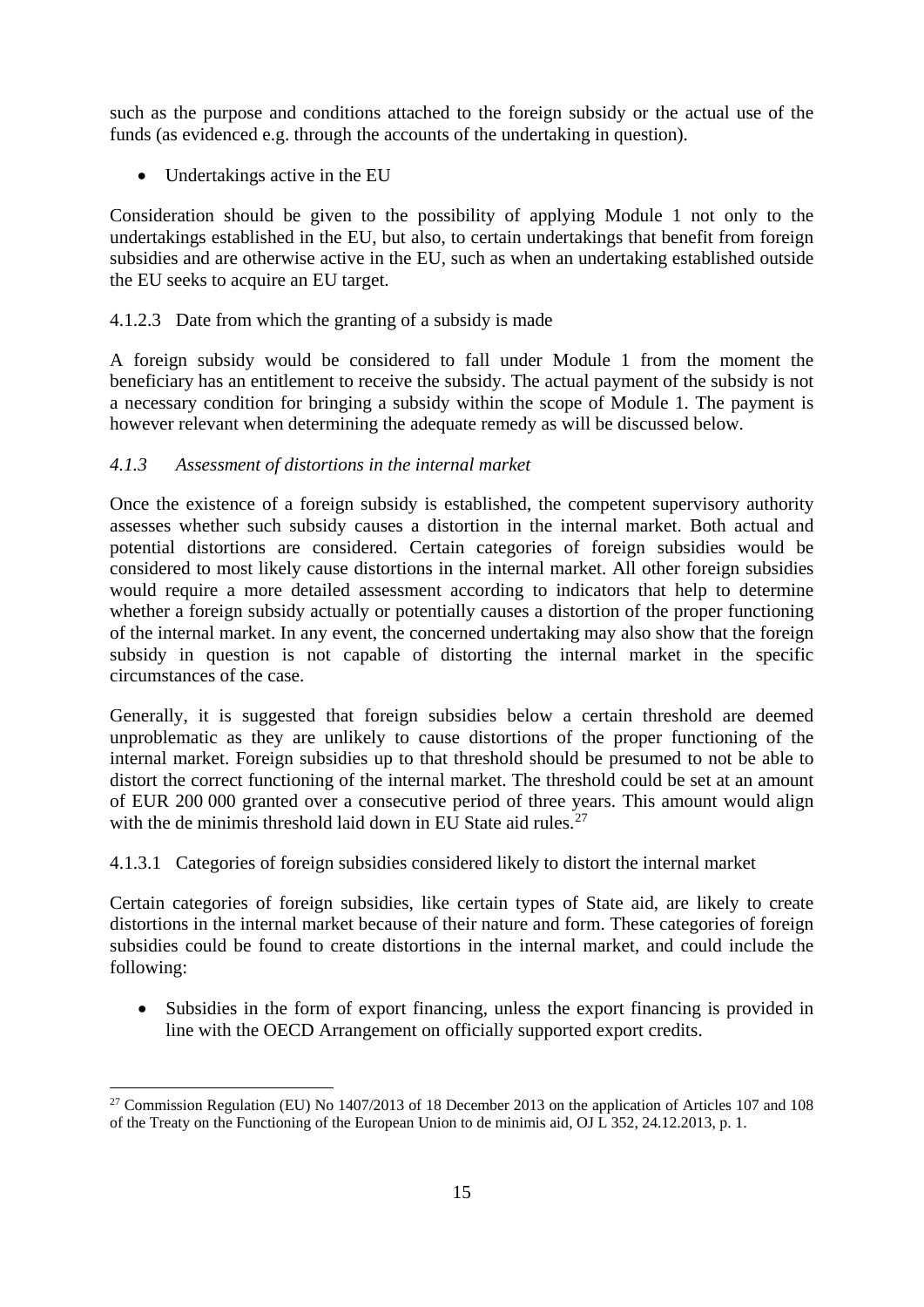- Subsidies (such as debt forgiveness) to ailing undertakings, i.e. undertakings unable to obtain long-term financing or investment from independent commercial sources, unless there is a restructuring plan leading to the long-term viability of the beneficiary and including a significant own contribution by the beneficiary.<sup>[28](#page-15-0)</sup> Subsidies granted to remedy a serious national or global disturbance of the economy do not fall in this category, if they are limited in time and proportionate to remedy the respective disturbance.
- Subsidies whereby a government guarantees debts or liabilities of certain undertakings without any limitation as to the amount of those debts and liabilities or the duration of such guarantee.
- Operating subsidies in the form of tax reliefs, outside general measures.
- Foreign subsidies directly facilitating an acquisition.

# 4.1.3.2 Assessment of all other foreign subsidies according to indicators

Foreign subsidies not falling under any of the categories outlined above may still cause distortions in the internal market. Such foreign subsidies may allow less efficient operators to grow and increase market share in the internal market at the expense of more efficient operators that do not receive such subsidies. Operators receiving foreign subsidies may also be able to produce more cheaply and ultimately offer their products and services on the internal market at lower prices to the detriment of competitors that do not receive such subsidies. Foreign subsidies may also allow their beneficiaries to outbid other operators that may be more efficient when it comes to the purchase of goods or the acquisition of undertakings.

In such cases outside the pre-set categories of distortive subsidies, foreign subsidies have to be examined in more detail to assess whether they would actually or potentially distort the level playing field in the internal market.

The general lack of transparency about foreign subsidies and the complexity of the commercial reality make it difficult to unequivocally identify or even quantify the impact of specific foreign subsidies on the internal market. To determine such impact, it appears therefore necessary to use a collection of indicators related to the subsidies and the relevant market situation. A non-exhaustive list of relevant indicators could include the following criteria:

- The relative size of the subsidy in question: the higher the amount of a subsidy in relative terms, the more likely it is to have a negative impact on the internal market; e.g. for an investment subsidy, the size of the subsidy may be compared to the size of the investment.
- The situation of the beneficiary: e.g. the larger a beneficiary, the more likely that the subsidy causes distortions. Generally, subsidies to small and medium-sized

<span id="page-15-0"></span><sup>&</sup>lt;sup>28</sup> If the beneficiary operates in a sector or industry in overcapacity, it is unlikely that a restructuring plan leads to long-term viability of the beneficiary.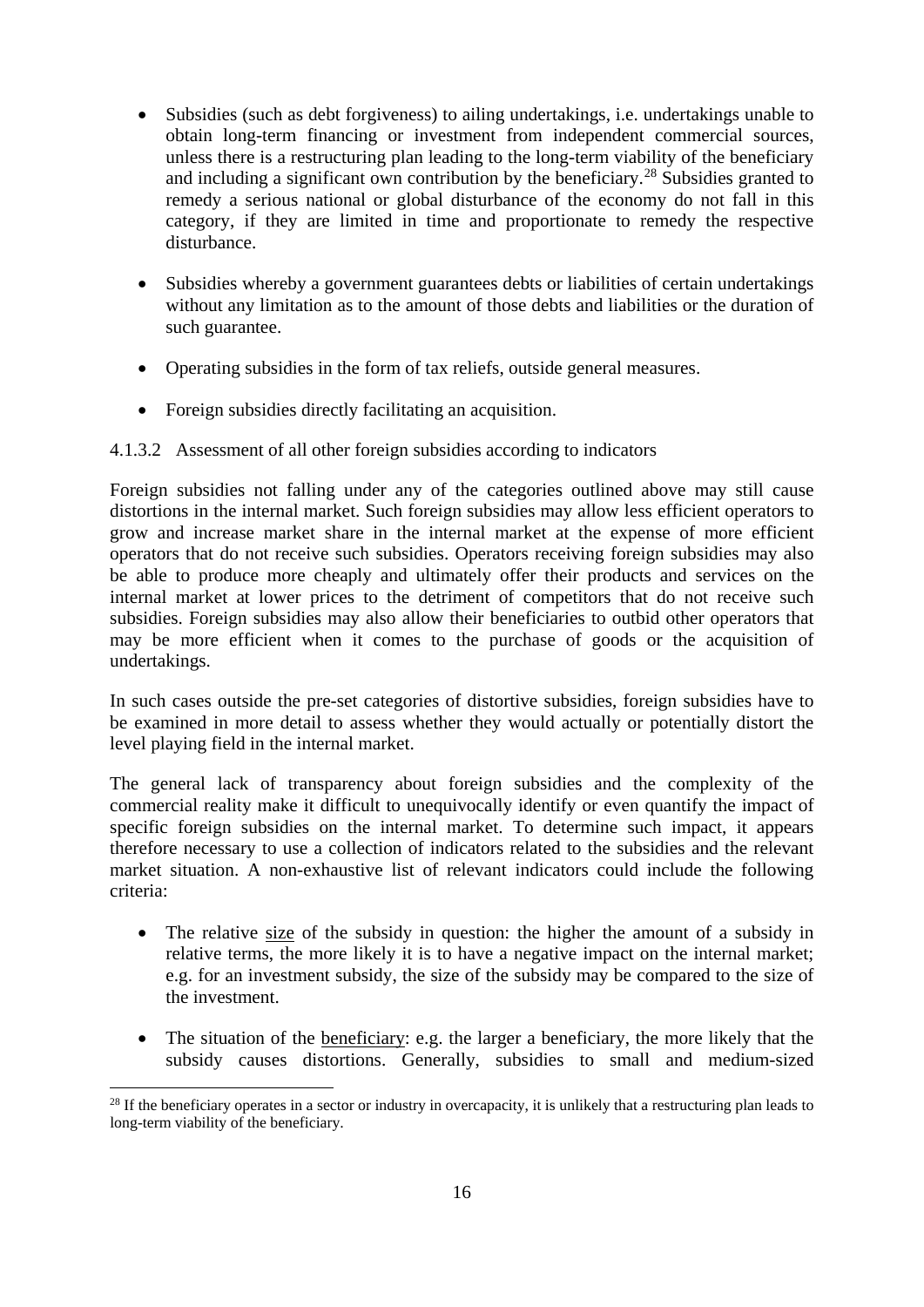undertakings may be considered less likely to cause distortions.<sup>[29](#page-16-2)</sup> The more production capacity of the beneficiary is unutilised, the more likely a subsidy causes distortions.

- The situation on the market concerned: e.g. subsidies to beneficiaries active in markets with structural excess capacity are more likely to cause distortions than others. Subsidies to beneficiaries active in markets with a high degree of concentration are more likely to cause distortions than others. Likewise, subsidies in fast growing high tech markets may be more likely to cause distortions.
- The market conduct in question, e.g. outbidding in acquisitions or distortive bidding in procurement procedures.
- The level of activity in the internal market of the beneficiary: subsidies granted to undertakings with limited activity in the internal market are less likely to cause distortions in the internal market.

Furthermore, consideration will also be given to the possibility that the competent supervisory authority could take into account whether the beneficiary has privileged access to its domestic market (through measures equivalent to special or exclusive rights) leading to an artificial competitive advantage that could be leveraged in the EU internal market and thereby exacerbates the distortive effect of any subsidy.

# <span id="page-16-0"></span>*4.1.4 EU interest test*

Once it is established that a foreign subsidy is capable of distorting the internal market, and where there is evidence of a possible positive impact that the supported economic activity or investment might have within the EU or on public policy interests recognised by the EU, the distortion should be weighed up against such possible positive impact.

In this assessment, the EU's public policy objectives, such as creating jobs, achieving climate neutrality and protecting the environment, digital transformation, security, public order and public safety and resilience, would be taken into account. When balancing these considerations against the distortion, the degree of distortion would play a role. Moreover, the balancing needs to be based on an appreciation of the various interests, including the need to protect consumers' interest. If on balance, the distortion on the internal market caused by the foreign subsidy is sufficiently mitigated by the positive impact of the supported economic activity or investment, the ongoing investigation would not need to be pursued further.

#### <span id="page-16-1"></span>*4.1.5 Procedure*

It is suggested that the procedure in Module 1 consists of a two-step system, namely a preliminary review of a possible distortion on the internal market arising from the existence of a foreign subsidy and an in-depth investigation.

<span id="page-16-2"></span><sup>&</sup>lt;sup>29</sup> For a distinction between small, medium and large undertakings, see Annex I of the Commission Regulation (EU) No 651/2014 of 17 June 2014 declaring certain categories of aid compatible with the internal market in application of Articles 107 and 108 of the Treaty, OJ L 187 26.6.2014, p. 1.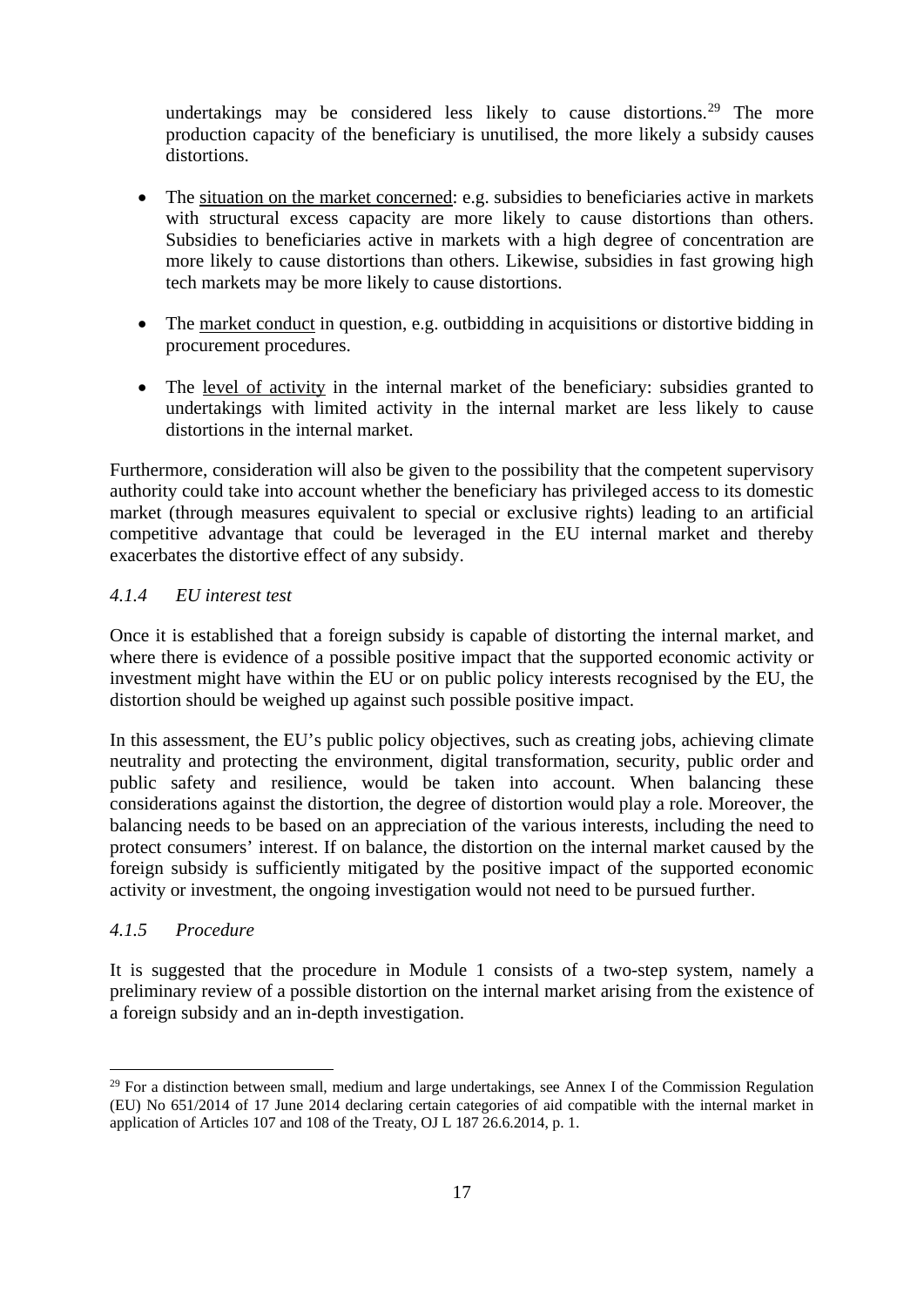The competent supervisory authority may under this Module be faced with difficulties in obtaining the necessary information in particular because the authorities granting the foreign subsidies are located outside the EU and so may be the entities through which the subsidies might be channelled.

In this regard, adequate investigative tools and the possibility of seeking information from market players in the form of market information will be crucial for allowing the competent supervisory authority to act.

In addition, both during the preliminary review and the in-depth investigation, there would be mechanisms available to gather the relevant information. The competent supervisory authority could impose fines and periodic penalty payments for failure to timely supply the information requested or for supplying incomplete, incorrect or misleading information. If the information is not provided despite such sanctions, it would have the possibility to make decisions on the basis of the facts available, similar to the procedure under the EU trade defence instruments and State aid. Furthermore, the competent supervisory authority could have the possibility to make fact finding visits at the EU premises of the alleged beneficiary of a foreign subsidy, as well as in third countries, if the third country agrees.

#### 4.1.5.1 Preliminary review of a possible foreign subsidy

The objective of the preliminary review is to examine whether there is a foreign subsidy to an undertaking established, or in certain cases active in the EU that may distort the internal market.

If the competent supervisory authority – at the end of the preliminary review – has the suspicion that there is a foreign subsidy that may distort the internal market, it may start an indepth investigation to confirm its preliminary view that there is a foreign subsidy which is capable of distorting the proper functioning of the internal market. The competent supervisory authority will inform the undertaking concerned, the third country allegedly granting the subsidy, and the case being, the Commission, as well as the competent supervisory authorities of the other Member States of the launch of an in-depth investigation.

If there is no concern at the end of the preliminary review, either because there is no foreign subsidy, or because there are no indications of a distortion in the internal market, the preliminary review is closed, and the undertaking concerned as well as the Commission and all EU Member States are informed thereof.

#### 4.1.5.2 In-depth investigation of a foreign subsidy

During the in-depth investigation, interested parties are invited to present their views in writing and submit information on the existence of a foreign subsidy and its potential distortive effect in the internal market.

If the undertaking concerned does not supply the information requested by the competent supervisory authority, or otherwise does not cooperate to the best of its abilities, the competent supervisory authority can take a decision on the basis of the facts available. At the end of the in-depth investigation, the competent supervisory authority adopts a decision: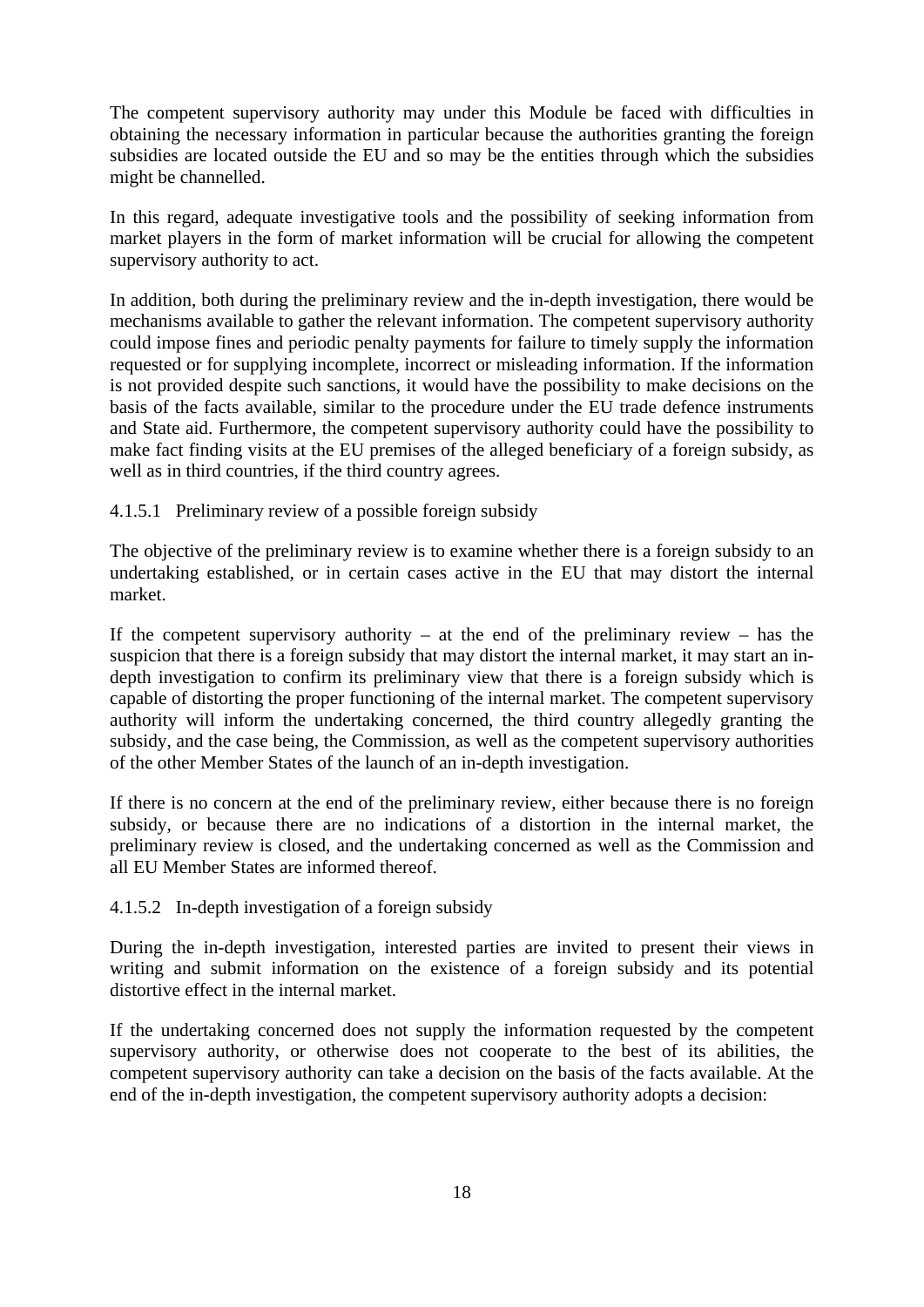- If it finds a foreign subsidy creating a distortion, the competent supervisory authority imposes redressive measures on the undertaking in question ("decision with redressive measures").
- If it finds a foreign subsidy creating a distortion, and the undertaking concerned offers commitments, which the competent supervisory authority deems appropriate and sufficient to mitigate the distortion, it binds the undertaking by decision to these commitments ("decision with commitments").

If there is no foreign subsidy, or if there are no indications of possible or actual distortions in the internal market on a scale justifying intervention, it closes the case, and informs the undertaking concerned and the interested parties that took part in the proceeding, as well as all Member States and the Commission, if the Commission is not the competent supervisory authority. If the Commission as competent supervisory authority finds that a distortion is mitigated by the positive impact of the supported economic activity or investment, it closes the case by the same token.

## <span id="page-18-0"></span>*4.1.6 Redressive measures*

Redressive measures could be imposed to remedy the distortions caused by the foreign subsidy. Under EU State aid rules, State aid granted and not in line with EU State aid rules has to be reimbursed with interest to the Member State that granted it. This principle applied to the situation of foreign subsidies would mean that the financial benefit of such subsidies should be eliminated through redressive payments to the third country. In the case of foreign subsidies, however, it may be difficult in practice to establish that the foreign subsidy is actually and irreversibly paid back to the third country.

It may therefore be necessary to consider giving the competent supervisory authority a variety of alternative redressive measures. These could range from structural remedies and behavioural measures to redressive payments to the EU or the Member States. When determining the appropriate redressive measures, the specific features of the foreign subsidy and its distortive effect on the internal market would have to be taken into account. If for example a foreign subsidy facilitated an acquisition, structural remedies might be more appropriate than redressive payments.

Possible redressive measures, in the event that redressive payments to the third country are not suitable or feasible, include the following:

- Divestment of certain assets, reducing capacity or market presence, which might limit possible distortions in the internal market, in particular linked to foreign subsidies which are specifically granted for promoting activities in the internal market, drawing inspiration for example from the Rescue and Restructuring guidelines;  $30$
- Prohibition of certain investments; this might in particular be relevant if a foreign subsidy was granted for a specific investment;

<span id="page-18-1"></span><sup>&</sup>lt;sup>30</sup> Communication from the Commission - Guidelines on State aid for rescuing and restructuring non-financial undertakings in difficulty, OJ C 249, 31.7.2014, p. 1.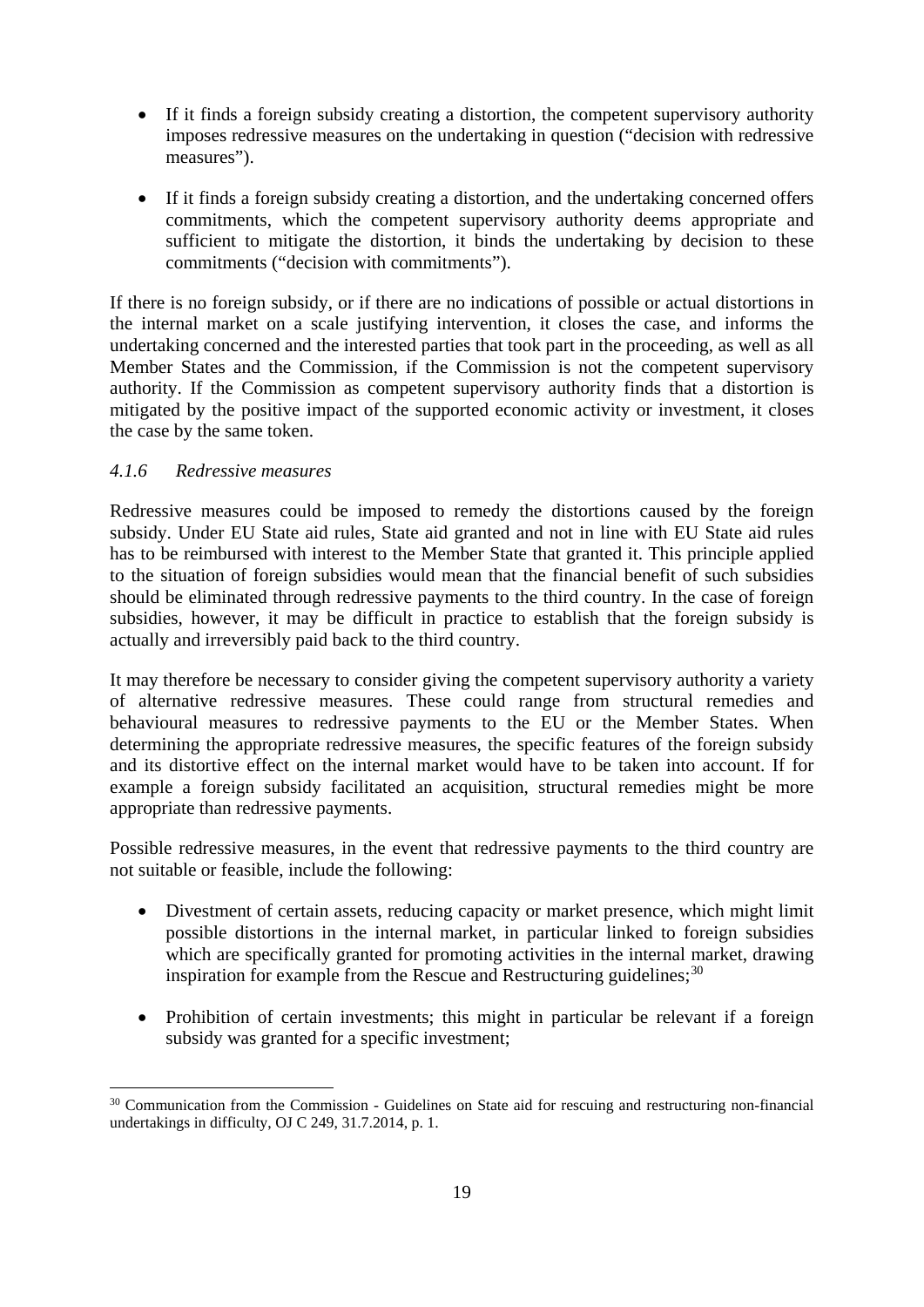- Prohibition of the subsidised acquisition:
- Third party access, for example to mobility apps for providers of transportation services or drawing inspiration from the EU Guidelines for the application of State aid rules in relation to the rapid deployment of broadband networks; $31$
- Licensing on fair, reasonable and non-discriminatory (FRAND) terms. If e.g. an undertaking receives subsidies and obtains telecom frequencies or provide access to networks using such frequencies, the undertaking could be obliged to licence those frequencies to other undertakings;
- Prohibition of a specific market conduct linked to the foreign subsidy;
- Publication of certain R&D results, in a way that allows other undertakings to reproduce them, for instance drawing inspiration from the requirements for important projects of common European interest<sup>[32](#page-19-1)</sup>, or set out in the Block Exemption Regulation  $651/2014$ ;<sup>[33](#page-19-2)</sup>
- Redressive payments to the EU or to Member States.

As the lack of transparency generally is a crucial issue, and in particular as regards the financial relations between third countries and public undertakings, reporting and transparency obligations for the future would apply in any case in which redressive measures are imposed. Such reporting and transparency obligations could e.g. draw inspiration from the Transparency Directive 2006/111/EC. Improved transparency can contribute to avoiding distortions in the future.

The undertaking concerned may also offer commitments to mitigate the distortion. If the competent supervisory authority considers those commitments sufficient, it could make them binding on the undertaking.

If an undertaking does not comply with the redressive measures imposed by the competent supervisory authority or with the commitments made binding upon it, the competent supervisory authority could, as a sanction for non-compliance, impose fines and periodic penalty payments.

The powers of the competent supervisory authorities to impose redressive measures would be subject to a limitation period of ten years, beginning on the day on which a subsidy is granted. Any action taken by the competent supervisory authority with regard to a foreign subsidy would interrupt the limitation period. After each interruption, the limitation period would start to run afresh.

<span id="page-19-0"></span><sup>&</sup>lt;sup>31</sup> Communication from the Commission - EU Guidelines for the application of State aid rules in relation to the rapid deployment of broadband networks, OJ C 25, 26,01,2013, p. 1.

<span id="page-19-1"></span> $32$  Communication from the Commission — Criteria for the analysis of the compatibility with the internal market of State aid to promote the execution of important projects of common European interest, OJ C 188, 20.6.2014, p. 4.

<span id="page-19-2"></span> $\frac{33}{33}$  Commission Regulation (EU) 651/2014 of 17 June 2014 declaring certain categories of aid compatible with the internal market in application of Articles 107 and 108 of the Treaty, OJ L 187, 26.6.2014, p. 1, last amended through Commission Regulation (EU) 2017/1084 of 14 June 2017, OJ L 156, 20.6.2017, p. 1.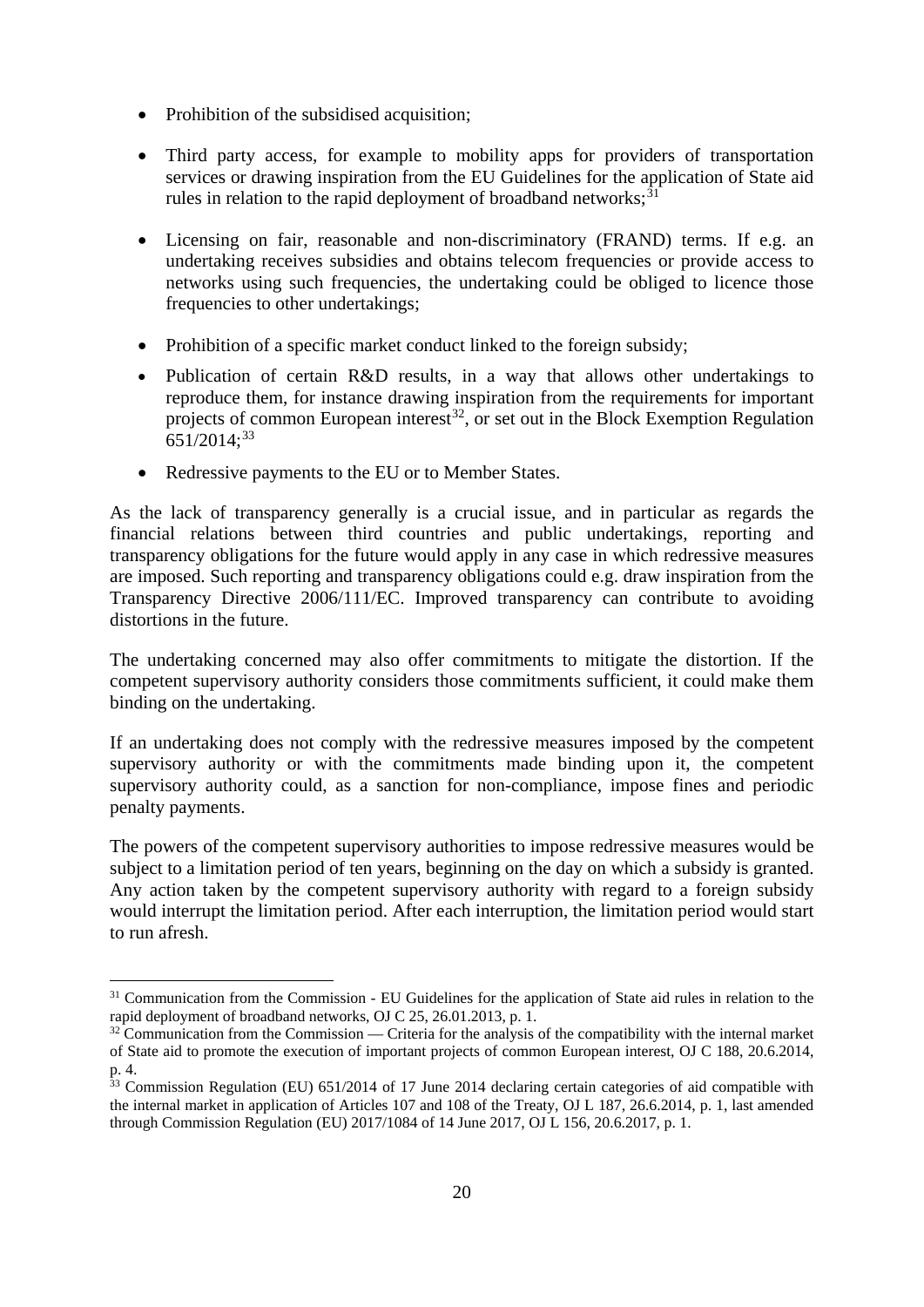## <span id="page-20-0"></span>*4.1.7 Supervisory authorities*

It is suggested that both the Commission and Member States designate supervisory authorities. Coordination mechanisms would be provided between the Commission and the competent national supervisory authority to ensure coherence and effectiveness of their respective enforcement actions. For a system such as that described in this module, shared competences among multiple enforcers provides the best assurance that the most distortive foreign subsidies are detected and effectively dealt with. Indeed, this would allow both the Commission and Member States to make use of their respective strengths to ensure that distortions caused by foreign subsidies are properly scrutinised within the EU.

Member States can draw from their direct knowledge of the operation of their domestic markets. However, in certain circumstances, foreign subsidies may have an impact on more than one Member State. In such cases, the Commission would be better placed to enforce Module 1, so as to ensure a coherent application of the rules across the EU, building on its experience in applying trade defence instruments as well as State aid rules.

Each national supervisory authority would be empowered to enforce Module 1 in its jurisdiction, defined as the territory of the respective Member State. The Commission would be competent for any foreign subsidy benefitting an undertaking in the EU, irrespective of whether it concerns the territory of one or more than one EU Member State. The Commission would also be exclusively competent to apply the EU interest test. Member States may provide input at the Commission's request, or at their own initiative. The Commission and Member States retain discretion, however, in deciding whether to investigate an individual case of a potentially distortive foreign subsidy.

This means that a foreign subsidy can be investigated by

- one single national supervisory authority; or
- several national supervisory authorities acting in parallel (if a foreign subsidy benefits economic activities in more than one Member State); or
- the Commission.

# *Cooperation and coordination mechanism*

A system of shared enforcement would require effective cooperation mechanisms among the multiple enforcers. Cooperation between the Commission and national supervisory authorities could work similarly to the existing cooperation in antitrust, as set out in Regulation 1/2003.<sup>[34](#page-20-1)</sup> This would be combined with a coordination mechanism between Member States and the Commission that allows for coherence and coordination in relation to the existence of a subsidy where necessary. More specifically with regard to the existence of a subsidy, national supervisory authorities would coordinate with the Commission during the preliminary review and the ensuing in depth investigation in order to ensure coherence in the implementation of the subsidy discipline.

<span id="page-20-1"></span><sup>&</sup>lt;sup>34</sup> Council Regulation (EC) No 1/2003 of 16 December 2002 on the implementation of the rules on competition laid down in Articles 81 and 82 of the Treaty, OJ L 1, 4.1.2003, p. 1.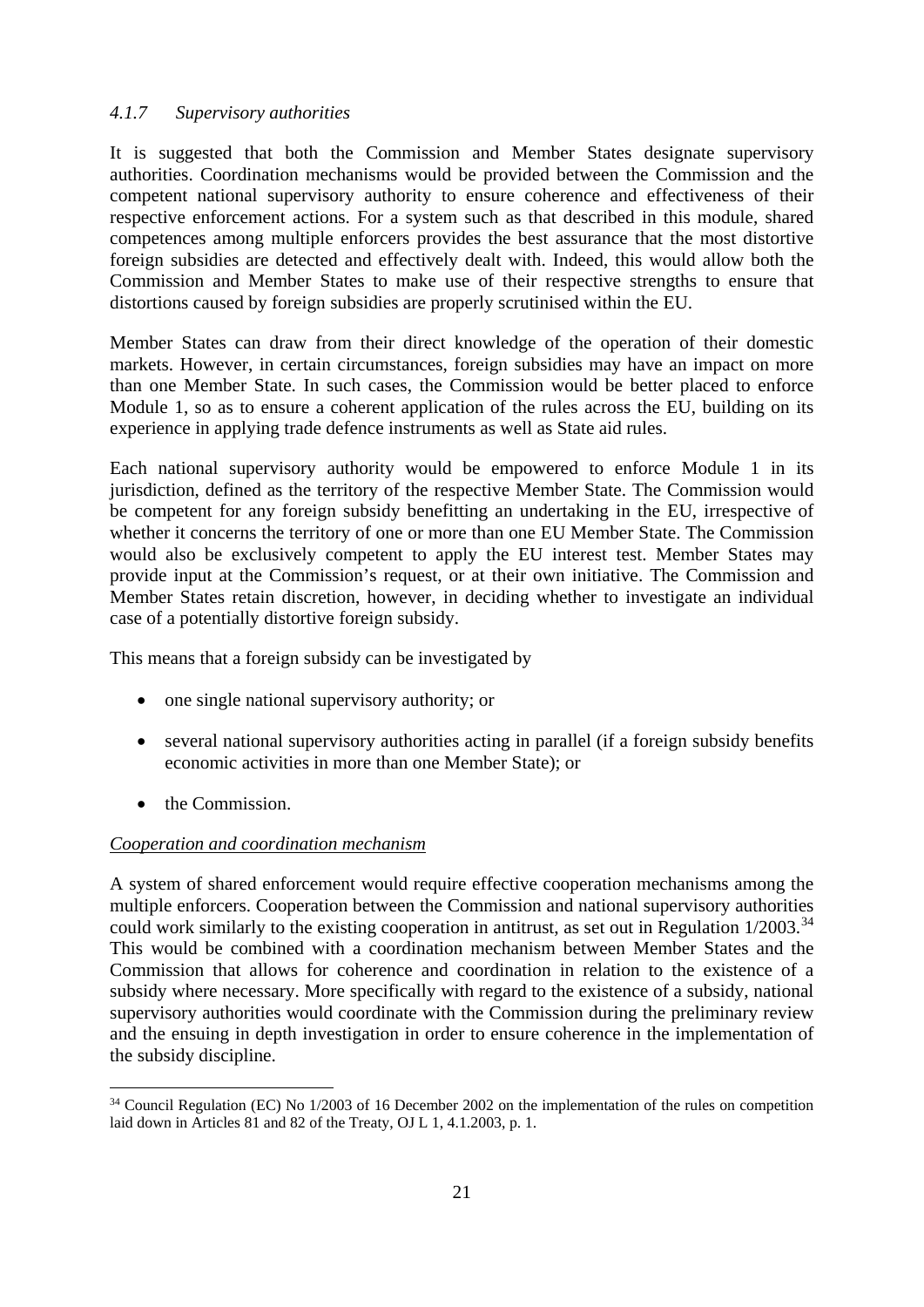It is suggested that as long as the Commission does not start an in-depth investigation, the national supervisory authorities remain empowered to continue their cases. However, as soon as the Commission would start an in-depth investigation of a foreign subsidy, it would obtain the exclusive power for it, and national supervisory authorities would need to suspend their cases. The national supervisory authorities could only continue their cases if the Commission closes its in-depth investigation administratively.

In order to ensure efficient enforcement, national supervisory authorities could ask the Commission to initiate a case; the latter would retain the power to accept or reject such a request. It may also be desirable to transfer a case from one or several national supervisory authorities to the Commission or vice versa. In particular, where two or more national supervisory authorities pursue a case concerning the same foreign subsidy<sup>[35](#page-21-2)</sup>, the Commission seems better placed to deal with the case. Such transfer could happen as long as a case is pending, and only if both the requesting and the requested authority agree.

The Commission and national supervisory authorities would also inform each other at the start of a preliminary review, as well as at the start of an in-depth investigation. They could share relevant documents with each other, including confidential information. During an in-depth investigation, the acting national supervisory authority has to seek the opinion of the Commission on whether the EU interest test is met. The Member State is bound to the Commission's view. Prior to adopting a decision with redressive measures or a decision with commitments following an in-depth investigation, the acting national supervisory authority consults the Commission and informs all other national supervisory authorities. In turn, the Commission involves national supervisory authorities in its decision making by giving them the possibility to issue an opinion on a draft decision (following an in-depth investigation). If the Commission or the national supervisory authorities have no concerns as regards the distortion of competition caused by a foreign subsidy and thus close a case, they inform each other. Such closure will not affect the competence of any of the supervisory authorities to continue or open the same case and come to a different conclusion. In this context, national supervisory authorities should ensure that their conclusion is reached in close cooperation with the Commission.

# <span id="page-21-0"></span>**4.2 Foreign subsidies facilitating the acquisition of EU targets (Module 2)**

# <span id="page-21-1"></span>*4.2.1 Basic features*

Module 2 is intended to specifically address distortions caused by foreign subsidies facilitating the acquisition of EU targets (as defined below in section 4.2.2.1). In short, it aims to ensure that foreign subsidies do not give an unfair advantage to their recipients when acquiring (stakes in) other undertakings and it is therefore narrower in scope than Module 1.

Foreign subsidies may give rise to a distortion of the internal market by facilitating the acquisition of EU targets. This could happen either (1) directly by providing a subsidy explicitly linked to a given acquisition to an undertaking or (2) indirectly by *de facto* increasing the financial strength of the acquirer, which in turn would facilitate an acquisition.

<span id="page-21-2"></span><sup>&</sup>lt;sup>35</sup> E.g. if subsidy is granted to a parent company outside the EU, which has subsidiaries in Austria and Germany, in principle, both subsidiaries could have benefitted.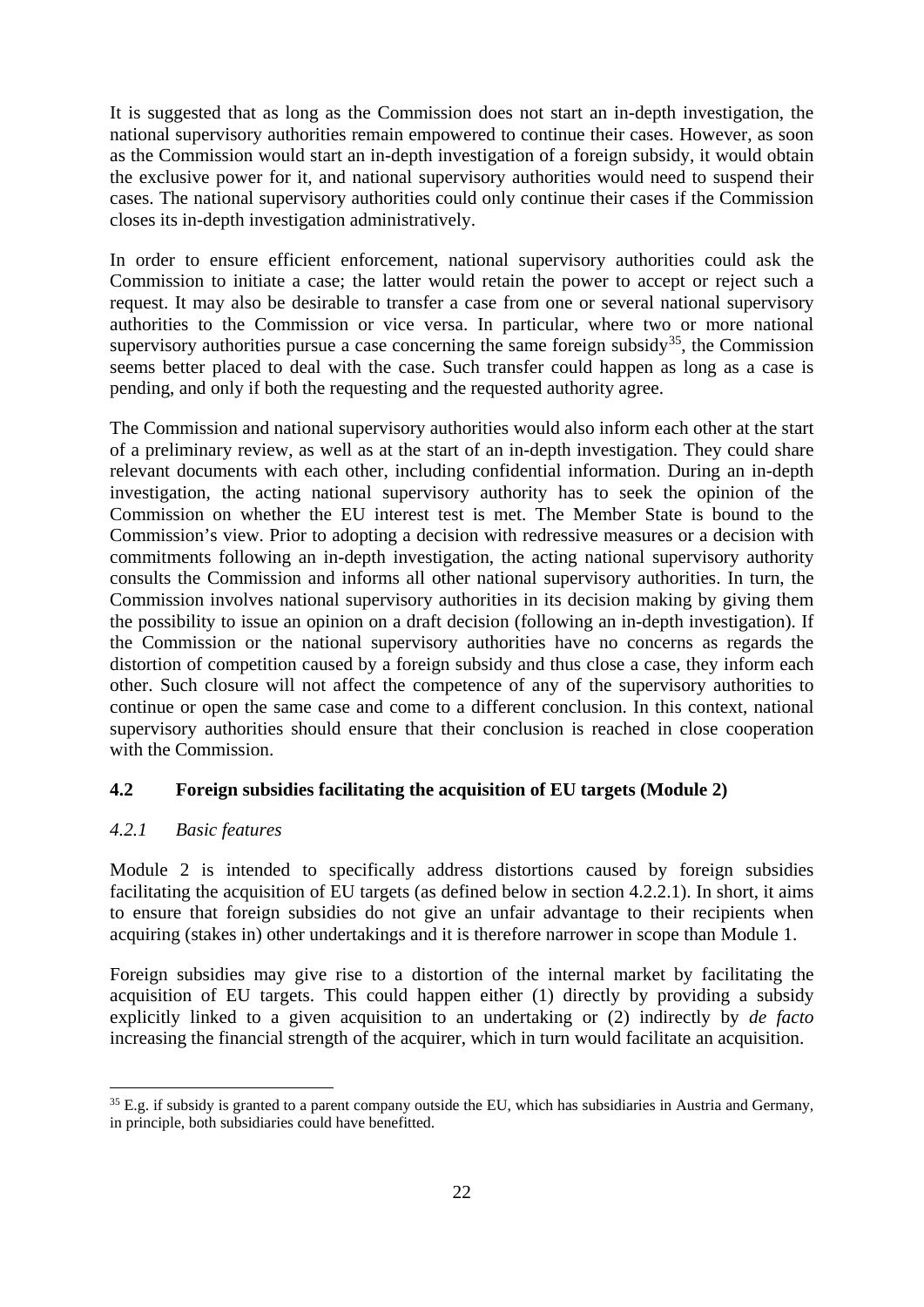Under this Module, the competent supervisory authority would *ex ante* review planned acquisitions involving possible foreign subsidies under a compulsory notification mechanism. The review process would happen in two steps: a preliminary review phase and, where relevant, an in-depth investigation.

If the competent supervisory authority has, on the basis of a preliminary review, sufficient evidence that the acquiring company benefits from foreign subsidies facilitating the acquisition, it would be able to launch an in-depth investigation. If there are no sufficient elements justifying the initiation of the investigation in relation to the acquisition, the competent supervisory authority would not act further and close the case administratively.

If, at the end of the in-depth investigation, the competent supervisory authority finds that an acquisition is facilitated by foreign subsidies and distorts the internal market, it would have the following two possibilities: accept commitments by the notifying party which effectively remedy the distortion; or, as a last resort, prohibit the acquisition.

To ensure effective implementation, the competent supervisory authority would also have the right to *ex officio* review an acquisition which should have been notified by the acquirer but was not, including after it is completed. This review could ultimately result in the prohibition of the acquisition or, if it is already completed, in its unwinding.

## <span id="page-22-0"></span>*4.2.2 Scope of Module 2*

The purpose of Module 2 is to address distortions caused by foreign subsidies facilitating the acquisition of EU targets.

Section 4.2.2.1 defines the concepts of 'acquisition', 'EU target' and 'potentially subsidised acquisitions' for the purpose of Module 2. Section 4.2.2.2 describes the two potential triggers for the compulsory prior notification. Finally, section 4.2.2.3 presents thresholds intended to tailor the scope of Module 2 to the most problematic acquisitions.

# 4.2.2.1 Definitions

#### *Acquisition*

For the purpose of this Module, an 'acquisition' would be defined as the:

- Acquisition directly or indirectly of control of an undertaking,  $36$  or the
- Acquisition directly or indirectly of at least [a specific percentage] % of the shares or voting rights or otherwise of "material influence" in an undertaking.<sup>[37](#page-22-2)</sup>

<span id="page-22-1"></span><sup>&</sup>lt;sup>36</sup> Guidance on the notion of "control" can be found in the Commission Consolidated Jurisdictional Notice under Council Regulation (EC) No 139/2004 on the control of concentrations between undertakings, OJ C 95, 16.4.2008, p. 1.

<span id="page-22-2"></span> $37$  The purpose of this second option is to cover the acquisition of participations, which may confer material influence over a firm, without having to conclude on the existence of control. However, it would have to be ensured to properly define "material influence" to avoid confusion about the need to notify. In that regard, there may be a number of "precautionary" notifications by firms wishing to have legal certainty.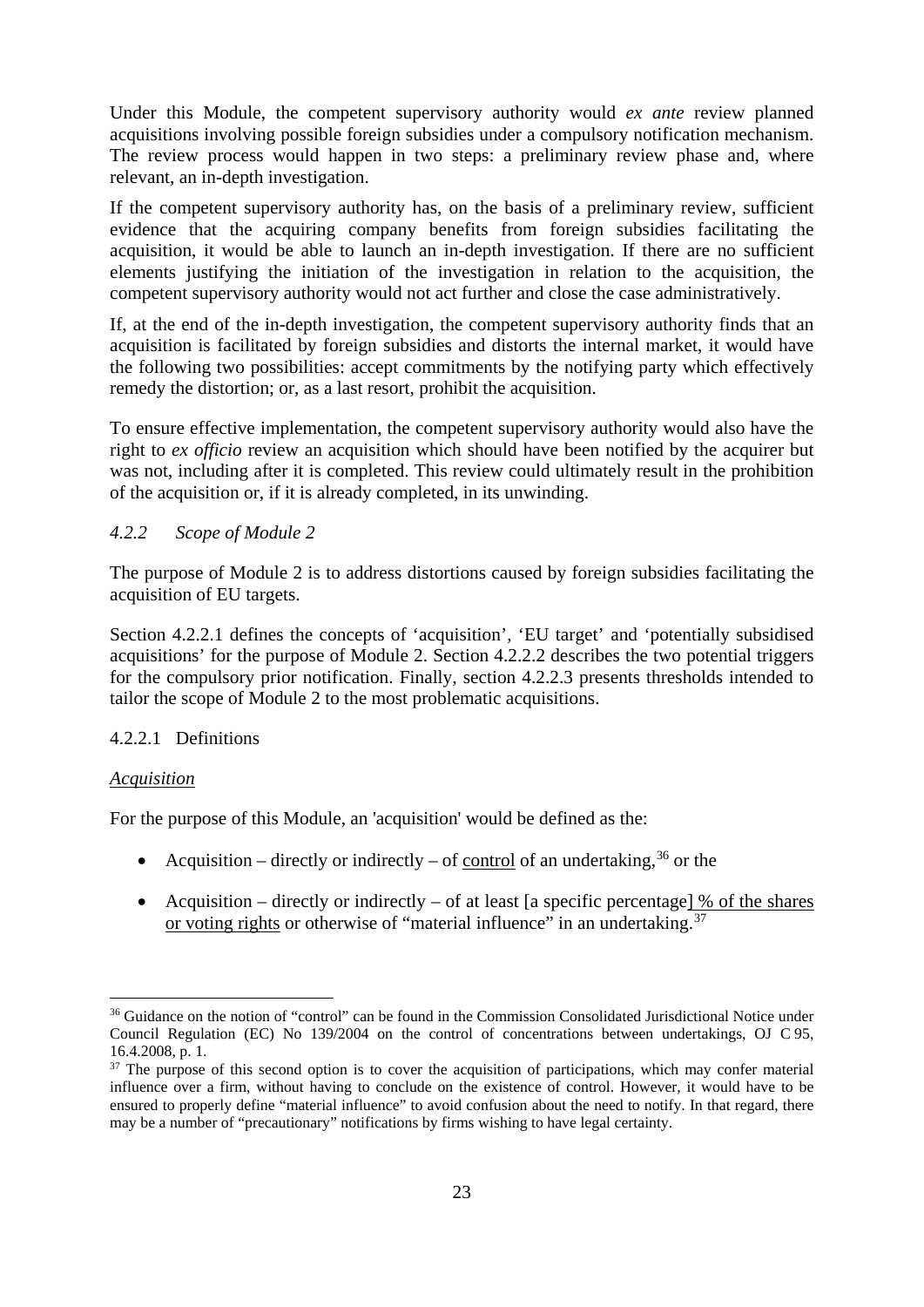Module 2 therefore includes the acquisition of significant but possibly non-controlling minority rights or shareholdings.

## *EU target*

It is proposed to define as 'EU target' any undertaking established in the EU and meeting a certain turnover threshold in the EU, but other criteria could also be considered (see section 4.2.2.3).

#### *Potentially subsidised acquisition*

Potentially subsidised acquisitions would be defined as planned acquisitions of an EU target where a party has received a financial contribution by any third country government (as detailed in the definition of foreign subsidies in the Annex I).

It is proposed to limit the relevant period for having received such a financial contribution to the last [three] calendar years prior to the notification and financial contributions granted after notification and up until one year following the closing of the acquisition in case the financial contribution is granted later. An example of the latter situation is a situation where there is a political commitment to provide such a financial contribution in the coming months.

## 4.2.2.2 *Ex ante* notification obligation

The notification requirement would cover potentially subsidised acquisitions, i.e. where a notifying party has received a financial contribution by any third-country authority in the past three years or expects such contribution in the coming year (as defined above).

The notifications would therefore focus on the potentially problematic acquisitions, namely where a financial contribution from a third-country authority facilitates an acquisition.

At the same time, limiting the scope of the notification obligation to potentially subsidised acquisitions would rely on a degree of self-assessment by undertakings. They would need to determine to what extent they have received financial contributions from third-country authorities in order to know if they need to notify an acquisition. This would carry the risk of error or circumvention to the extent that undertakings may not be aware of such public support or willing to disclose it.

However, in contrast to the definition of 'foreign subsidy', the notion of 'financial contribution' from third-country authorities (provided in Annex I as part of the definition of foreign subsidies) should be more objective and less controversial as it leaves the judgement of whether the contribution qualifies as subsidy open. The definition is also aligned with other commonly used concepts which also refer to financial contributions (for instance under WTO rules and EU State aid rules). It seems therefore reasonable to assume that the parties would be aware if they have received any form of financial contribution from a third-country authority in the last three years (or would do so in the coming year).

Moreover, the competent supervisory authority would have strict (and thus deterrent) tools to deal with cases where acquirers would fail to notify notifiable acquisitions. In particular, acquirers failing to notify would risk significant fines and the obligation to unwind the transaction.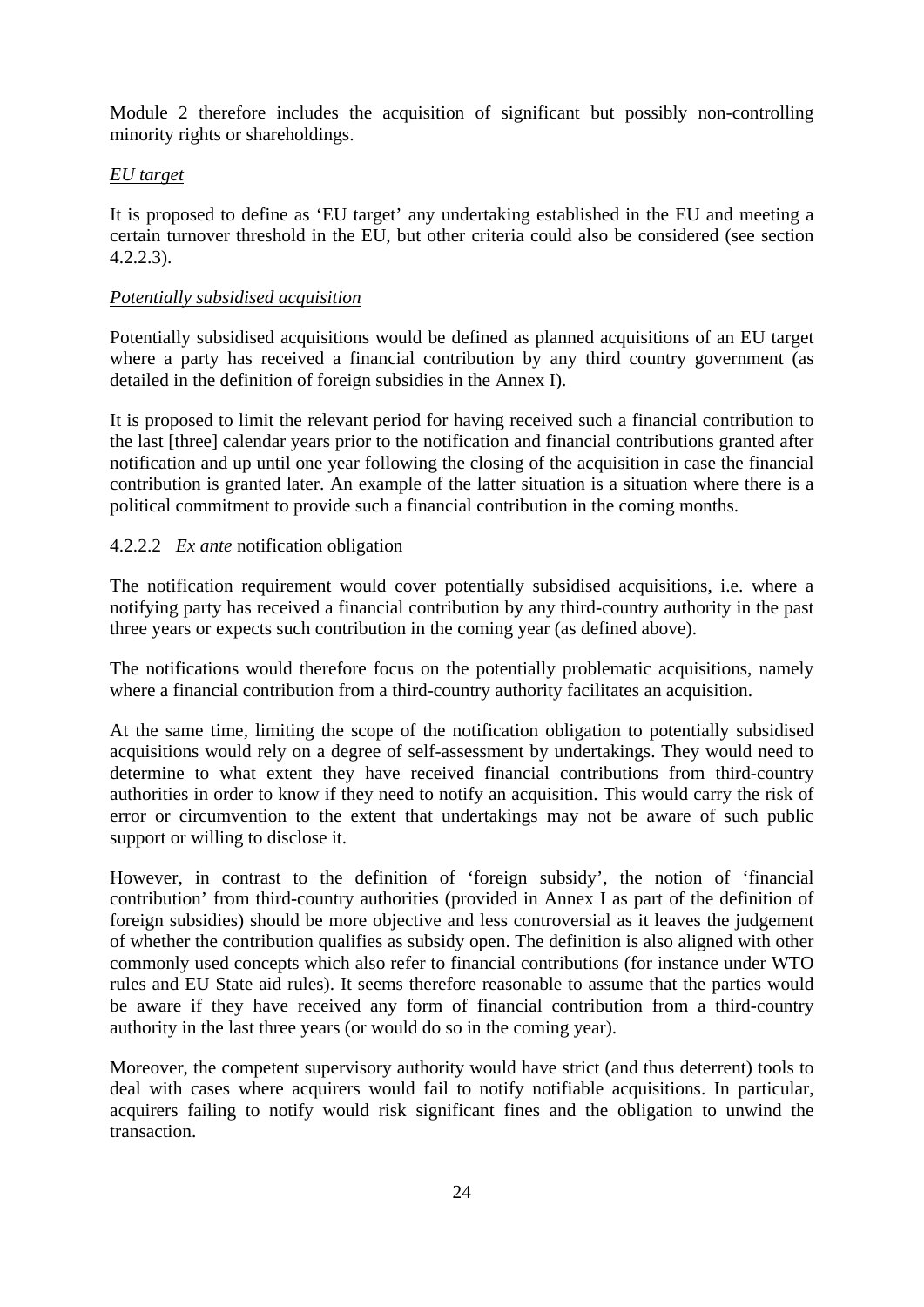#### 4.2.2.3 Thresholds

The framework described above may include thresholds to better target the potentially problematic cases of subsidised acquisitions. The actual value of such thresholds would depend in particular on the options chosen regarding the EU target, the trigger for notification and the appropriate competent supervisory authorities (section 4.2.7).

First, the EU target - any undertaking established in the EU – could be defined by reference to various thresholds to ensure that all acquisitions of interest are caught (i.e. a transaction satisfying any of the thresholds would be examined):

- a qualitative threshold referring to all assets likely to generate a significant EU turnover in the future<sup>[38](#page-24-0)</sup> and/or a quantitative threshold set with reference to the value of the transaction,
- a quantitative threshold based on turnover, which could be set at for example EUR 100 million, but other values, thresholds or alternative approaches could also be envisaged. In general terms, a lower turnover threshold widens the scope of any new instrument and risks covering a higher number of small, potentially less relevant acquisitions. Conversely, a higher turnover threshold reduces the administrative burden of a prior notification system but may no longer cover potentially relevant acquisitions.

Whatever threshold is chosen will have to meet the balance between effectiveness and efficiency.

Second, the trigger of potentially subsidised acquisitions could be limited to acquisitions facilitated by a certain volume of financial contribution from third-country authorities. This could for instance be the case where the total amount of financial contribution received by the acquiring undertaking in the three calendar years prior to the notification is in excess of a certain amount or of a given percentage of the acquisition price. Being a triggering event, these criteria need to be clearly defined.<sup>[39](#page-24-1)</sup>

Finally, the value of each of these thresholds is likely to depend on the supervisory authority entrusted with the implementation of Module 2. The thresholds mentioned above could apply if the Commission were exclusively competent to implement Module 2. However, lower thresholds may be more appropriate in the case where competence would be shared with or exclusive to Member States (see section 4.2.7), as a reflection of the smaller sizes of Member State economies compared with the overall EU economy.

<span id="page-24-0"></span><sup>&</sup>lt;sup>38</sup> This could be set having regard to the interest in examining transactions affecting companies with critical assets or with low turnover but high growth or technology development prospects, which may be of particular economic or strategic interest.

<span id="page-24-1"></span><sup>&</sup>lt;sup>39</sup> As above, the purpose of this threshold of financial contribution would be to adapt the scope of the instrument. In particular, a lower financial contribution threshold would ensure that the scope of the instrument is sufficiently broad to cover all possibly problematic subsidised acquisitions. Conversely, a higher financial contribution threshold for Module 2 would ensure that the administrative burden of a prior notification system is limited to those few potentially subsidised acquisitions which would be most likely to be problematic.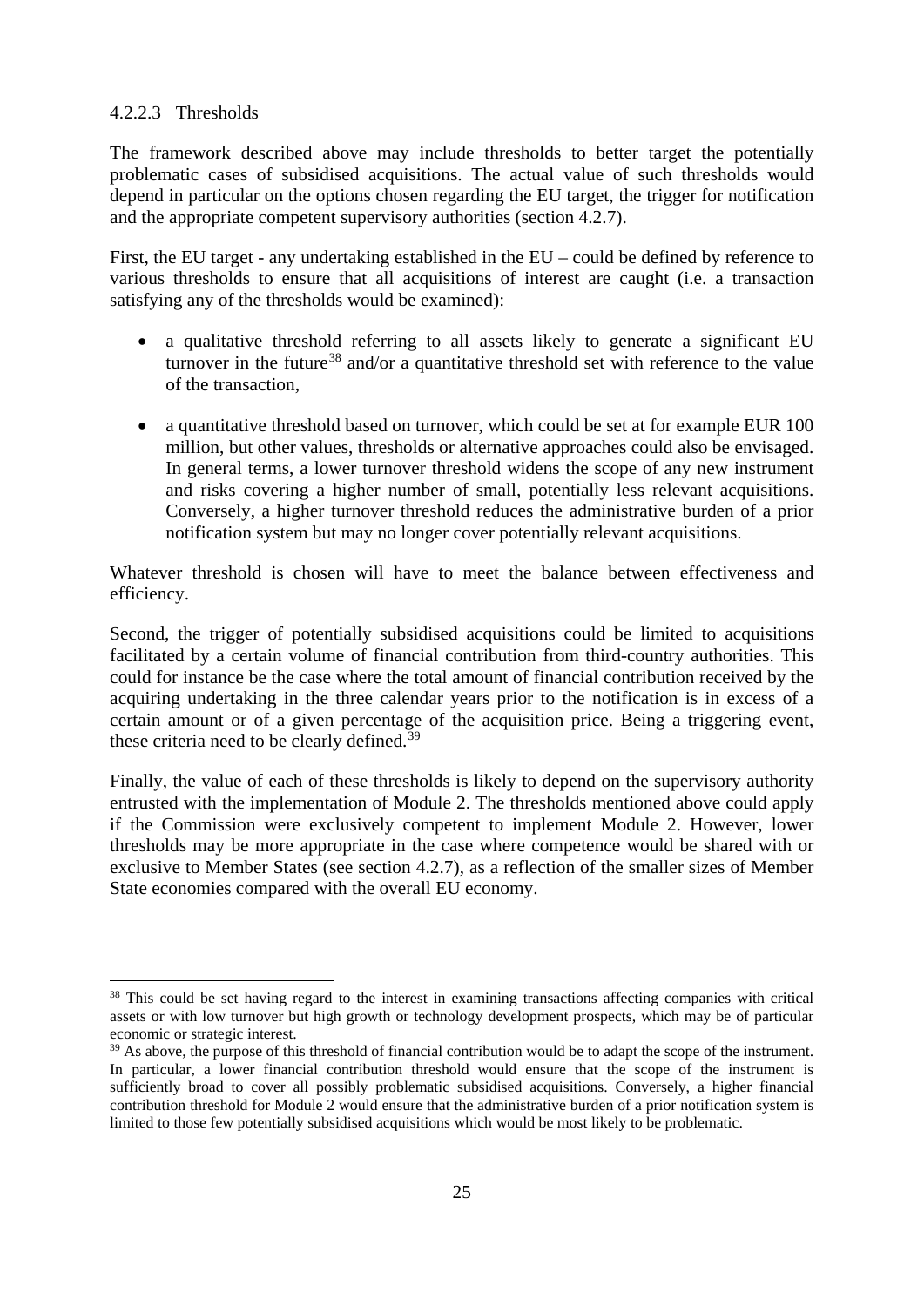In addition to the above quantitative thresholds, certain qualitative criteria might be added to allow better balance between capturing potential distortions and limiting the burden on the companies and supervisory authorities.

## <span id="page-25-0"></span>*4.2.3 Assessment of distortions related to subsidised acquisitions*

Subsidised acquisitions may distort the level playing field with regard to investment opportunities in the internal market. An example of such a distortion is the possibility for a subsidised acquirer to outbid competitors for the acquisition of an undertaking. Such outbidding distorts the allocation of capital and undermines the possible benefits of the acquisition for example in terms of efficiency gains.

The legal standard under which the competent supervisory authority would assess the acquisition would be the distortion of the internal market through the facilitation of an acquisition by foreign subsidies. In other words, a competent supervisory authority would need to show that an acquisition would be facilitated by a foreign subsidy as well as the resulting distortion of the internal market.

Foreign subsidies may facilitate an acquisition either directly or de facto. Subsidies directly facilitating the acquisition are subsidies provided for the acquisition (where the link to the acquisition can be established). In view of the serious harm they cause to the level playing field for investments, foreign subsidies directly facilitating acquisitions would normally be considered to distort the internal market.

A de facto facilitation would arise in cases where foreign subsidies reinforce the financial strength of the acquirer. In case of de facto facilitation, subsidised acquisitions have to be examined in more detail to assess whether they actually or potentially distort the level playing field in the internal market.

The general lack of transparency about foreign subsidies and the complexity of commercial reality may make it difficult to unequivocally identify the distortion due to specific subsidised acquisitions. To determine such distortion, it appears therefore necessary to use a collection of indicators related to the subsidised acquisition and the relevant market situation. A nonexhaustive list of relevant indicators could include the following criteria:

- The relative size of the subsidy in question: the higher the amount of a subsidy in relative terms, the more likely it is to have a negative impact on the internal market.
- The situation of the beneficiary: e.g. the larger the EU target or the acquirer, the more likely that the subsidised acquisition is distortive. Similarly, the more production capacity of the EU target or the acquirer is unutilised, the more likely a subsidised acquisition creates distortions.
- The situation on the market(s) concerned: e.g. subsidised acquisitions where the EU target is active in markets with structural excess capacity are more likely to cause distortions than others. Similarly, subsidised acquisitions where the EU target is active in markets with a high degree of concentration are more likely to cause distortions than others. Likewise, subsidies in fast growing high tech markets may be more likely to cause distortions. The existence of competing offers is one aspect of the assessment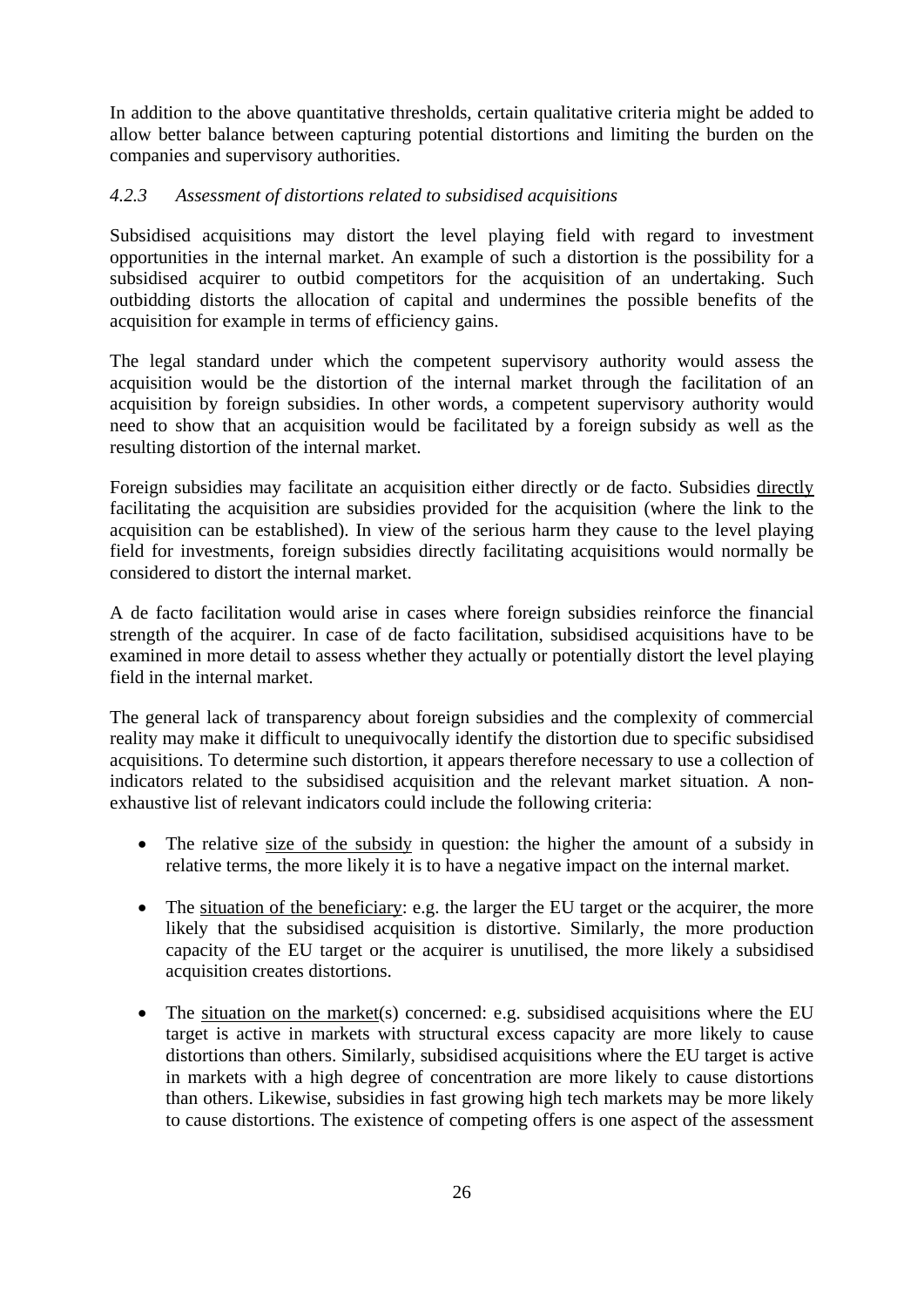of whether there is distortion in the internal market, without in itself being determinative.

• The level of activity in the internal market of the parties concerned: subsidised acquisitions where the parties, notably the target company, have limited activities in the internal market in comparison with their global activities are less likely to distort the internal market.

Furthermore, consideration will also be given to the possibility that the competent supervisory authority could take into account whether the beneficiary has privileged access to its domestic market (through measures equivalent to special or exclusive rights) leading to an artificial competitive advantage that could be leveraged in the EU internal market and thereby exacerbates the distortive effect of any subsidy. If the competent supervisory authority establishes that an acquisition has directly or de facto been facilitated by foreign subsidies and distorted the internal market, it may impose redressive measures as explained below (see section 4.2.6).

## <span id="page-26-0"></span>*4.2.4 EU interest test*

As under Module 1, the established distortion would be balanced against the positive impact that the investment might have within the EU or on public policy interests recognised by the EU (see section 4.1.4).

## <span id="page-26-1"></span>*4.2.5 Procedure*

Module 2 establishes a two-step notification system.

In a first step, acquirers would be obliged to file a short information notice with the competent supervisory authority. This notice would contain the basic information needed for the competent supervisory authority to identify possibly problematic operations involving foreign subsidies. This could for instance include, for each of the acquiring and target undertakings, some or all of the below elements:

- legal information, including ownership and governance;
- information on financing;
- turnover information for the last three years (in the EU and worldwide);
- description of the business (in the EU and worldwide):
- financing of the transaction;
- main sources of overall financing of the acquirer;
- financial contributions from third-country authorities received for the purpose of the transaction;
- any financial contribution from third-country authorities received in the past three years;
- information on alternative prospective acquirers of the target in the last three years, including any bid that has been received as part of the sale process of the target.

A brief summary of the proposed acquisition could be published for stakeholders to comment upon within a set timeline.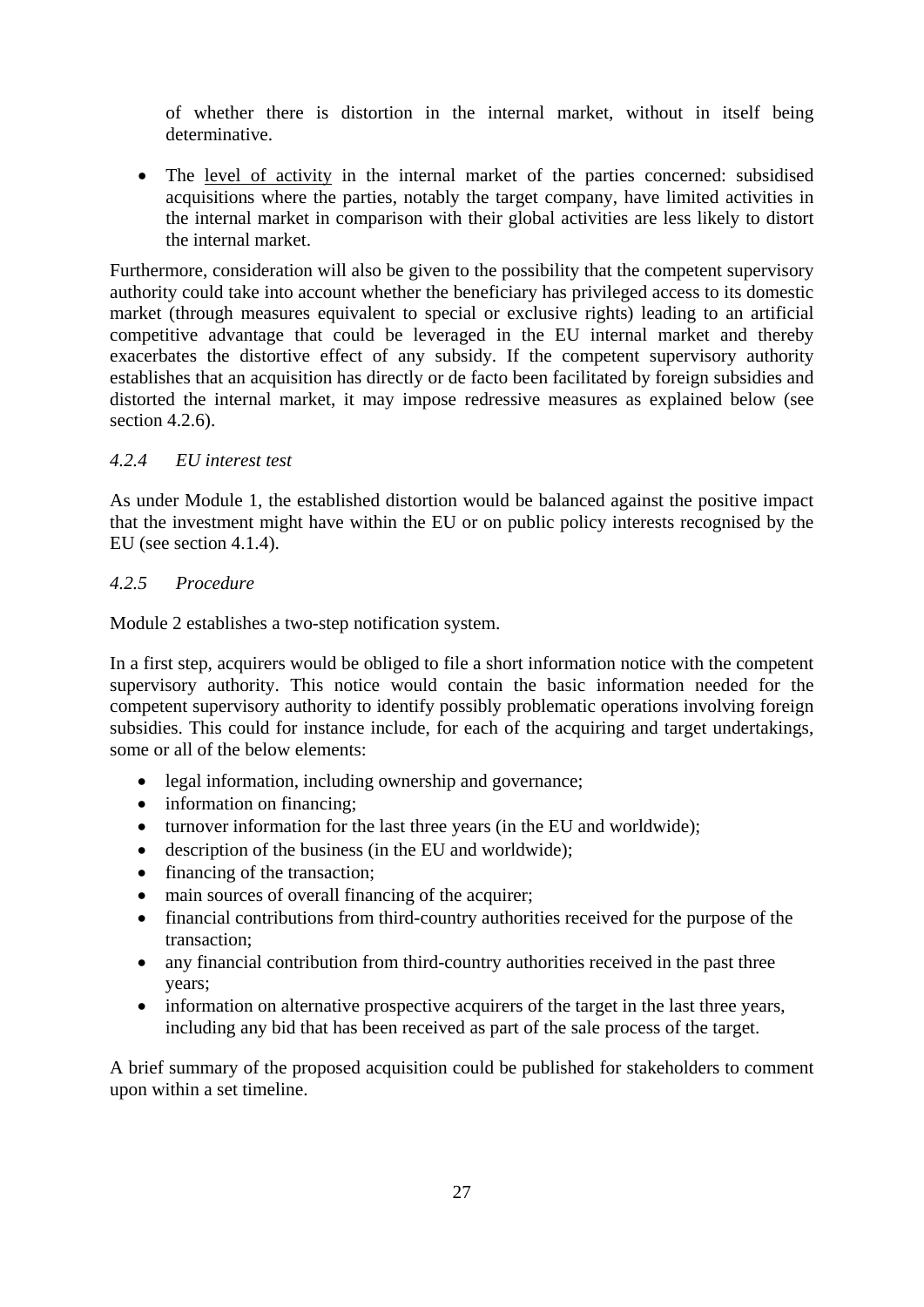In the context of a prior notification system, there would be a so-called standstill period: acquirers would not be able to close the transaction for [x] working days after receipt of the complete notification by the competent supervisory authority. To preserve the integrity of the investigation and prior notification system, the standstill period could be extended as needed to the extent the parties would not provide accurate information in a timely manner.

During that time, the competent supervisory authority would review the information and could decide, in a second step, to open an in-depth investigation, if it had sufficient evidence tending to show that the acquiring company could have benefitted from foreign subsidies facilitating the acquisition.

If the competent supervisory authority does not open an in-depth investigation, the parties would be allowed to close the transaction at the end of the initial post-notification standstill period, without prejudice to other legal obligations (such as EU merger control or FDI screening, if applicable). Moreover, at the duly justified request of the acquirer, the initial standstill period could be waived – or the acquirer allowed to close the transaction without having to wait for the end of the period – by the competent supervisory authority.

If the competent supervisory authority opens an in-depth investigation, the standstill period would be prolonged: the parties would not be able to close the transaction until [x] working days after receipt of complete information by the competent supervisory authority. As in the preliminary phase, the standstill period could be extended as needed to preserve the integrity of the investigation and prior notification system.

Following the in-depth investigation, three outcomes would be possible:

- Firstly, the competent supervisory authority could conclude that there is no distortion (through facilitation of an acquisition) and decide not to object to an acquisition.
- Secondly, the competent supervisory authority could adopt a conditional clearance decision making the commitments offered by the acquirer legally binding. Such remedies would need to effectively remedy the distortion arising from the facilitated acquisition.
- Thirdly, the competent supervisory authority could adopt a decision prohibiting the proposed transaction, if it finds that foreign subsidies facilitate the acquisition and give rise to a distortion of the internal market that cannot be remedied with commitments.

In order to ensure the effectiveness of the compulsory prior notification system and to avoid circumvention, the competent supervisory authority could, if the acquirer does not notify a notifiable acquisition, open an *ex officio* investigation of an acquisition falling in the scope of Module 2.

The competent supervisory authority could also start an administrative procedure for violation of procedural rules, for instance if there are indications that the parties' submissions included misleading or incomplete information, if there are indications that binding commitments were not correctly implemented or in case a transaction was not notified, but should have been. The sanctions for a procedural infringement should have a deterrent effect.<sup>[40](#page-27-0)</sup>

<span id="page-27-0"></span><sup>&</sup>lt;sup>40</sup> These fines are penalties for procedural infringements and their amount may thus exceed the determined amount of subsidisation.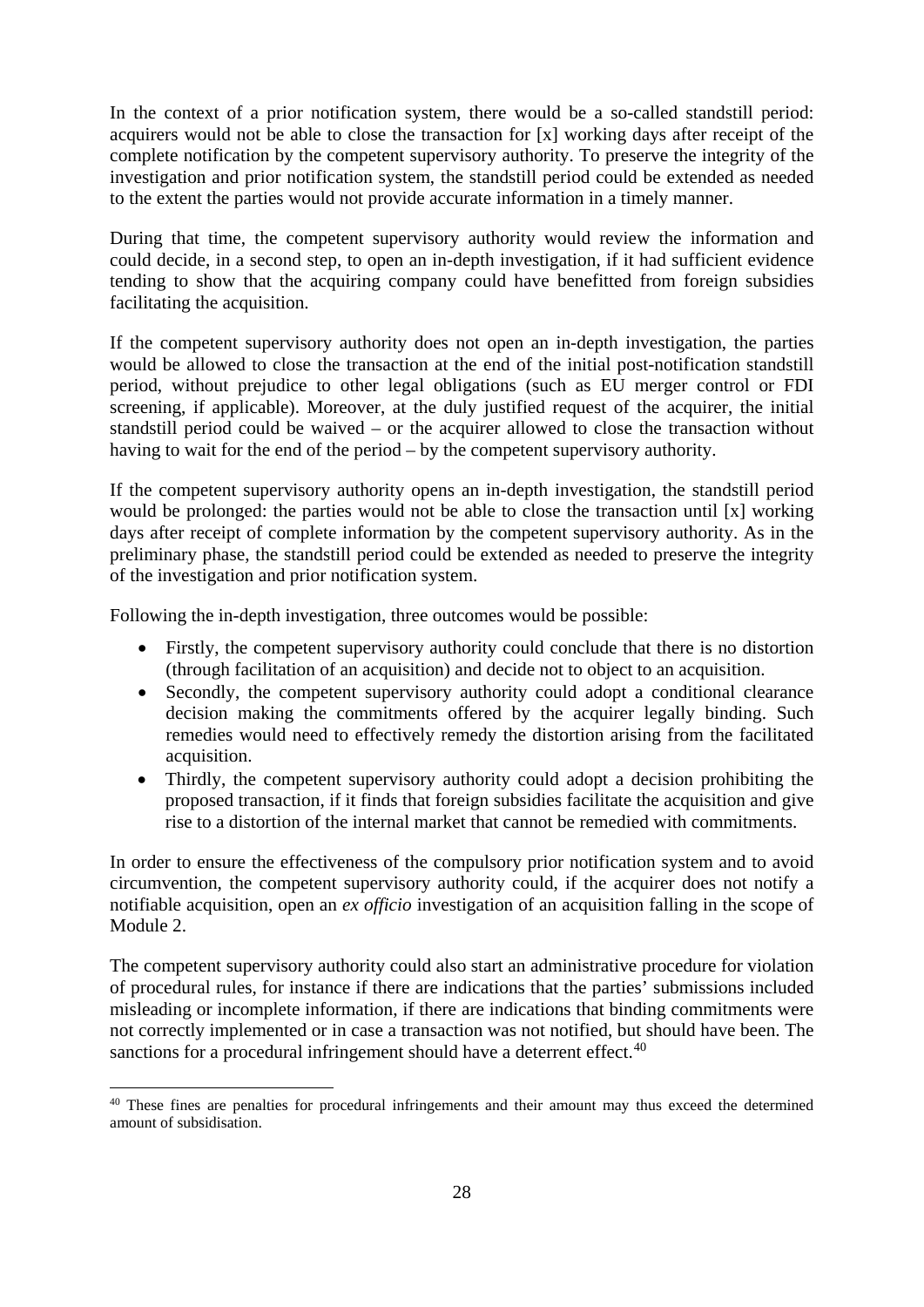The procedure would therefore establish the necessary mechanisms to gather the relevant information, in the form of strict sanctions for supplying incomplete or incorrect information, and the standstill obligation preventing the acquisition from being implemented before the Commission makes a decision.

#### <span id="page-28-0"></span>*4.2.6 Redressive measures*

The acquirer may offer adequate commitments to remedy the distortions caused by the foreign subsidies, which the competent supervisory authority would make binding on the acquirer in its decision if it considers them effective.

In this respect, section 4.1.6 on the redressive measures under Module 1 would in principle apply *mutatis mutandis.* There may however be some differences between the two modules in this respect. Redressive payments and transparency obligations may in practice be less likely to be effective redressive measures under Module 2. For that reason, the focus of commitments is likely to be on structural remedies.

## <span id="page-28-1"></span>*4.2.7 Supervisory authorities*

The present section considers the institutional framework to address the impact of foreign subsidies in the internal market. It is discussed to what extent the competences may be placed at EU level or at Member State level or shared between the two levels.

An ex ante enforcement system for acquisitions based on notifications, is more complex to share across multiple enforcers than systems such as the one set up under Module 1, notably due to significant time constraints. It would require to set up multiple administrative mechanisms to deal with notifications in short deadlines, to define appropriate thresholds for each enforcer and to establish complex referral systems to operate when the thresholds do not lead to appropriate case allocation. Consistency among enforcers may also become more difficult to achieve.

In view of the above, it is suggested that the Commission could be made exclusively responsible for enforcing Module 2 with prior notification of acquisitions. Such a centralised system at EU level would lead to lower overall enforcement costs, both for public authorities and companies, and increased legal certainty. Notably, such a system would ensure a onestop-shop control across the EU for acquisitions above certain thresholds and avoid that for a single subsidised acquisition companies may have to deal with several Member State authorities at the same time. It would also avoid that Member States would need to reproduce 27 similar centralised ex ante administrative settings, in particular when there is not yet sufficient experience to determine how many acquisitions would prove to be negatively affected by foreign subsidies. Member States would be involved through an information mechanism at the start and during the Commission procedure and would be consulted on final decisions, following in-depth investigations.

If Module 2 is combined with Module 1 Member States could in any case examine acquisitions ex officio, even below the thresholds set up in Module 2, ensuring an effective system of foreign subsidy control with overall limited administrative public enforcement costs.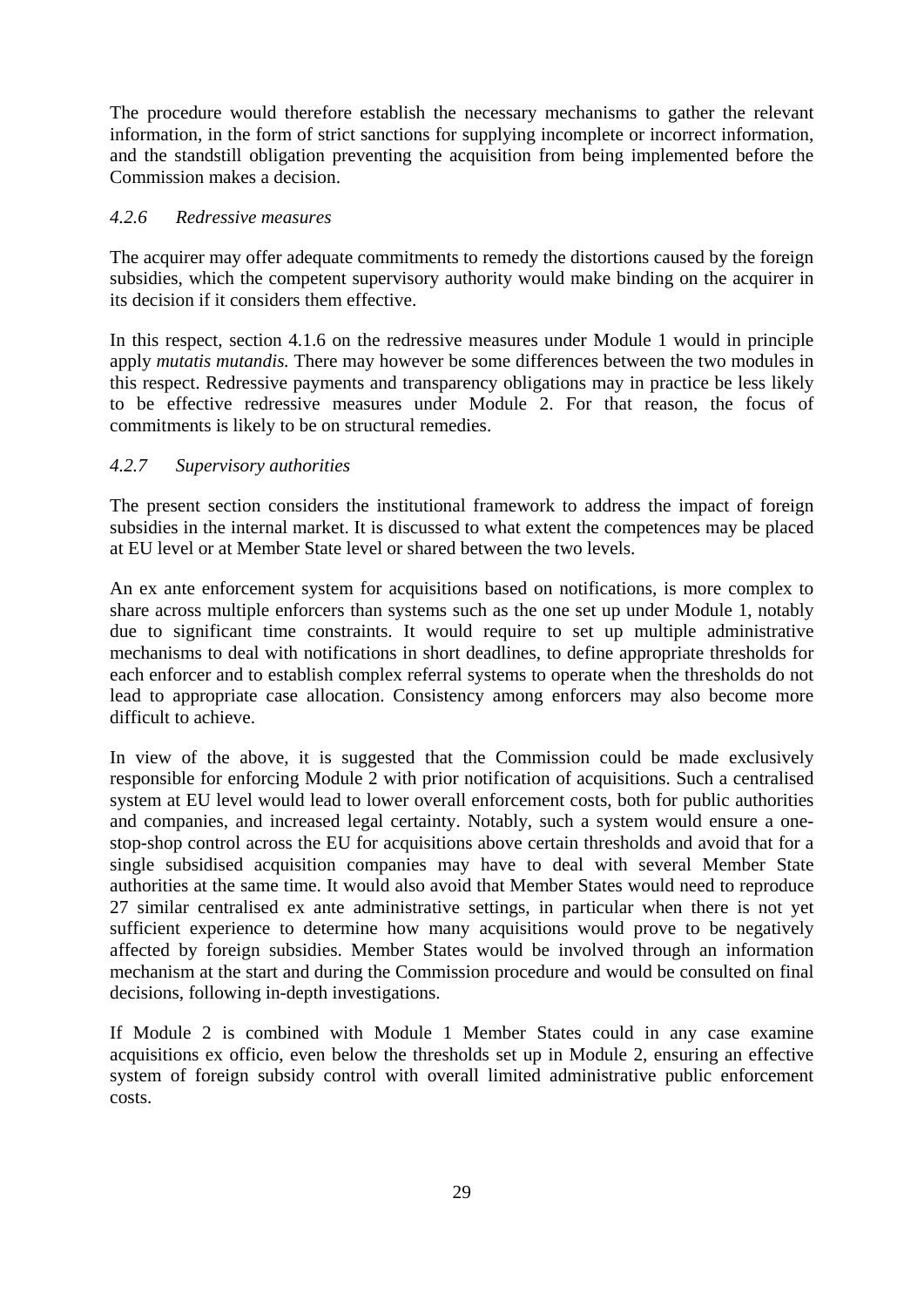## <span id="page-29-0"></span>**4.3 Foreign subsidies in public procurement (Module 3)**

## <span id="page-29-1"></span>*4.3.1 Introduction*

The establishment of a single market for public procurement is one of the key achievements of the internal market. EU-wide publication of tenders ensures transparency and creates market opportunities for EU and non-EU companies alike. The EU public procurement rules safeguard fair conditions for all economic operators competing for projects in the EU procurement market, and ensure a level playing field for the access to public contracts.

In the public procurement procedure, award criteria, for example social or environmental criteria, technical specifications and/or contract performance conditions can contribute to ensuring a level playing field.

The public procurement framework relies on other EU instruments to counter any distortion of competition and maintain the level playing field in practice. So, for example, State aid control ensures that bidders do not benefit from State aid that is incompatible with the EU internal market and that might distort competition in a specific procurement procedure.

This module, to be implemented by an appropriate legal instrument (see section 4.3.3.3), ensures that foreign subsidies can be addressed in individual public procurement procedures. EU public buyers would be required to exclude from public procurement procedures those economic operators that have received distortive foreign subsidies. This new ground for exclusion could apply both to the procedure in question but may also lead to exclusion from subsequent procurement procedures, provided that certain conditions are met. The scope of this ground for exclusion will be defined in the light of the EU's international obligations under the WTO Government Procurement Agreement (GPA) and various bilateral agreements providing for access to the EU procurement market.

#### <span id="page-29-2"></span>*4.3.2 Distortions by foreign subsidies in the context of public procurement procedures*

A review specifically dedicated to distortions in public procurement would aim at preserving the level playing field in that specific area. Therefore, while the existence of the foreign subsidy (the existence of the financial contribution and benefit) would be determined pursuant to the same principles as those described in Annex I to this paper, the absence or presence of the effect of the foreign subsidy would be assessed in relation to a specific procurement procedure. It is necessary to determine whether the foreign subsidy facilitates the participation in the public procurement procedure, i.e. whether it enables the economic operator benefitting from the subsidy to participate in the procedure, to the detriment of unsubsidised undertakings. Thus, foreign subsidies in procurement may give rise to a distortion of the procurement procedure either directly, by explicitly making a link between the subsidy and a given procurement project or indirectly, by *de facto* increasing the financial strength of the recipient. Where this enables the recipient to submit an offer that would otherwise – without the subsidy – be economically less sustainable, especially in case of bidding significantly below market price or below cost, a distortion may be presumed. In other cases, the distortion may be examined according to the principles and criteria outlined in section 4.1.3 to the extent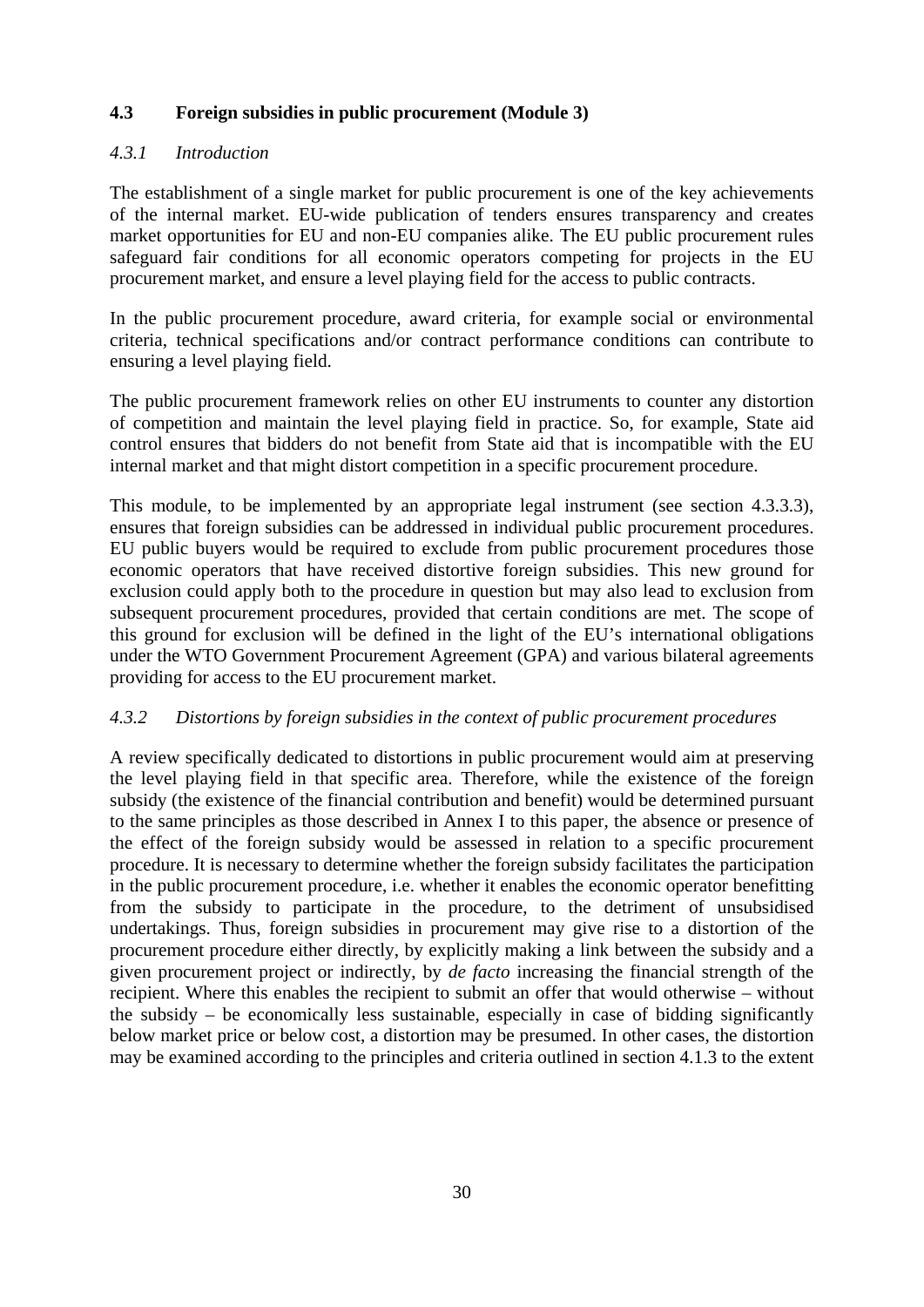they are relevant and capable of demonstrating that the foreign subsidy facilitates the participation in the public procurement procedure. $41$ 

## <span id="page-30-0"></span>*4.3.3 Procedure*

## 4.3.3.1 Initiation of the procedure

Economic operators participating in public procurement procedures, would have to notify to the contracting authority when submitting their bid whether they, including any of their consortium members, or subcontractors and suppliers have received a financial contribution within the meaning of Annex I within the last three years preceding the participation in the procedure and whether such a financial contribution is expected to be received during the execution of the contract.

In order to address only those foreign subsidies in public procurement that might cause distortions of the procurement procedure, and to limit the administrative burden for public buyers and the competent supervisory authorities, thresholds and additional conditions for notifications could be introduced, e.g.:

- The relevant subsidy period could be limited, e.g. to a period of [three] calendar years prior to the date of the notification and including the year following the expected completion of the contract.
- Notification could be required only above a certain foreign financial contribution value.
- A threshold could be defined that is higher than the thresholds for the application of the Public Procurement Directives.

The purpose of introducing those conditions and thresholds would be to focus the instrument on the most relevant cases. In general terms, a lower notification threshold and the absence of the conditions listed above would widen the scope of the instrument and risk covering a higher number of potentially less relevant participations in public procurement procedures. Conversely, a higher notification threshold including the conditions listed above reduces the administrative burden of a prior notification system but may no longer cover all potentially relevant procedures. For subsidised bidding in public procurement procedures falling outside the scope of Module 3, the possibility remains to address this conduct under Module 1 to the extent that it causes distortions in the internal market.

In general, the notification should contain the necessary information to assess whether the economic operator benefits from foreign subsidies in the procurement procedure. A complete notification will have to contain at least the following elements:

- legal information, including ownership and governance of the tenderer, any consortium member and those subcontractors and suppliers having received foreign financial contributions;
- main sources of overall financing of the tender;
- total amount of foreign financial contributions received in the past 3 years;

<span id="page-30-1"></span><sup>&</sup>lt;sup>41</sup> In order to ensure a uniform practice of assessment of distortion by the contracting authorities, a uniform methodology/guidance to the contracting authorities is envisaged.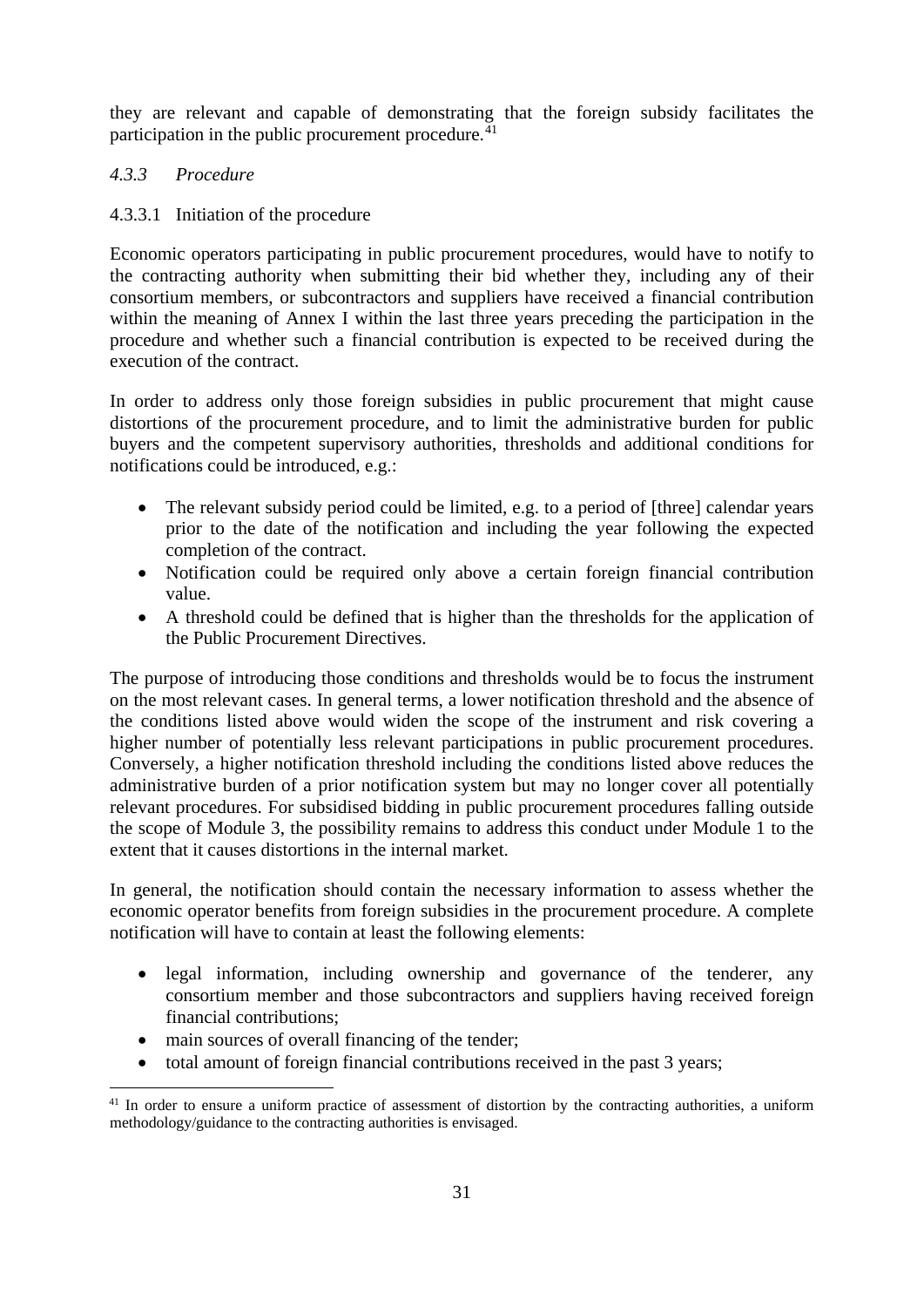- foreign financial contributions received specifically for the purpose of participation in the public procurement procedure;
- foreign financial contributions that will be received during the expected execution of the contract.

Having examined the completeness of the notification, the contracting authority would transmit the notification to the competent supervisory authority (see below section 4.3.3.2), to investigate the information and assess the existence of a foreign subsidy. For transparency reasons the notifications would be published.

Strict and deterrent tools should be put in place to deal with cases where economic operators fail to comply with the notification obligation or where they submit incorrect information. In particular, failure to comply with the notification obligation could be sanctioned by the contracting authority with significant fines and in extremis an exclusion from the procurement procedure or a termination of an ongoing contract.

A prior notification obligation in case of subsidised participations in public procurement procedures would require a degree of self-assessment by economic operators. They will need to determine to what extent they are beneficiaries of foreign financial contributions in order to ascertain whether there is a requirement to notify the submission of the bid, which involves a financial contribution. Such a self-assessment carries a significant risk of error and of deliberate circumvention by economic operators, as they may not be aware of the existence of a financial contribution or unwilling to disclose their existence to the contracting authorities.

Third parties and competitors are therefore entitled to inform the contracting authority that a notification should have been made in the procedure. These submissions have to be substantiated and provide *prima facie* evidence for the necessity of notification.

4.3.3.2 Investigation by the competent supervisory authority and interplay with the ongoing procurement procedure

It is suggested similar to Module 1 that both the Commission and the national authorities are granted powers and that the system also provides for coordination in order to ensure coherence. Cooperation between the Commission and national supervisory authorities could work similarly to the existing cooperation in antitrust pursuant to Regulation 1/2003.<sup>[42](#page-31-0)</sup>

Upon receipt of a complete notification, the contracting authority transmits the notification to the competent supervisory authority at Member State level to investigate the information and assess the existence of a foreign subsidy. It may also alert the national supervisory authority in situations where it has sufficiently plausible indications that a tenderer received a foreign subsidy which it did not notify.

The investigation will be in 2 steps with a preliminary review and an in-depth investigation. In a preliminary review, the national supervisory authority will seek to obtain the necessary information about the existence of a foreign subsidy and the conditions upon which it has been granted. If, in the context of the preliminary review, the national supervisory authority

<span id="page-31-0"></span><sup>&</sup>lt;sup>42</sup> Council Regulation (EC) No 1/2003 of 16 December 2002 on the implementation of the rules on competition laid down in Articles 81 and 82 of the Treaty, OJ L 1, 4.1.2003, p. 1.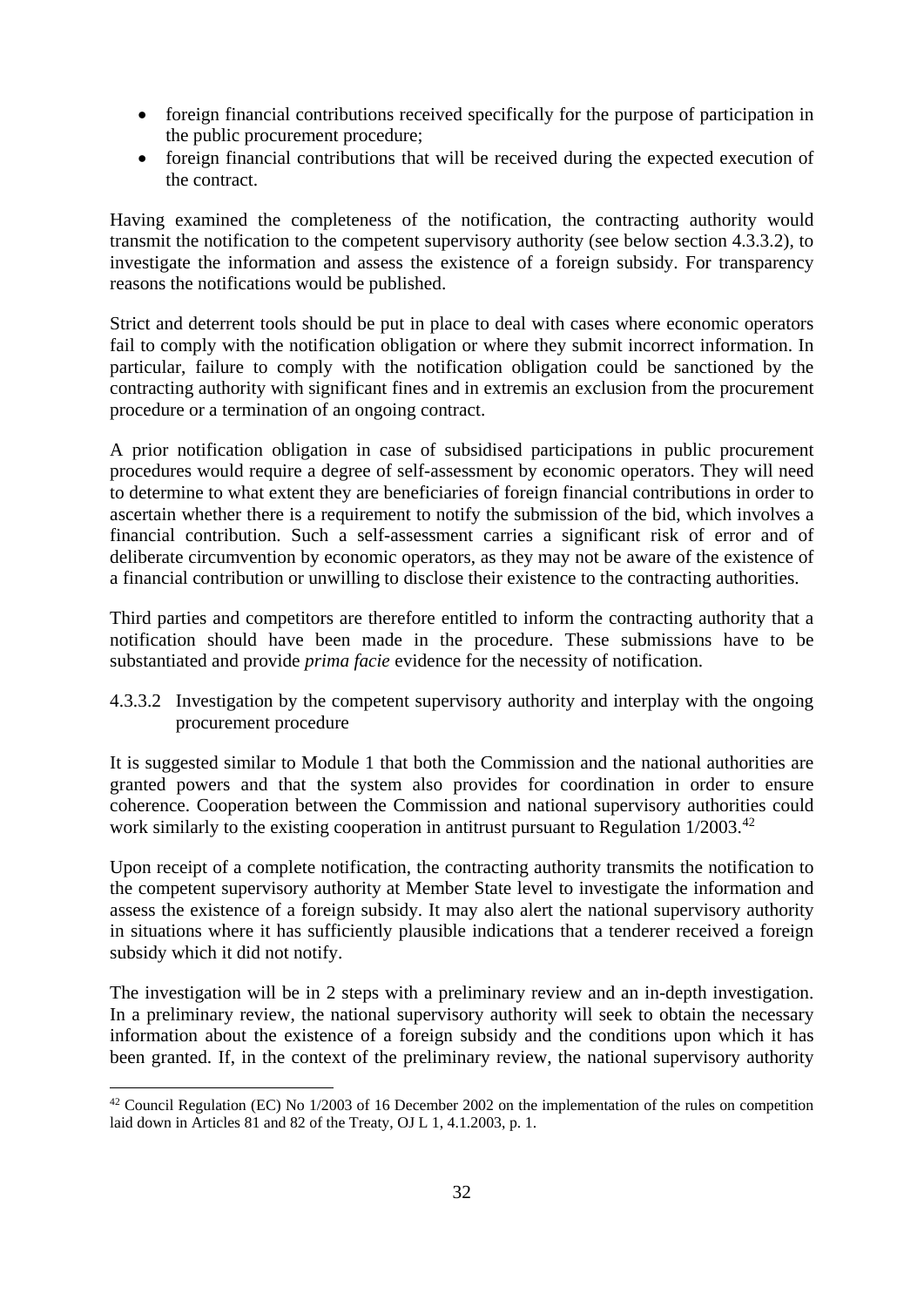concludes that no foreign subsidy exists, it informs the contracting authority of this conclusion and that it does not intend to start an in-depth investigation. If, however, the national supervisory authority concludes in the preliminary review phase that a foreign subsidy may exist, it opens an in-depth investigation to confirm the existence of a foreign subsidy. In both cases, the national supervisory authority informs the Commission, the contracting authority as well as all the competent supervisory authorities of the other Member States thereof through a summary notice.

At the end of the in-depth procedure, the national supervisory authority can either arrive to the conclusion that there is no foreign subsidy in the procurement procedure or it can decide that a foreign subsidy exists (see section 4.3.3.3). However, in both cases and prior to communicating this conclusion to the contracting authority, the national supervisory authority informs the Commission on a draft decision, thus ensuring that the national authority's decision is reached in close cooperation with the Commission.

The review has to ensure that public procurement procedures are delayed as little as possible. Therefore, strict time limits would be introduced, such as a maximum of [15] working days for the preliminary review by the national supervisory authority and [no more than 3 months] for an in-depth review. If the Commission, when informed on the final decision, disagrees with the assessment of the national supervisory authority, the deadline for the in-depth review is extended.

During the investigation, the contracting authority is barred from awarding the contract to the investigated economic operator<sup>43</sup>. Otherwise the procurement procedure is pursued. This has the following consequences:

- Upon notification and its transmission to the competent supervisory authority the contracting authority should pursue the evaluation of the offers.
- It can establish the economic operator to whom the contract would be awarded on the basis of the evaluation not taking into account a possible distorting foreign subsidy.
- Should this economic operator not be an economic operator under investigation, the contracting authority can award the contract and conclude the procurement procedure. In this case it informs the competent supervisory authority.
- Should the economic operator to whom the contract is to be awarded be an economic operator under investigation, the procurement procedure will have to be suspended until the competent supervisory authority has conducted its review of the foreign subsidy and transmitted its opinion to the contracting authority.

#### 4.3.3.3 Redressive measures

If the supervisory authority in its review confirms that the economic operator has received a foreign subsidy, the contracting authority would determine whether that subsidy has distorted

<span id="page-32-0"></span><sup>&</sup>lt;sup>43</sup> It could be envisaged to lift the suspension under specific, clearly defined circumstances, allowing the contracting authority to continue the procurement procedure despite the ongoing review. Special circumstances could be linked, in particular, to situations of urgency or to financial risks linked to necessary funding for a project. In such cases, the interests of the investigation will have to be weighed against the risks associated with potential consequences, financial or otherwise, caused by the delays in the procedure. Guidelines could be issued detailing clear rules for lifting the suspension.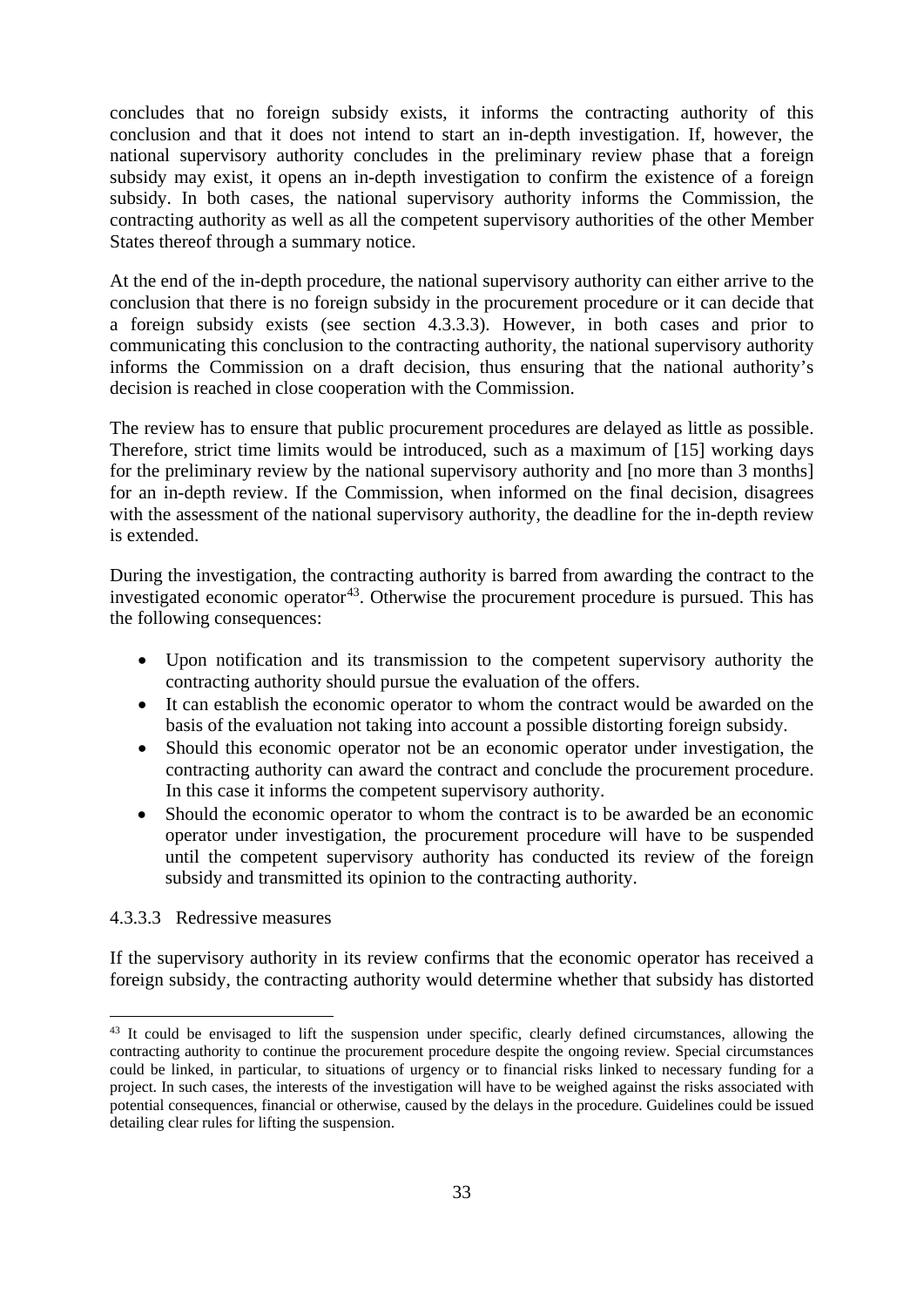the public procurement procedure. If so, it will exclude this economic operator from the ongoing procurement procedure.

It may also be envisaged to introduce an exclusion of such economic operator from future procurement procedures for a maximum of [3] years. During that period, the economic operator will have the opportunity demonstrate that it no longer benefits from a distortive foreign subsidy when participating in a public procurement procedure and in this case it can participate in future procurement procedures.

More specifically:

- If the supervisory authority reaches the conclusion that there is no foreign subsidy in the procurement procedure, it will communicate this conclusion to the contracting authority by decision. In this case, the economic operator concerned will not be excluded from the public procurement procedure by the contracting authority (unless the contracting authority finds another ground for exclusion, different from the existence of a distortive foreign subsidy, under the EU public procurement legislation).
- On the other hand, if the supervisory authority reaches the conclusion that there is a foreign subsidy, it will communicate this conclusion to the contracting authority, which then determines, on the basis of a uniform methodology, $44$  whether that subsidy has distorted the public procurement procedure and, if so, imposes redressive measures on the subsidised operator. The redressive measures for procurement procedures consist of the exclusion of the subsidised bidder from the ongoing public procurement procedure and potentially also the exclusion of the subsidised bidder from future public procurement procedures before that authority for a certain time.

The introduction of this exclusion ground aims at ensuring a level playing field between tenderers profiting from State aid and those profiting from foreign subsidies. The current public procurement framework does not contain a specific exclusion ground for the recipients of State aid incompatible with EU rules.<sup>[45](#page-33-2)</sup> In order to ensure a non-discriminatory and equal treatment the effects of this exclusion ground for undertakings subject to State aid procedures will have to be considered.

The decision would be subject to remedies.

#### <span id="page-33-0"></span>*4.3.4 Foreign subsidies in procurement pursuant to intergovernmental agreements*

Certain procurements, especially for large infrastructure projects, might be organised under intergovernmental agreements with countries that are not subject to the EU procurement regime. Tender procedures under such agreements are exempted from EU public procurement

<span id="page-33-1"></span><sup>&</sup>lt;sup>44</sup> Such a methodology could be set out in guidance designed to ensure a uniform practice of assessment of distortion throughout the EU.

<span id="page-33-2"></span><sup>&</sup>lt;sup>45</sup> As noted in section 3.3, the current EU rules are limited to the possibility of rejection of an abnormally low tender in situations where the low price is due to State aid.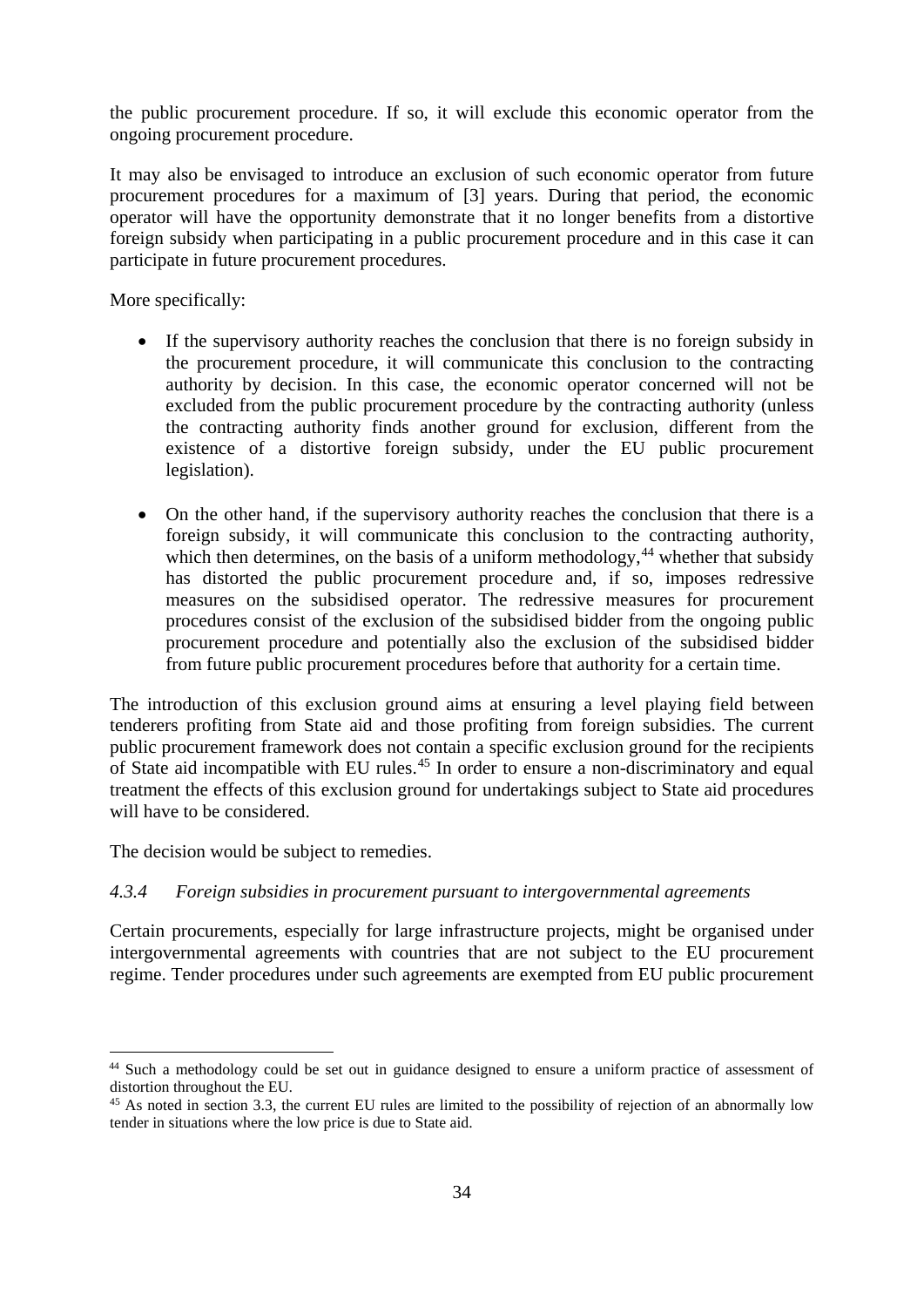legislation under the conditions laid down in Article 9 of Directive 2014/24/EU.<sup>[46](#page-34-2)</sup> The intergovernmental agreement must be intended for the joint implementation or exploitation of a project by their signatories, and the procurement regime of the agreement has to be compatible with the EU Treaty. As for procurements covered by the procurement directives, there is no specific scrutiny of foreign subsidies and their distortive effect on the procurement under such agreements. To ensure a level playing field also for procurements under such agreements it is advisable to apply the suggested approach also to procurements under those agreements. Due to the specific nature of such agreements, the competent supervisory authority in these cases should be the Commission.

#### <span id="page-34-0"></span>**5 FOREIGN SUBSIDIES IN THE CONTEXT OF EU FUNDING**

#### <span id="page-34-1"></span>**5.1 Problem definition**

Economic operators should compete for EU financial support on an equal footing across the different Union instruments (concerning internal and external policies) and implementation modes. EU funding should not contribute to favour companies that have received distorting foreign subsidies vis-à-vis other companies.

Under shared management, some Member States and tenderers have brought to the attention of the Commission particularly low-price offers submitted by non-EU companies in procurement procedures. The issues raised in the context of public procurement procedures as outlined in sections 3.3 and 4.3 are also relevant in shared management.

The appropriate means to address the possible distortion of the level playing field for EU funding through foreign subsidies in award processes needs to be carefully assessed depending on the specific nature of the instrument and of the underlying costs compared to the expected impact of the measures.

In the field of procurement, the contracting authority seeks offers for goods and services from economic operators on the market. Foreign subsidies favouring certain bidders may distort the procurement process. Beyond the actual award, if affected by foreign subsidies, any funding disbursed through procurement might distort competition and undermine the level playing field in the internal market.

Economic operators established in the EU that are owned or ultimately controlled by a non-EU company or a foreign government are entitled to participate in EU funding procedures (unless they are in an exclusion situation). Undertakings established outside the EU also have the right to participate in the procurement procedures launched by the EU Institutions if an agreement with that third country in the field of public procurement grants them the right to do so.

In both scenarios, due to foreign subsidies, those economic operators may either submit an abnormally low bid or have the possibility anyway to underbid other bidders, thereby

<span id="page-34-2"></span> <sup>46</sup> And Article 20 of Directive 2014/25/EU of the European Parliament and of the Council of 26 February 2014 on procurement by entities operating in the water, energy, transport and postal services sectors and repealing Directive 2004/17/EC, OJ L 94, 28.3.2014, p. 243.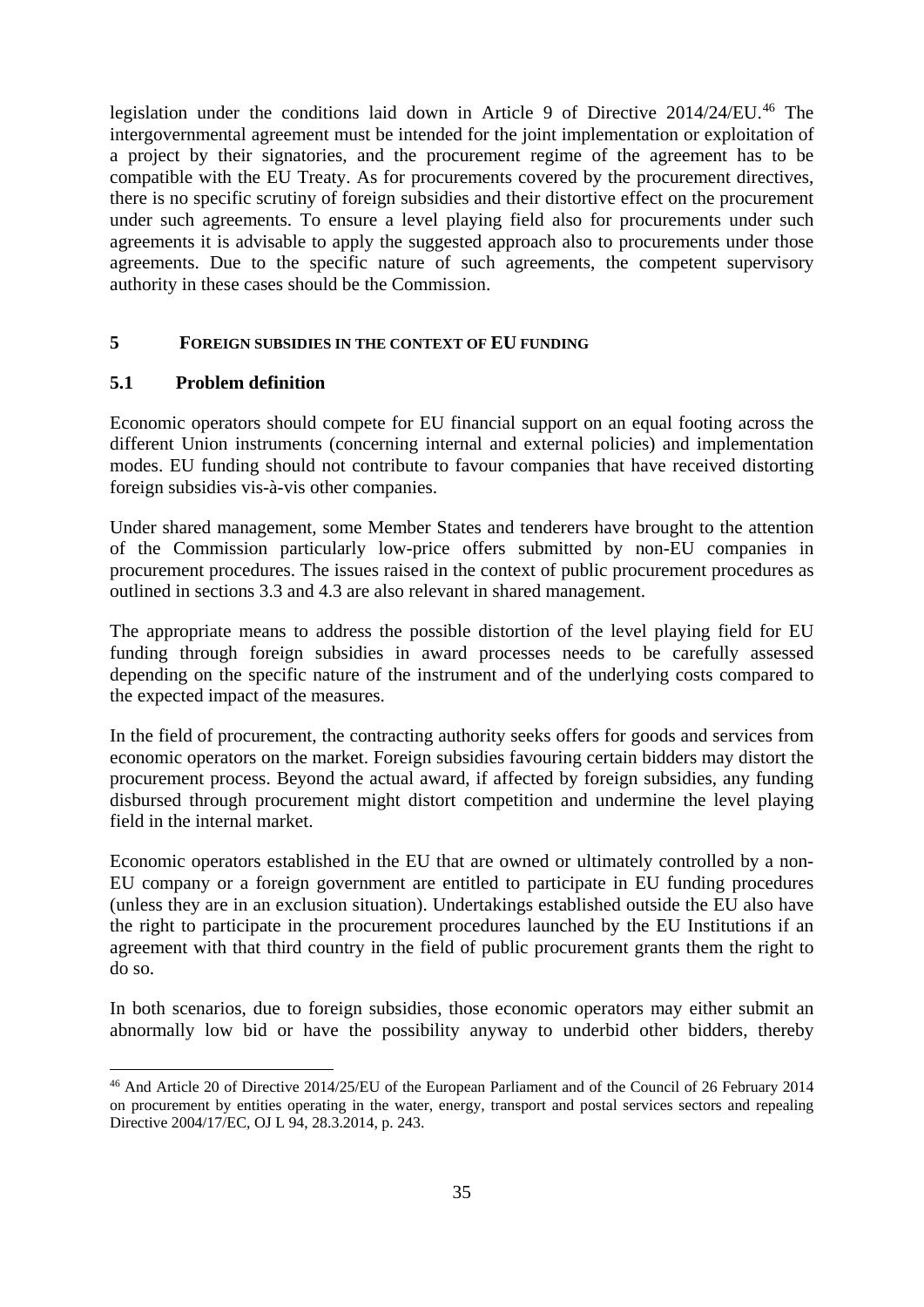obstructing opportunities for competitors. The risk that foreign subsidies may distort procurement processes, therefore, is present irrespective of the place of establishment of the economic operator.

In contrast to procurement, in grant award procedures the Union contributes to a project or a programme that implements the Union policy objectives. These activities generally concern support to NGOs, public or quasi-public authorities, basic research and development activities, etc. via a contribution designed to partially reimburse costs incurred by entities active in non-market or pre-market activities. For EU funds implemented under indirect management the EU entrusts the budget implementation to a variety of partners, amongst which are third country public law bodies and international organizations including international finance institutions. While the objective should be that all means of disbursement of Union funds should be subject to equivalent measures to avoid the distortive effects of foreign subsidies, some entrusted entities are subject to certain governance constraints and may therefore be unable to fully implement EU-specific policies.

Therefore, at this stage the outline of possible measures is most developed as regards procurement, where the issue of effects on fair competition is most acute and where considerable common ground exists with general procurement considerations (Module 3 above).

Stakeholders are also invited to comment on how the considerations relating to foreign subsidies as provided for in this White Paper could potentially be addressed as regards grants (in any management mode) or indirect management.

#### <span id="page-35-0"></span>**5.2 Framework and measures to fill the gap**

#### <span id="page-35-1"></span>*5.2.1 Direct management*

#### 5.2.1.1 Procurement

The rules on access to procurement set out in the Financial Regulation apply to all the EU Institutions implementing the EU budget. $47$ 

Where the multilateral Agreement on Government Procurement ('GPA') concluded within the World Trade Organization applies, a procurement procedure will be open to the economic operators established in the countries that have ratified said agreement, under the conditions laid out therein. The GPA grants access to certain procurement procedures launched by the Commission, the European External Action Service and the Council on their own account.

Entities established in certain third countries may be granted access to EU funding through special or bilateral agreements.<sup>[48](#page-35-3)</sup> Economic operators established in the countries under the European Economic Agreement (EEA) benefit from full access to EU procurement.

<span id="page-35-2"></span><sup>&</sup>lt;sup>47</sup> These rules are also reflected in the model tender specifications published on budgweb to be used by all Commission services.

<span id="page-35-3"></span> $48$  Pursuant to Article 176(1) of the Financial Regulation, 'participation in procurement procedures shall be open on equal terms to all natural and legal persons within the scope of the Treaties and to all natural and legal persons established in a third country which has a special agreement with the Union in the field of public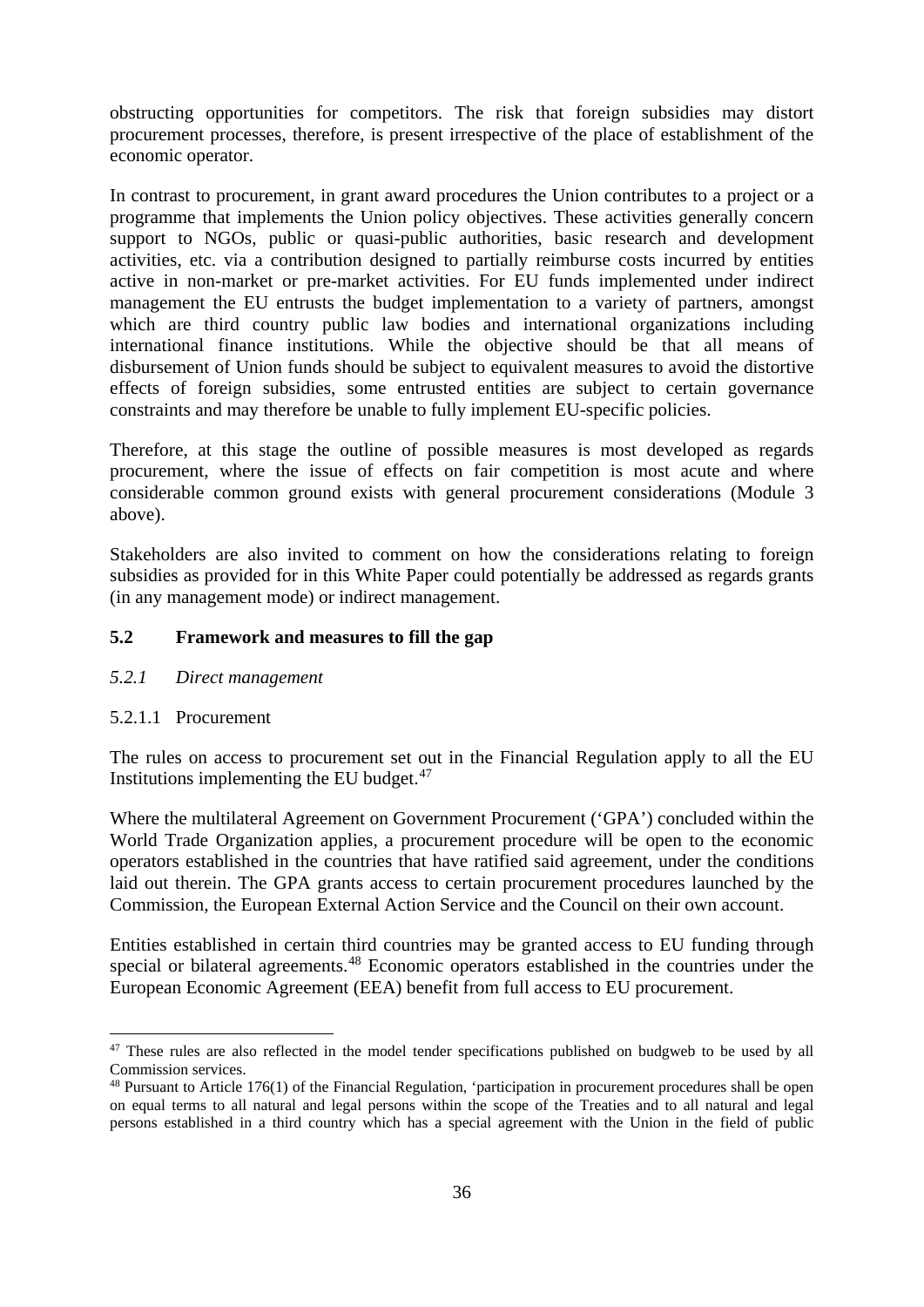The EU budget should be spent in accordance with the principle of sound financial management: each economic operator should have the possibility to make the best offer for the EU budget and compete for EU funding on an equal footing.

For EU procurement in direct management, the Financial Regulation provides that the same standards as those imposed on contracting authorities covered by the Procurement Directives apply. A legal instrument adopted to specifically address the issue of distortive foreign subsidies would also be mirrored for procurements by EU institutions or be replicated in the Financial Regulation. Some deviations to the above (e.g. regarding rules on nationality and origin) apply to procurement in EU external action.

The issue of foreign subsidies should be addressed by adapting the exclusion grounds within the revised legal framework applicable to the EU Institutions. As a consequence, a tenderer having received distortive foreign subsidies should be excluded from ongoing and future procurement procedures for a certain period of time. A system of prior notification obligation should be implemented for specific type of contracts (e.g. above certain thresholds or in specific sectors – see below). When submitting their bid, all tenderers would have to notify along with their offer, whether they, including any consortia members, subcontractors or suppliers, have received a financial contribution within the meaning of Annex I within the last three years preceding the participation in the procedure and whether such a financial contribution is expected to be received during the execution of the contract. As a general rule, the procedural steps should be appropriately adapted to those foreseen for procurement by national contracting authorities in section 4.3 above.

Where a foreign subsidy is found to exists, it will then be assessed whether the foreign subsidy distorts the procurement procedure, in which case the tenderer is excluded from the procedure.

Furthermore, in the case of substantial expenditure, high-tech, capital-intensive or fast-growing markets, contracting authorities may conduct preliminary market consultations. The tool is already provided for by the Financial Regulation<sup> $49$ </sup> and should be used to collect information about the markets and its key players. That would in turn allow the contracting authority to tailor the procedure and prevent potential distortions that foreign subsidies may bring about.

#### 5.2.1.2 Grants

Grants are direct financial contributions from the EU budget awarded to a third party engaged in activities that serve Union policies.

Depending on the nature of the programme, rules for grants usually contain conditions for the participation of third country entities. For example, eligibility for funding is regularly subject to establishment in an EEA/EFTA country or in a country that has concluded a specific agreement with the EU.

procurement under the conditions laid down in such an agreement. It shall also be open to international organisations'.

<span id="page-36-0"></span> $49$  See Article 166(1) of the Financial Regulation.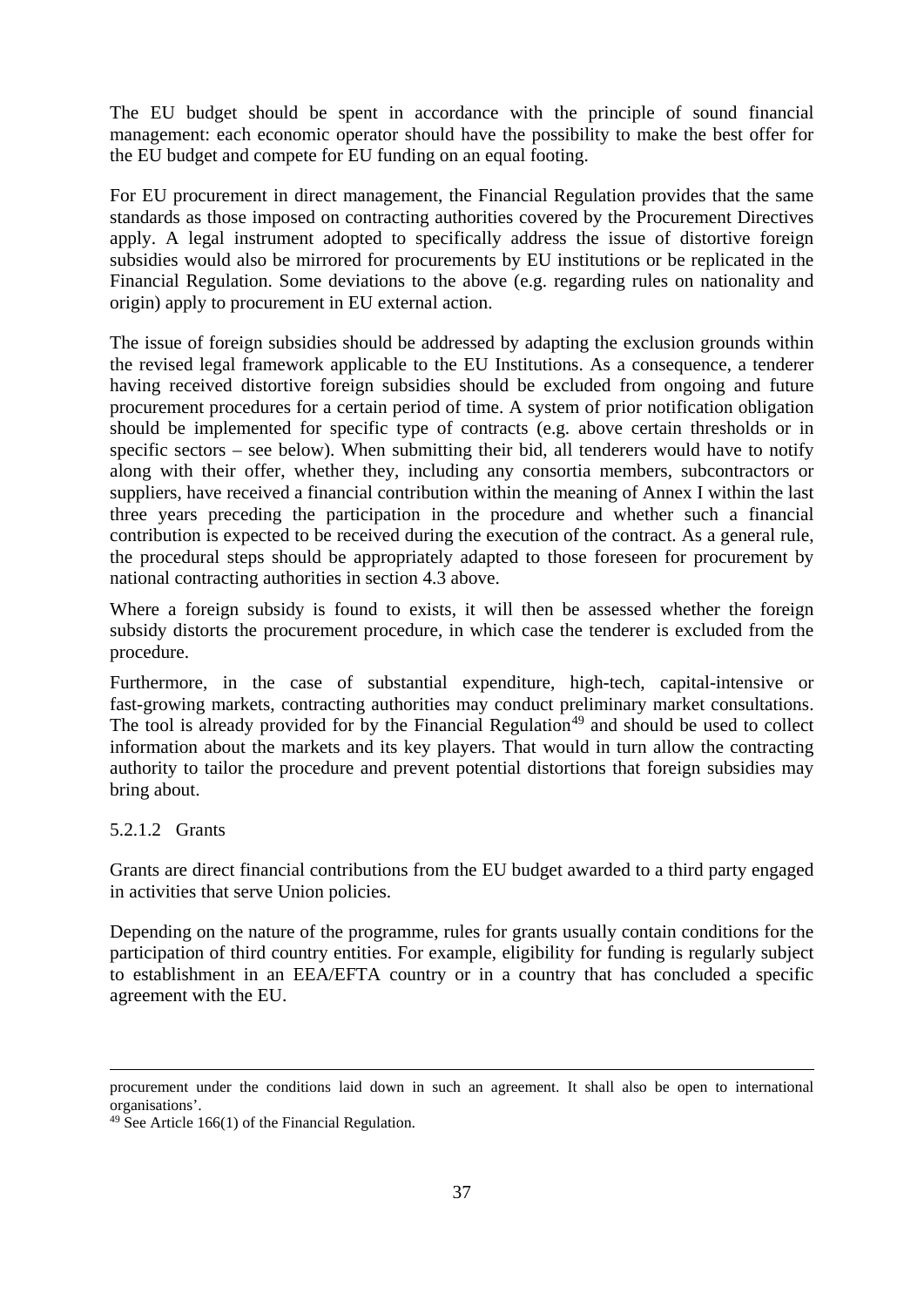Thus, applicants established in the EU and in third countries, where applicable, compete for grants.

Issues stemming from foreign subsidies may be tackled through the exclusion criteria in a manner consistent with what is provided for procurement under section 5.2.1.1. When submitting their proposal, applicants should notify the granting authority if they have received a foreign subsidy. Thresholds similar to those under consideration in section 4.3.3.1 could apply $50$ .

The authorising officer in charge of the procedure should transmit the notification to the supervisory authority to assess the existence of a foreign subsidy. Procedural time-limits will be necessary to ensure the efficiency of the process. In case the supervisory authority has issued a decision on the existence of a distorting foreign subsidy, the question whether the foreign subsidy distorts or is likely to distort the grant procedure would need to be addressed.

By way of example, at the moment of their application for a EU grant, applicants submitting budgets with costs should declare whether they have received a financial contribution within the meaning of Annex I in the previous three years preceding the participation in the procedure and whether such a financial contribution is expected to be received during the execution of the contract. Where a foreign subsidy is found to exist, it will then be assessed whether the foreign subsidy distorts the award procedure, in which case the applicant is excluded from the procedure.

Adaptations to the system outlined above could be considered for scenarios affecting grant awards, such as to research consortia with a majority of EU participants.

#### <span id="page-37-0"></span>*5.2.2 Shared management*

#### 5.2.2.1 Procurement

Under shared management, the responsibility for the implementation of the EU budget is shared between the Commission and the Member States.

The biggest funds are currently the funds for the common agriculture policy (European Agricultural Guarantee Fund and European Agricultural Fund for Rural Development<sup>[51](#page-37-2)</sup>) and the European Structural and Investment Funds ('ESI Funds').

The ESI Funds are the key investment tool of the EU, with some EUR 350 billion available for the period 2014-2020 under Cohesion Policy (from the European Regional Development Fund 'ERDF', the Cohesion Fund and the European Social Fund) to support economic catching up and competitiveness in a social, inclusive and environmentally-friendly way.

<span id="page-37-3"></span>The use of the ESI Funds in the current programming period is governed by the Common Provisions Regulation<sup>[52](#page-37-3)</sup> ('CPR') and related Fund-specific regulations. Similar programmes

<span id="page-37-1"></span><sup>&</sup>lt;sup>50</sup> The below conditions are applied mutatis mutandis from the procurement section in the White Paper. However, grants are subject to the co-financing principle, which require financial contributions from third parties in a number of cases. In such cases, subsidies need to be assessed taking into account this specific requirement in the award procedure.

<span id="page-37-2"></span><sup>51</sup> EAFRD is a part of ESI Funds.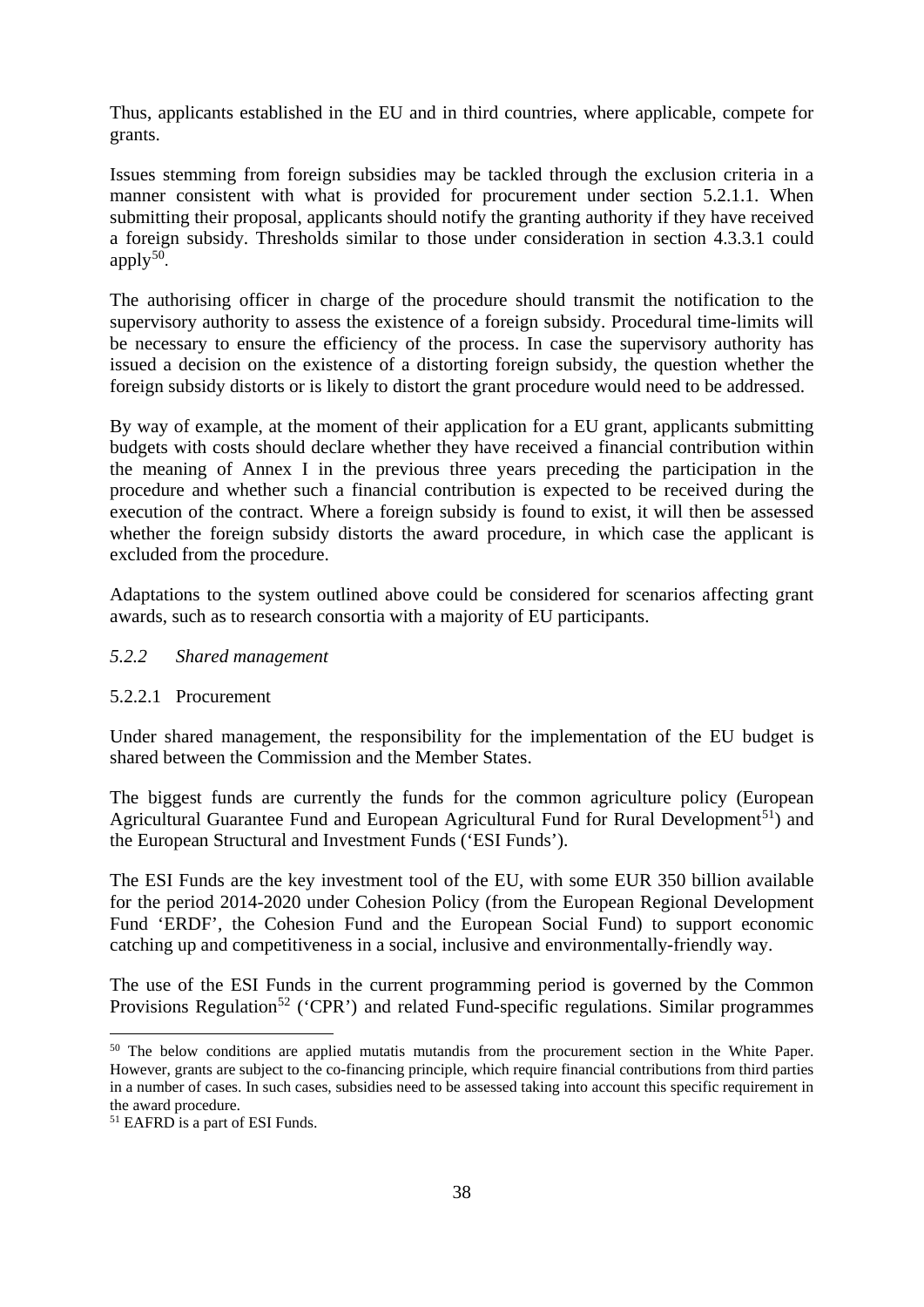are foreseen for the next Multi-annual Financial Framework period 2021-27; in addition, the European recovery from the economic crisis provoked by the COVID-19 pandemic will be supported by new programmes funded from Next Generation EU and subject to shared management (the Recovery and Resilience Facility, and REACT EU).<sup>[53](#page-38-1)</sup>

Under shared management, the participation of companies profiting from foreign subsidies to projects co-financed e.g. by the ERDF or the Cohesion Fund, mostly comes up in the context of public procurement procedures, where a public authority which is the beneficiary of the EU funding launches a tender e.g. for a major infrastructure investment. Such procedures are subject to Member States public procurement rules implementing the Directive 2014/24/EU. Around half of the cohesion policy Funds, representing more than EUR 200 billion (with national co-financing) in the current financing period, are deployed by national and regional authorities via public procurement procedures.

The issues raised in the context of such public procurement procedures conducted by national authorities are those outlined in sections 3.3 and 4.3 and the measures put in place to address foreign subsidies under the generally applicable public procurement rules should equally apply to prevent that EU funding deployed through procurement contributes to distortions in the internal market.

#### 5.2.2.2 Grants

The same principles as in section 5.2.1.2 would apply mutatis mutandis to grants awarded under shared management.

#### <span id="page-38-0"></span>*5.2.3 Indirect management*

For EU funds implemented under indirect management the EU entrusts the budget implementation to various Implementing Partners, amongst which are third country public law bodies and international organizations including international finance institutions, provided that they ensure a verified equivalent level of protection of the EU budget. An increasing amount of EU funding is distributed via budgetary guarantees to mobilise private investment (e.g. EFSI, InvestEU, EFSD). The recovery package further enhances these instruments and, under InvestEU, proposes to invest in key value chains crucial for Europe's future resilience and strategic autonomy. Relevant governance bodies and secondary legislation will set any necessary requirements relating to the control of intermediaries (funds, special purpose vehicles and others), in full respect of the legal framework. Such requirements could potentially include the issues related to the receipt of foreign subsidies.

There is strong interest to ensure that when it comes to external funding (outside of the EU) the rules of international financial institutions that implement projects supported by the EU

 <sup>52</sup> Regulation (EU) No 1303/2013 of the European Parliament and of the Council of 17 December 2013 laying down common provisions on the European Regional Development Fund, the European Social Fund, the Cohesion Fund, the European Agricultural Fund for Rural Development and the European Maritime and Fisheries Fund and laying down general provisions on the European Regional Development Fund, the European Social Fund, the Cohesion Fund and the European Maritime and Fisheries Fund and repealing Council Regulation (EC) No 1083/2006, OJ L 347, 20.12.2013, p. 320.

<span id="page-38-1"></span><sup>&</sup>lt;sup>53</sup> Cf. Commission Communication 'Europe's moment: Repair and Prepare for the Next Generation', https://ec.europa.eu/commission/presscorner/detail/en/ip\_20\_940.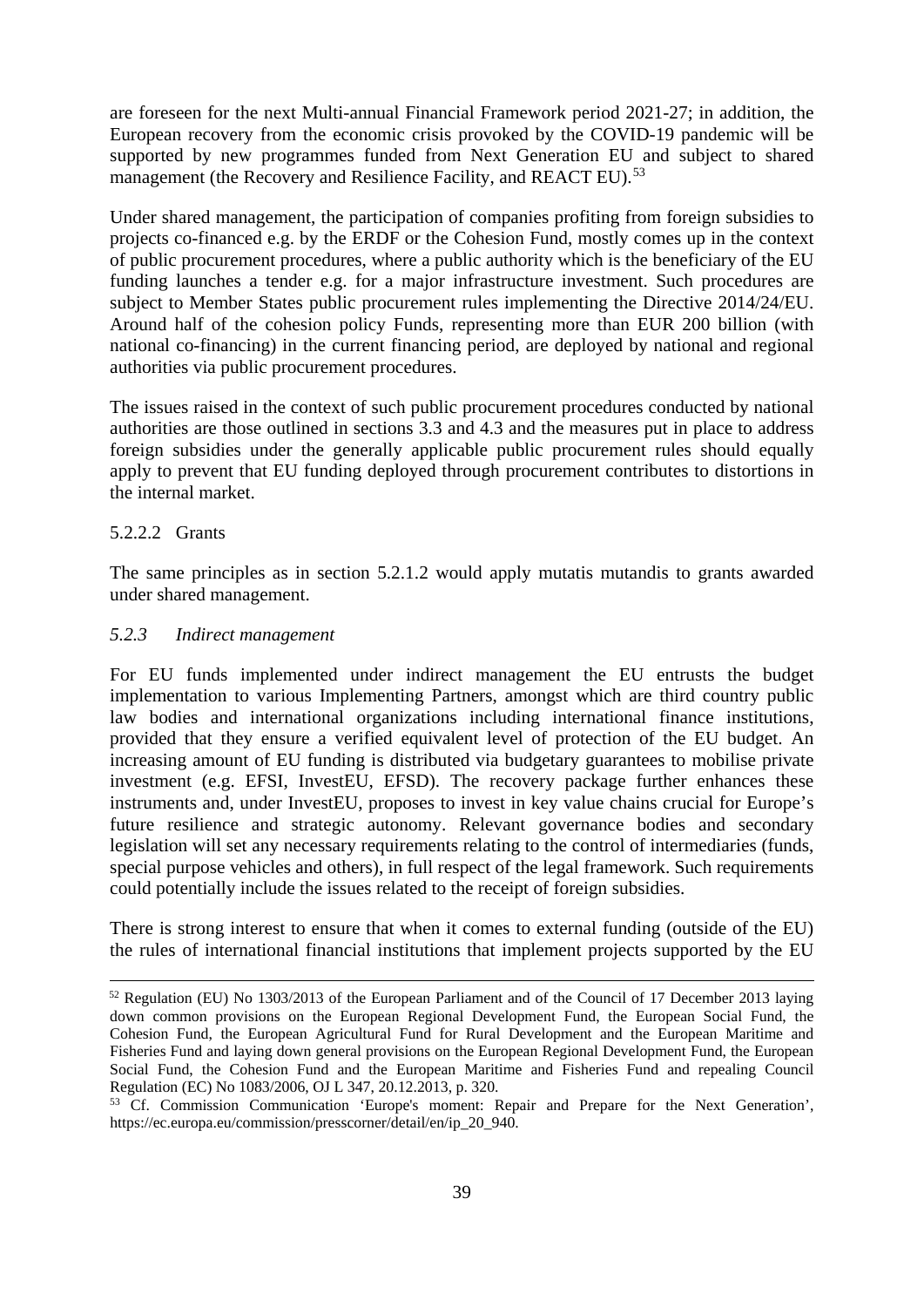budget, like EIB or EBRD, mirror the approach to foreign subsidies outlined in this White Paper.

In cases where implementing partners benefit from EU financial support, they could be called to enhance their procurement policies in order to deal with abnormally low bids, that may result from foreign subsidies and to regularly report to the European Commission on how they address in practice such cases. In parallel to the public consultation triggered by this White Paper, the Commission will enter into dialogue with such partners to this effect. The implementation of EU policy objectives by some entrusted entities may require specific arrangements given their governance constraints.

#### <span id="page-39-0"></span>**6 INTERPLAY WITH OTHER EU AND INTERNATIONAL INSTRUMENTS**

As described in the gap analysis, existing EU and international instruments, on the one hand, and the new measures on foreign subsidies, on the other, may overlap. It is therefore important to determine the relation and interaction between the different instruments.

The legal basis of any proposal for legal instruments on foreign subsidies will depend on their purpose and specific content. Any new instrument would in any event be subject to the full respect of the Treaties (in particular compliance with fundamental Treaty freedoms, such as the freedom of establishment where the undertaking is established in the EU – Articles 49 and 54 TFEU – and the free movement of capital between Member States and third countries, protected by Article 63 TFEU). It will also comply with the EU's international obligations (in particular, those contained in the WTO General Agreement on Trade in Services (GATS), the WTO Government Procurement Agreement (GPA), the WTO Agreement on Subsidies and Countervailing Measures (ASCM) and the free trade agreements (FTAs) concluded by the European Union with a large number of countries.

#### <span id="page-39-1"></span>**6.1 EU Merger Regulation**

The EU has a system of merger control enshrined in Council Regulation  $139/2004$ ,<sup>[54](#page-39-2)</sup> which sets up a system of prior notification and approval for changes of control over undertakings above certain EU turnover thresholds. Concentrations are declared compatible with the internal market only to the extent that they do not significantly impede effective competition. While subsidies may be taken into account when assessing for instance the financial strength of the merged entity relative to its rivals, the focus of the analysis of the significant impediment to effective competition is on the structure of competition in a given market, not on the existence or effects of foreign subsidies as such. A new instrument would therefore with its different objective complement the Merger Regulation. If a given acquisition has to be notified under both such a new instrument and the Merger Regulation, the notification and possible assessment would be dealt with in parallel, but separately from each other under the respective instruments.

<span id="page-39-2"></span> <sup>54</sup> Council Regulation (EC) No 139/2004 of 20 January 2004 on the control of concentrations between undertakings, OJ L 24, 29.1.2004, p. 1.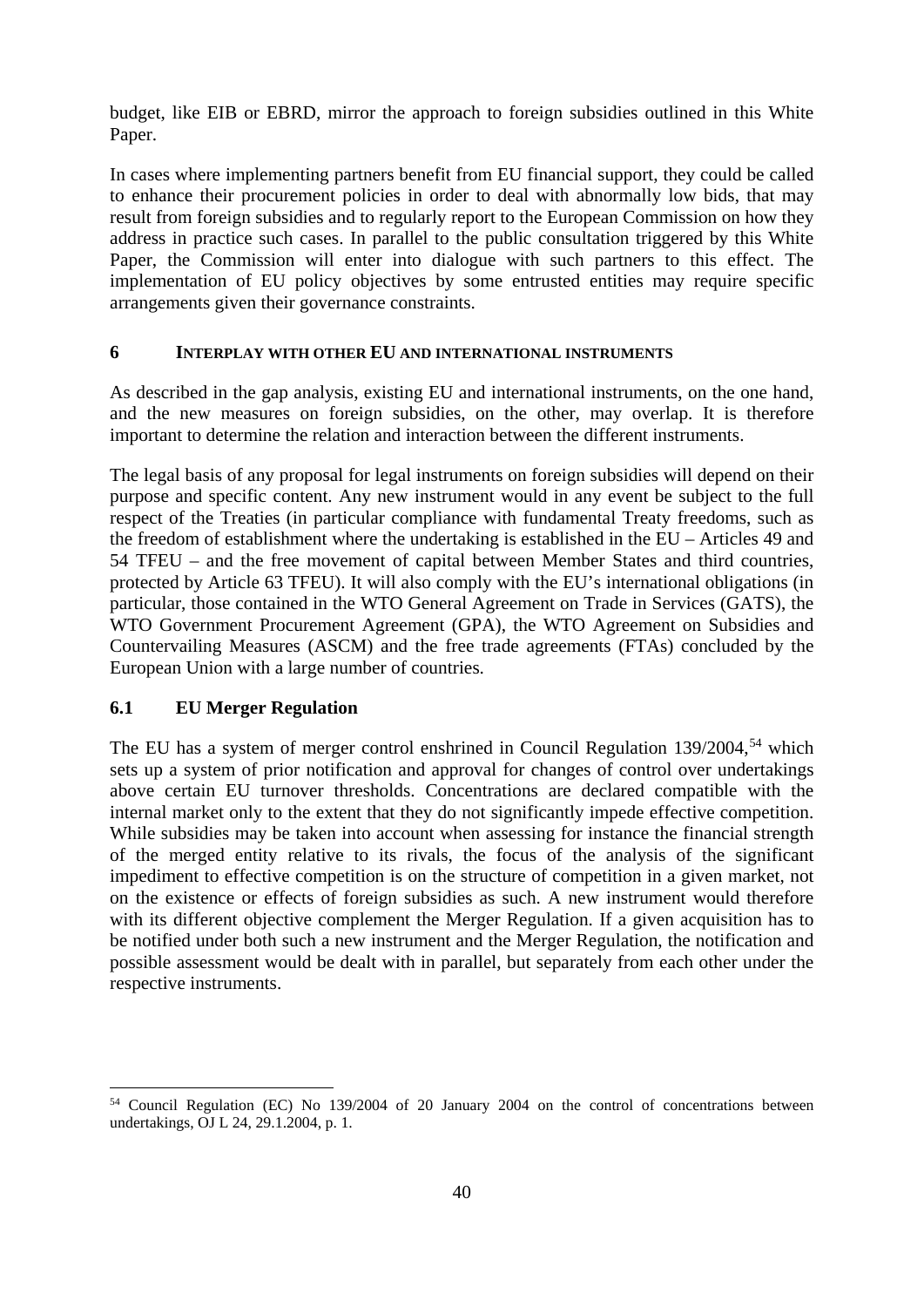# <span id="page-40-0"></span>**6.2 EU antitrust rules**

The EU has a system of antitrust rules enshrined in Articles 101 and 102 TFEU, which prohibits concerted practices of undertakings having the object or effect of distorting competition in the internal market, as well as abuses of dominant positions. Exceptions may be granted to the prohibition of concerted practices when, under certain conditions, they contribute to improving the production or distribution of goods or to promoting technical or economic progress. While antitrust rules address all types of anticompetitive market conduct they do not take into account whether the market conduct is related to subsidies either granted by a Member State or by a non-EU government. A new instrument would therefore complement current EU antitrust rules with a specific focus on distortions caused by foreign subsidies.<sup>[55](#page-40-4)</sup>

# <span id="page-40-1"></span>**6.3 EU State aid rules**

The EU has a system of State aid control enshrined in Articles 107 and 108 TFEU which applies when financial support is granted by an EU Member State to an undertaking or a group of undertakings which leads to the existence of an advantage distorting competition and affecting trade between Member States. A new instrument would therefore be separate from the EU State aid rules as it would only apply if the financial support in the form of a subsidy is granted by non-EU countries.

# <span id="page-40-2"></span>**6.4 EU public procurement rules**

The existing EU public procurement framework does not contain specific rules regarding the participation of economic operators benefitting from foreign subsidies. This White Paper proposes a specific module relative to distortions in public procurement. The aim is a targeted legal instrument that ensures a level playing field within the internal market. With this specific aim, it complements the existing EU public procurement framework.

A legal instrument would introduce the possibility of an exclusion of subsidised bidders from an ongoing public procurement procedure. For this purpose, a new statutory exclusion ground would be introduced, complementing the exclusion grounds enumerated in the procurement Directives. Exclusion by the contracting authority would be subject to review under the national rules, in accordance with the provisions of the Remedies Directives 89/665/EEC and 92/13/EEC.[56](#page-40-5)

# <span id="page-40-3"></span>**6.5 The WTO Agreement on Subsidies and Countervailing Measures**

The definition of a subsidy according to the SCM Agreement by and large coincides with the definition of a subsidy set out in the annex and which could be incorporated in a new instrument. One exception is a financial contribution in the form of a purchase of services. However, the SCM Agreement only covers subsidised imports of goods from third countries.

<span id="page-40-4"></span><sup>&</sup>lt;sup>55</sup> A new instrument on foreign subsidies would be without prejudice to the current rules on antitrust and mergers.

<span id="page-40-5"></span><sup>56</sup> Directive 2007/66/EC of the European Parliament and of the Council of 11 December 2007 amending Council Directives 89/665/EEC and 92/13/EEC with regard to improving the effectiveness of review procedures concerning the award of public contracts, OJ L 335, 20.12.2007, p. 31.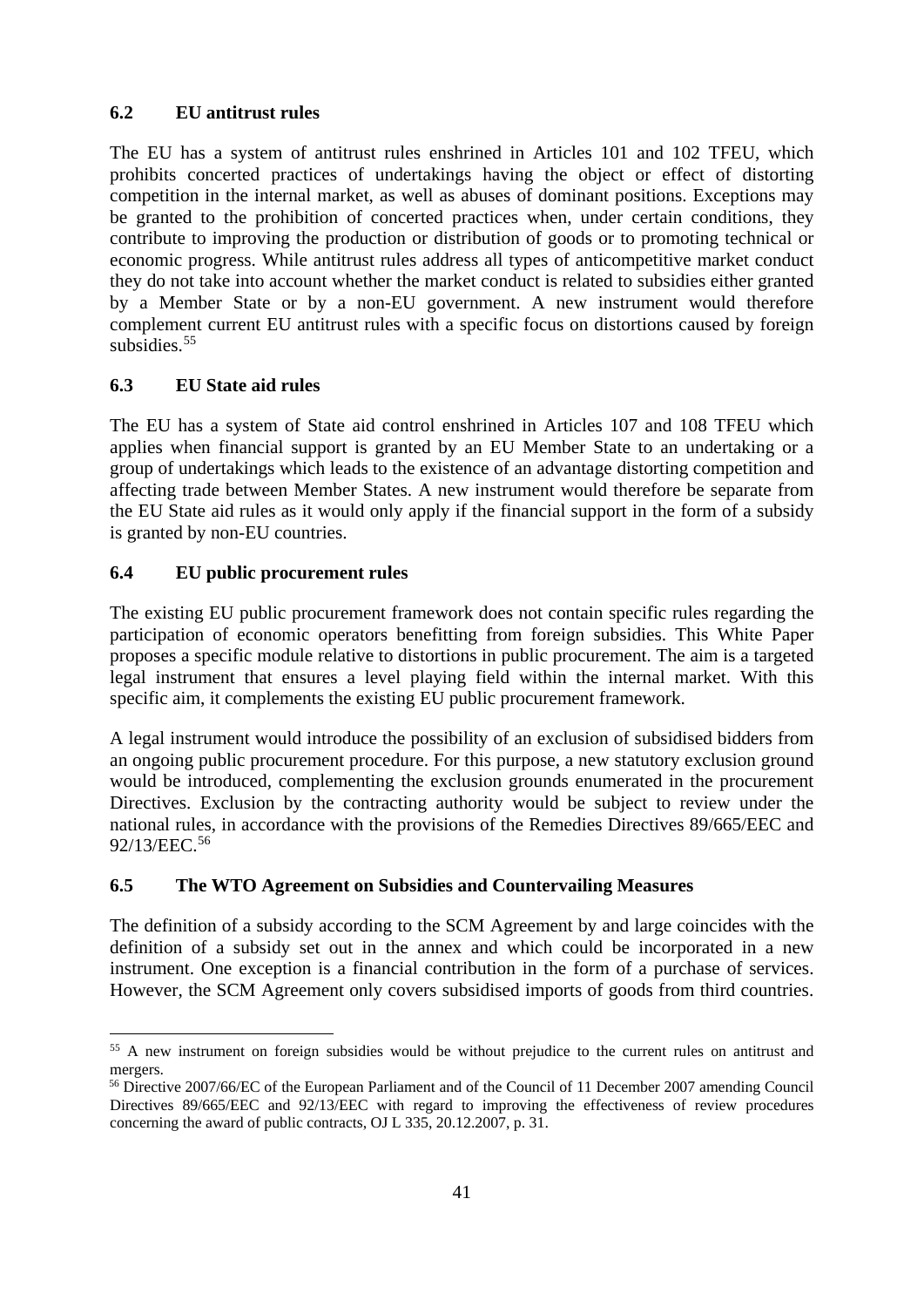It therefore does not apply to subsidies related to trade in services and in relation to the establishment and operation of undertakings in the EU which are backed by foreign subsidies and which do not entail any trade in goods.

## <span id="page-41-0"></span>**6.6 Trade defence instruments – protection against subsidised imports**

EU legislation on subsidies and countervailing measures is based on the rules provided for in the SCM Agreement. In the event that goods are imported into the EU, and there is sufficient evidence tending to show that they benefit from foreign countervailable subsidies, it is possible to launch an anti-subsidy investigation.[57](#page-41-2)

As a general rule, investigations are triggered by a complaint lodged by the EU industry producing the same product as the one imported into the EU. In special circumstances the Commission has however also the option to launch an investigation *ex officio*. [58](#page-41-3) The investigation will determine (i) the existence of subsidies benefiting the imports from a third country; (ii) actual injury or threat thereof to a EU industry competing with the imports (iii) a causal link between the subsidised imports and the injury; and (iv) whether the adoption of remedial measures is in the interest of the EU. If the above conditions are met, the Commission imposes countervailing measures, normally at the level of the amount of subsidisation established for imports.

The appropriate proposals for legal instruments, which will be drawn up in line with the obligations stemming from the SCM Agreement, and in particular its Article 32(1), would be complementary to the EU trade defence instruments. The EU Anti-subsidy Regulation allows the EU to act against subsidised imports of goods from a third country but not against subsidies related to trade in services and in relation to the establishment and operation of companies in the EU which are backed by foreign subsidies and which do not entail any trade in goods. In contrast, a new instrument would cover the subsidisation of an undertakings causing distortions within the internal market. The Commission could, however, use the experience gained in a trade defence case in order to guide its assessment, for instance, whether a foreign subsidy exists in the context of such a new instrument.

# <span id="page-41-1"></span>**6.7 FDI Screening Regulation**

The FDI Screening Regulation applies to any foreign direct investment into the EU likely to affect security or public order. An investigation is either triggered through a notification by a Member State that a foreign direct investment is undergoing screening under a national screening mechanism, or by the Commission or a Member State making an *ex officio* request for information in relation to a foreign direct investment not undergoing screening.

The assessment should aim at determining whether a foreign direct investment is likely to affect security or public order. The FDI Screening Regulation outlines a non-exhaustive list of factors that may be considered, such as the potential effects on critical infrastructure, critical technologies, supply of critical inputs, access to sensitive information, and the freedom and

<span id="page-41-2"></span> <sup>57</sup> Regulation (EU) 2016/1037 of the European Parliament and of the Council of 8 June 2016 on protection against subsidised imports from countries not members of the European Union, OJ L 176, 30.6.2016, p. 55.

<span id="page-41-3"></span> $58$  Although this does not happen in practice as the evidence in relation to injury caused to a domestic industry in the Union is usually not available to the Commission.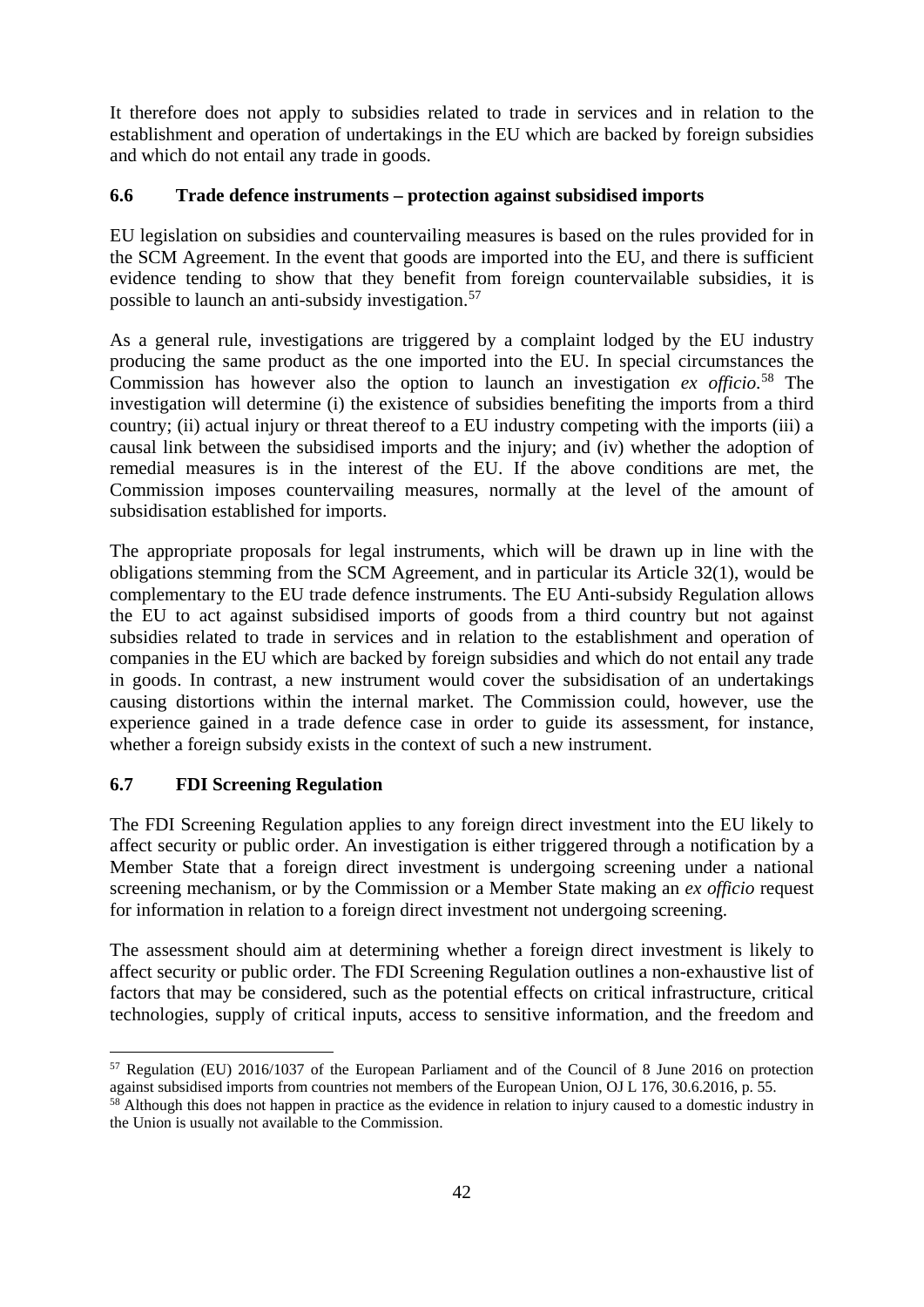pluralism of the media. It is also possible to take additional elements into account, such as whether the investor is directly or indirectly controlled by a foreign government, previous involvement of the investor in activities affecting security or public order in a Member State, or the serious risk that the foreign investor engages in illegal or criminal activities. The assessment whether an investor is controlled by a foreign government may be based on a variety of indicators, one of them being the fact that the investor benefited of significant funding. However, this is only one of the possible indicators to take into account and is not tantamount to introducing a control of foreign subsidies under the FDI Screening Regulation as the appropriate proposal for legal instruments would do.

Such a new legal regime would be complementary to the FDI Screening Regulation. Firstly, while the FDI Screening Regulation allows for the assessment of threats to security and public order, any new instrument assesses the potential distortions in the internal market. Secondly, while the FDI Screening Regulation focuses on critical assets, such as critical infrastructure, critical technologies or supply of critical inputs (which is the consequence of the Regulation's focus on investments likely to affect security or public order), a new instrument would in principle not be limited to those. Thirdly, while the FDI Screening Regulation targets all types of foreign direct investment, the trigger of any new instrument is foreign subsidies which may or may not be linked to an investment.

An overlap with Module 2 (and possibly Module 1) may exist if a foreign direct investment constitutes an acquisition that is facilitated by a foreign subsidy and raises concerns with regard to security and public order. This may lead to parallel procedures where a foreignbacked acquisition is notified to the relevant public authorities under both an FDI screening mechanism and under a new instrument relative to foreign subsidies. The application of the FDI Screening Regulation and a new instrument in parallel would be independent, as they aim at different objectives.

#### <span id="page-42-0"></span>**6.8 Bilateral trade agreements**

The EU has various free trade agreements (FTAs) in place. They range from trade agreements that mainly aim at removing or limiting tariffs for goods to custom union agreements and even to agreements that provide wide access to the internal market. In the context of enlargement, the EU has concluded Stabilisation and Association Agreements. In its international agreements, the EU broadly applies two different approaches to subsidies: the "WTO+ approach" (SCM Agreement with an additional prohibition of the most harmful subsidies, transparency obligations and bilateral consultation) and the "State aid approach" (rules similar to the EU State aid rules).

In both approaches, and depending on the respective agreement, overlaps with a new instrument are possible. The "WTO+ approach" in principle allows to capture subsidies with a negative effect on trade and investment between the contracting parties. A subsidy falling under one of the agreements with a WTO+ approach could therefore in principle also fall under a new instrument (e.g. foreign state grants subsidy to domestic company; with the help of this subsidy, the foreign company acquires an EU target; the subsidy would in principle be covered by both, the trade agreement and a new instrument). Also in the "State aid approach", such overlaps are possible, as the respective agreements allow to capture State aid with an effect on trade between the two contracting parties (e.g. foreign state grants State aid to foreign service provider; the foreign service provider also has an establishment in the EU; the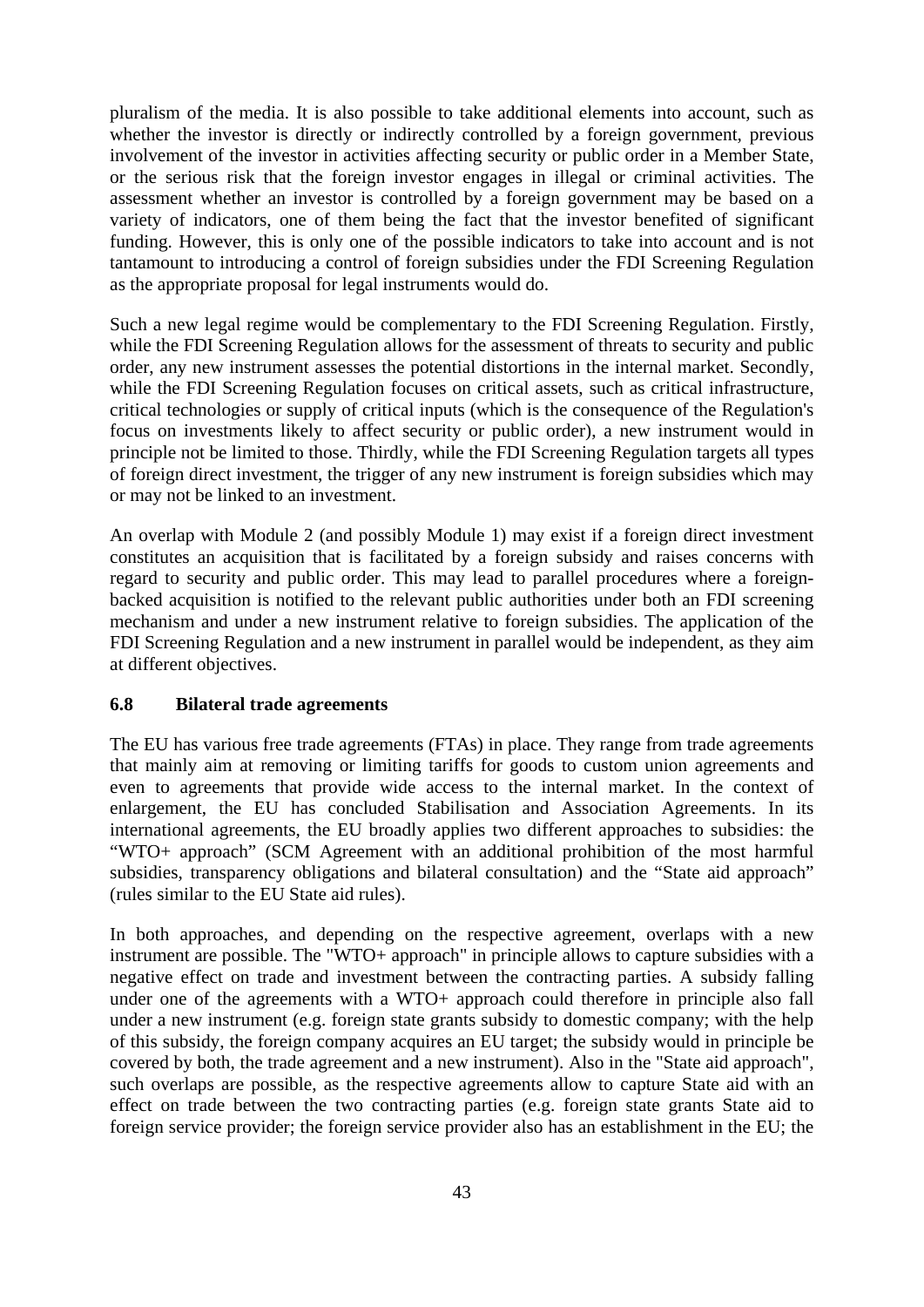State aid would in principle be covered by both, the trade agreement and a new instrument). In the case of such overlaps, if during any action under a new instrument it appears more appropriate to address the distortion created by the foreign subsidy under the dispute settlement or consultation provisions of the respective trade agreement, the action under such a new instrument could be suspended. The action could be resumed to impose redressive measures or adopt commitments in two alternative scenarios: (1) the dispute settlement under the trade agreement has been concluded and has led to the finding that there is an infringement, but the infringing party does not take corrective actions; (2) within 12 months from the suspension of the action, the distortion caused by the foreign subsidy has not been eliminated.

## <span id="page-43-0"></span>**6.9 The Agreement on Government Procurement and procurement chapters in FTAs**

The Agreement on Government Procurement (GPA) concluded in the World Trade Organization (WTO) framework allows operators from the 19 other participating WTO partners to bid for certain public contracts in the EU, and EU companies to bid for contracts of 19 other WTO partners. In addition several FTAs contain specific procurement chapters. The GPA and government procurement chapters of FTAs do not automatically apply to all government procurement of the parties. Coverage schedules determine which public entities have to comply with the rules of the agreements and to which extent their procurement is open to participation of economic operators of the other GPA parties and FTA partners. Only procurements exceeding the specified threshold values indicated in each party's coverage schedules, are covered. The exclusion of bidders under the proposed instrument on procurement will have to ensure compatibility with the EU's commitments for covered procurement, esp. Art. VIII of the GPA and similar FTA provisions.

# <span id="page-43-1"></span>**6.10 Sectorial rules: safeguarding competition in air and maritime transport[59](#page-43-2)**

Regulation 2019/712 allows the Commission to conduct investigations and adopt redressive measures if it finds practices that distort competition through discrimination or through subsidies between EU air carriers and third-country air carriers and that cause, or threaten to cause, injury to EU air carriers.

The investigation is triggered when there is *prima facie* evidence of the existence of a practice distorting competition, causing an injury or threat of injury to EU carriers. The determination of "injury" involves the examination of (i) the situation of the EU air carriers concerned; and (ii) the general situation on the affected air transport services markets.

It is suggested to exclude situations falling within the scope of application of Regulation 2019/712 from the scope of any new instrument.

<span id="page-43-2"></span> <sup>59</sup> In terms of sectorial rules, Regulation (EU) 2016/1035 of the European Parliament and of the Council of 8 June 2016 on protection against injurious pricing of vessels, OJ L 176, 30.6.2016, p. 1, allows action to be taken by the Union against any injuriously priced vessels whose sale at less than normal value causes injury to the Union industry. While this Regulation has formally entered into force, it has never been applied as its application is conditional on the ratification of the OECD Shipbuilding Agreement by the US.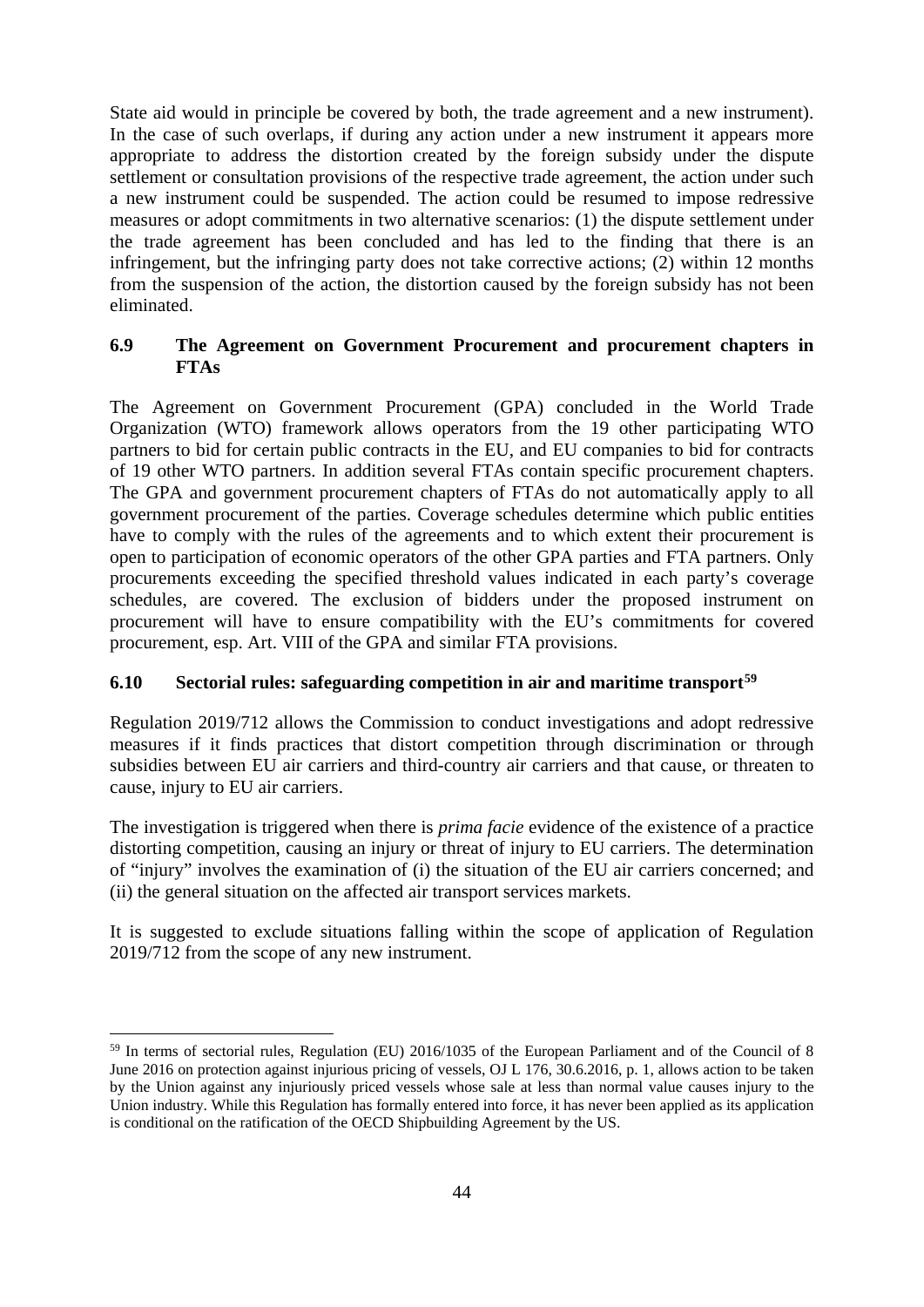Regulation 4057/86<sup>[60](#page-44-1)</sup> allows the Commission to conduct an investigation and adopt redressive measures if it finds practices that distort competition in maritime transport through noncommercial advantages granted to third country ship owners by a non-EU state.

The investigation is triggered either by a complaint or when a Member State is in possession of evidence both of unfair pricing practices and of injury resulting therefrom. The examination of injury covers the pricing offered by competitors of EU ship owners and the effect of this pricing analysed through different economic indicators.

It is suggested to exclude situations falling within the scope of application of Regulation 4057/86 from the scope of any new instrument.

## <span id="page-44-0"></span>**7 PUBLIC CONSULTATION**

The Commission invites for comments on the proposals set out in the White Paper through an open public consultation available at [https://ec.europa.eu/info/consultations\\_en.](https://ec.europa.eu/info/consultations_en) For the purpose of structuring the submissions from stakeholders, Annex II includes a questionnaire that stakeholders are invited to respond.

The consultation is open for comments until 23 September 2020. It is standard practice for the Commission to publish submissions received in response to a public consultation. However, it is possible to request that submissions, or parts thereof, remain confidential. Should this be the case, please indicate clearly on the front page of your submission that it should not be made public and also send a non-confidential version of your submission to the Commission for publication.

<span id="page-44-1"></span> <sup>60</sup> Council Regulation No 4057/86 of 22 December 1986 on unfair pricing practices in maritime transport, OJ L 378, 31.12.1986, p. 14.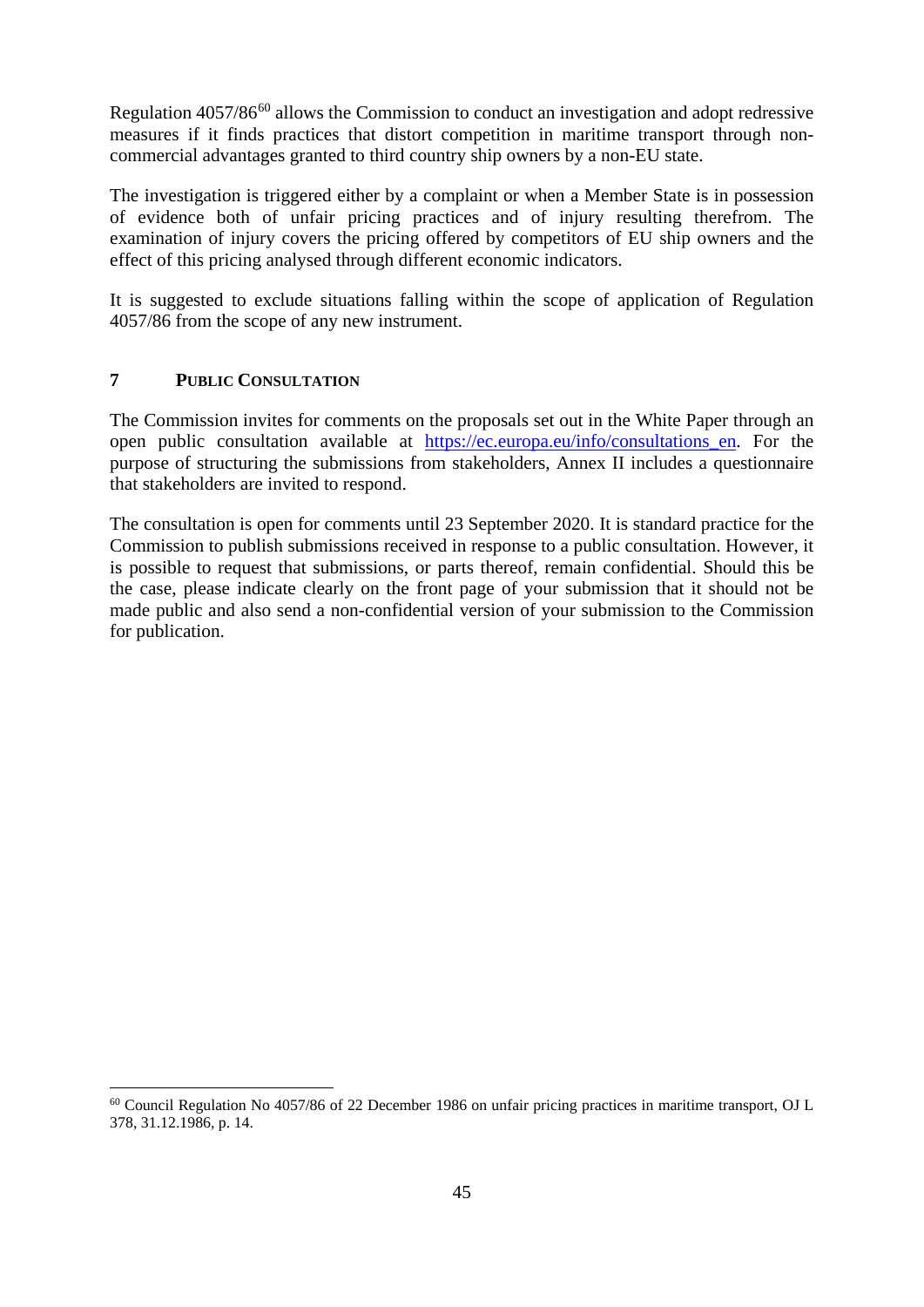#### <span id="page-45-0"></span>**ANNEX I: DEFINITION OF FOREIGN SUBSIDY**

For the purposes of this White Paper, a "foreign subsidy" refers to a financial contribution by a government or any public body of a non-EU State,<sup>[61](#page-45-1)</sup> which confers a benefit to a recipient<sup>[62](#page-45-2)</sup> and which is limited, in law or in fact, to an individual undertaking or industry or to a group of undertakings or industries.

Foreign subsidies would fall under any new legal instrument only insofar as they directly or indirectly cause distortions within the internal market. Thus, the current definition covers (i) foreign subsidies granted directly to undertakings established in the EU; (ii) foreign subsidies granted to an undertaking established in a third country where such subsidy is used by a related party established in the EU; and (iii) foreign subsidies granted to an undertaking established in a third country where such a subsidy is used to facilitate an acquisition of an EU undertaking or participate in public procurement procedures.

The financial contribution can take various forms. For example, it can consist in

- the transfer of funds or liabilities (capital injections, grants, loans, loan guarantees, fiscal incentives, setting off of operating losses, compensation for financial burdens imposed by public authorities, debt forgiveness or rescheduling);

- foregone or not collected public revenue, such as preferential tax treatment or fiscal incentives such as tax credits;

- the provision of goods or services or the purchase of goods and services.

In determining whether a financial contribution confers a benefit to an undertaking or industry, depending on the form of the financial contribution, the following should be taken into account: usual investment practice of private investors, rates for financing obtainable on the market<sup>[63](#page-45-3)</sup>, the adequate remuneration for a given good or service. If there are no directly comparable benchmarks available, adjustments of existing benchmarks<sup> $64$ </sup> are possible or market conditions can be established based on generally accepted assessment methods.<sup>[65](#page-45-5)</sup> For the purposes of this White Paper it is presumed that foreign subsidies below a threshold of EUR 200.000 to an undertaking over a period of three years do not create distortions in the internal market.

<span id="page-45-1"></span><sup>&</sup>lt;sup>61</sup> According to this definition, a private body entrusted with functions normally vested in the government or directed by the non-EU government can also grant a "foreign subsidy".

<span id="page-45-2"></span> $62$  The recipient may be an undertaking established in the EU or in a third country.

<span id="page-45-3"></span><sup>63</sup> Financing provided to a EU undertaking in EUR should be compared to benchmarks on the EU market relevant for financing in EUR Financing provided to an undertaking in a third country should be compared to appropriate benchmarks on that market.

<span id="page-45-4"></span> $64$  For example: if there is an existing benchmark available for financing which has a shorter maturity, this existing benchmark can be still used as a starting point while adjusting for the maturity of the loan.

<span id="page-45-5"></span> $65$  Commission Notice on the notion of State aid as referred to in Article 107(1) of the Treaty on the Functioning of the European Union, OJ C 262, 19.7.2016, p. 1.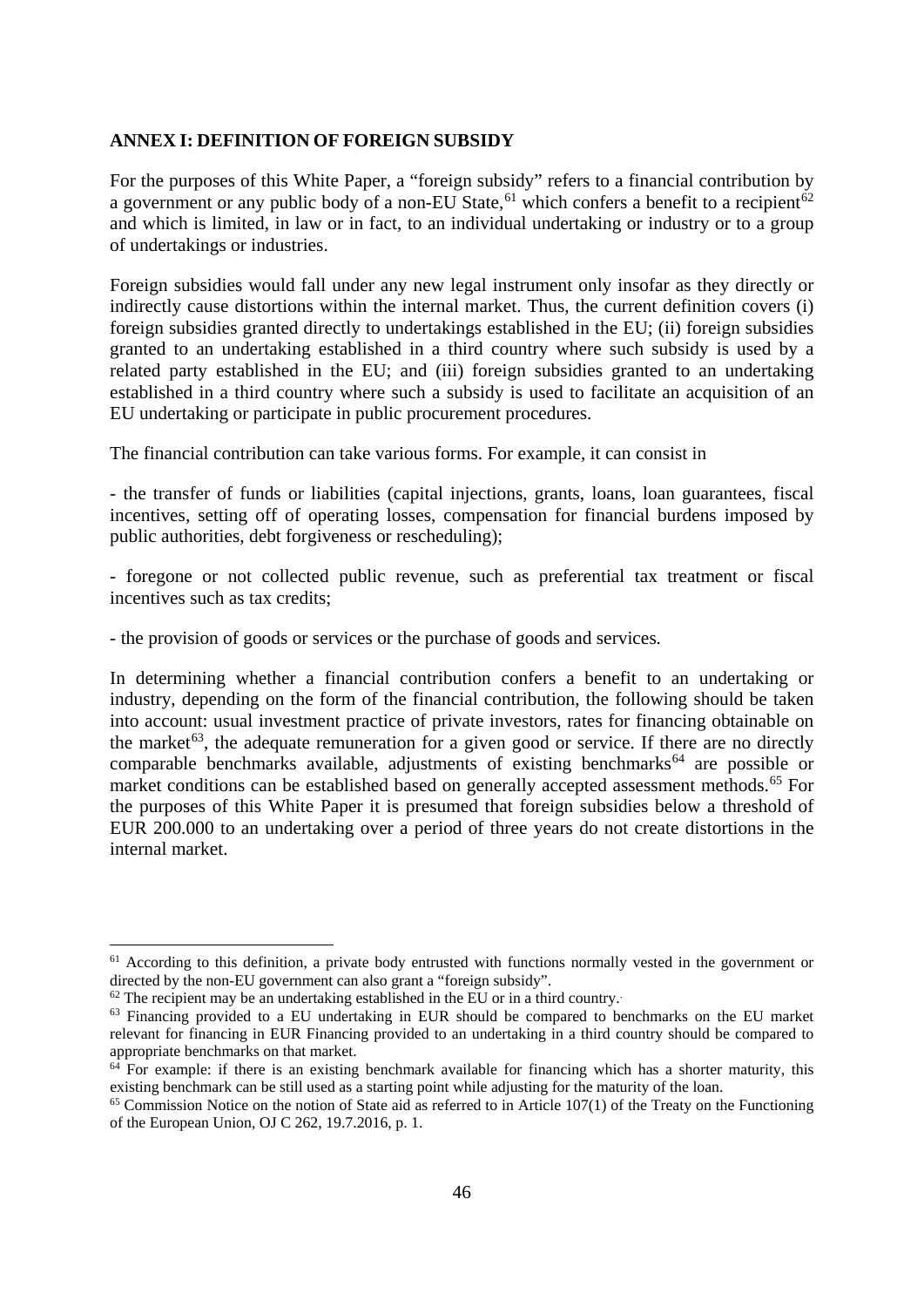The suggested notion of "foreign subsidies" builds on the subsidy definition set out in the EU Anti-subsidy Regulation<sup>[66](#page-46-0)</sup> and in the EU Regulation on safeguarding competition in the air transport sector<sup>[67](#page-46-1)</sup>. Those definitions also rely on the subsidy definition set out in the relevant WTO rules, in particular in the SCM Agreement, while acknowledging that a subsidy can be granted directly or indirectly to an undertaking active in the EU. The main difference is that a foreign subsidy is a financial contribution benefitting directly or indirectly an undertaking in the EU, offering goods or services, or engaging in investments, whereas subsidies under the two Regulations and the SCM Agreement are normally granted to beneficiaries outside the EU.

The definition also allows the Commission to draw from findings in trade defence instruments under the EU Anti-subsidy Regulation and the EU Regulation on safeguarding competition in the air transport (for details, see section 6, interplay with other EU instruments).

<span id="page-46-0"></span><sup>&</sup>lt;sup>66</sup> Regulation 2016/1037 of the European Parliament and of the Council of 8 June 2016 on protection against subsidised imports from countries not members of the European Union, OJ L 176, 30.6.2016, p. 55.

<span id="page-46-1"></span><sup>67</sup> Regulation 2019/712 of the European Parliament and of the Council of 17 April 2019 on safeguarding competition in air transport, and repealing Regulation (EC) No 868/2004, OJ L 123, 10.5.2019, p. 4.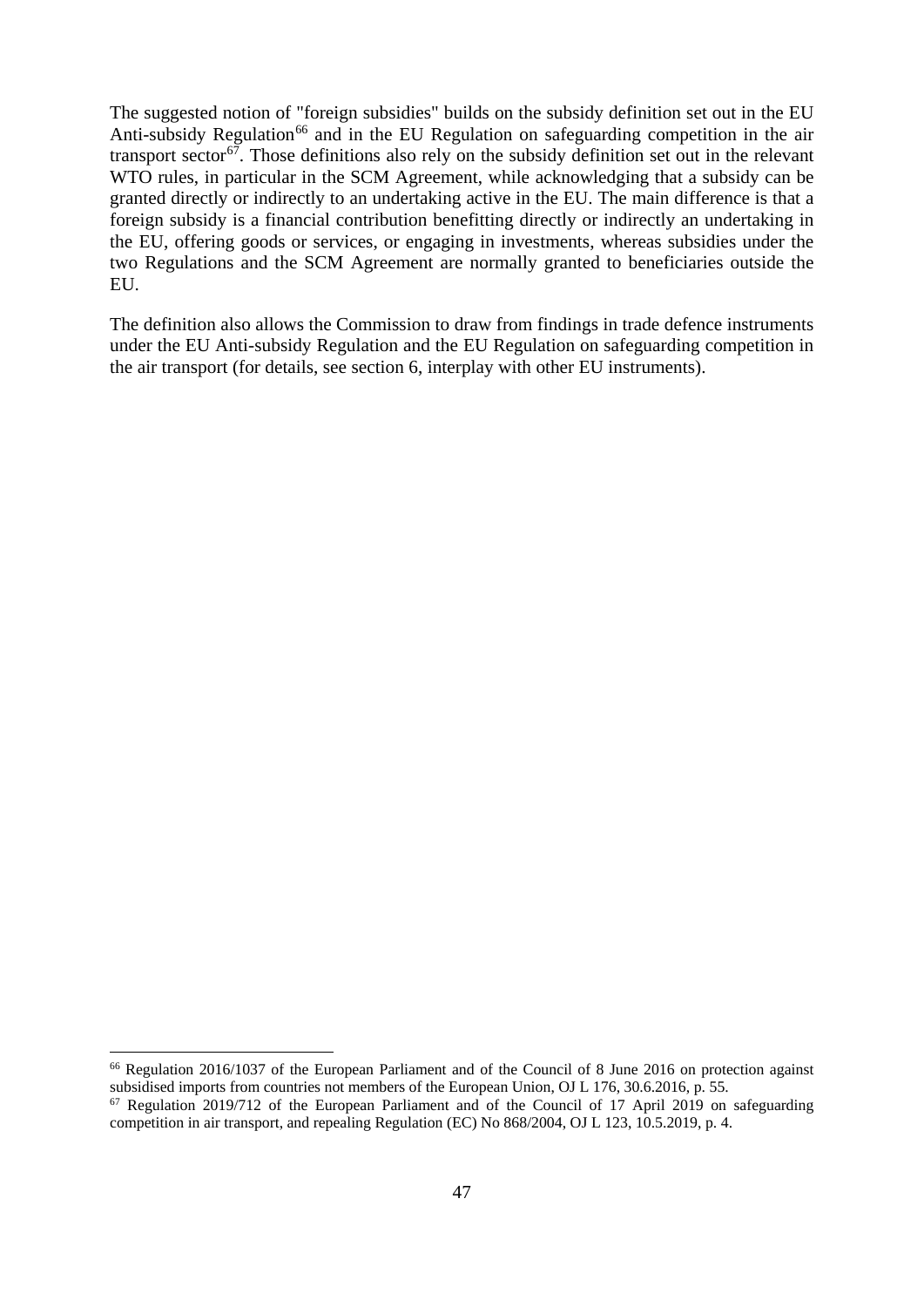#### <span id="page-47-0"></span>**ANNEX II: QUESTIONNAIRE**

The below questions should be answered through the dedicated public consultation on this White Paper on the EU survey website.

#### **Introduction**

1. Please introduce yourself and explain your interest and motivation to participate in this public consultation.

## **Questions relating to the three Modules**

## **General questions**

- 1. Do you think there is a need for new legal instruments to address distortions of the internal market arising from subsidies granted by non-EU authorities ('foreign subsidies')? Please explain and also add examples of past distortions arising from foreign subsidies.
- 2. Do you think the framework presented in the White Paper adequately addresses the distortions caused by foreign subsidies in the internal market? Please explain.

# **Module 1**

- 1. Do you consider that Module 1 appropriately addresses distortions of the internal market through foreign subsidies when granted to undertakings in the EU?
- 2. Do you agree with the procedural set-up presented in the White Paper, i.e., 2-step investigation procedure, the fact-finding tools of the competent authority, etc.? (See section 4.1.5. of the White Paper)
- 3. Do you agree with the substantive assessment criteria (section 4.1.3) and the list of redressive measures (section 4.1.6) presented in the White Paper?
- 4. Do you consider it useful to include an EU interest test for public policy objectives (section 4.1.4) and what should, in your view, be included as criteria in this test?
- 5. Do you think that Module 1 should also cover subsidised acquisitions (e.g. the ones below the threshold set under Module 2)? (section 4.1.2)
- 6. Do you think there should be a minimum (*de minimis*) threshold for the investigation of foreign subsidies under Module 1 and if so, do you agree with the way it is presented in the White Paper (section 4.1.3)?
- 7. Do you agree that the enforcement responsibility under Module 1 should be shared between the Commission and Member States (section 4.1.7)?

# **Module 2**

- 1. Do you consider that Module 2 appropriately addresses distortions of the internal market through foreign subsidies that facilitate the acquisition of undertakings established in the EU (EU targets)?
- 2. Do you agree with the procedural set-up for Module 2, i.e. ex ante obligatory notification system, 2-step investigation procedure, the fact-finding tools of the competent authority, etc. (See section 4.2.5 of the White Paper)